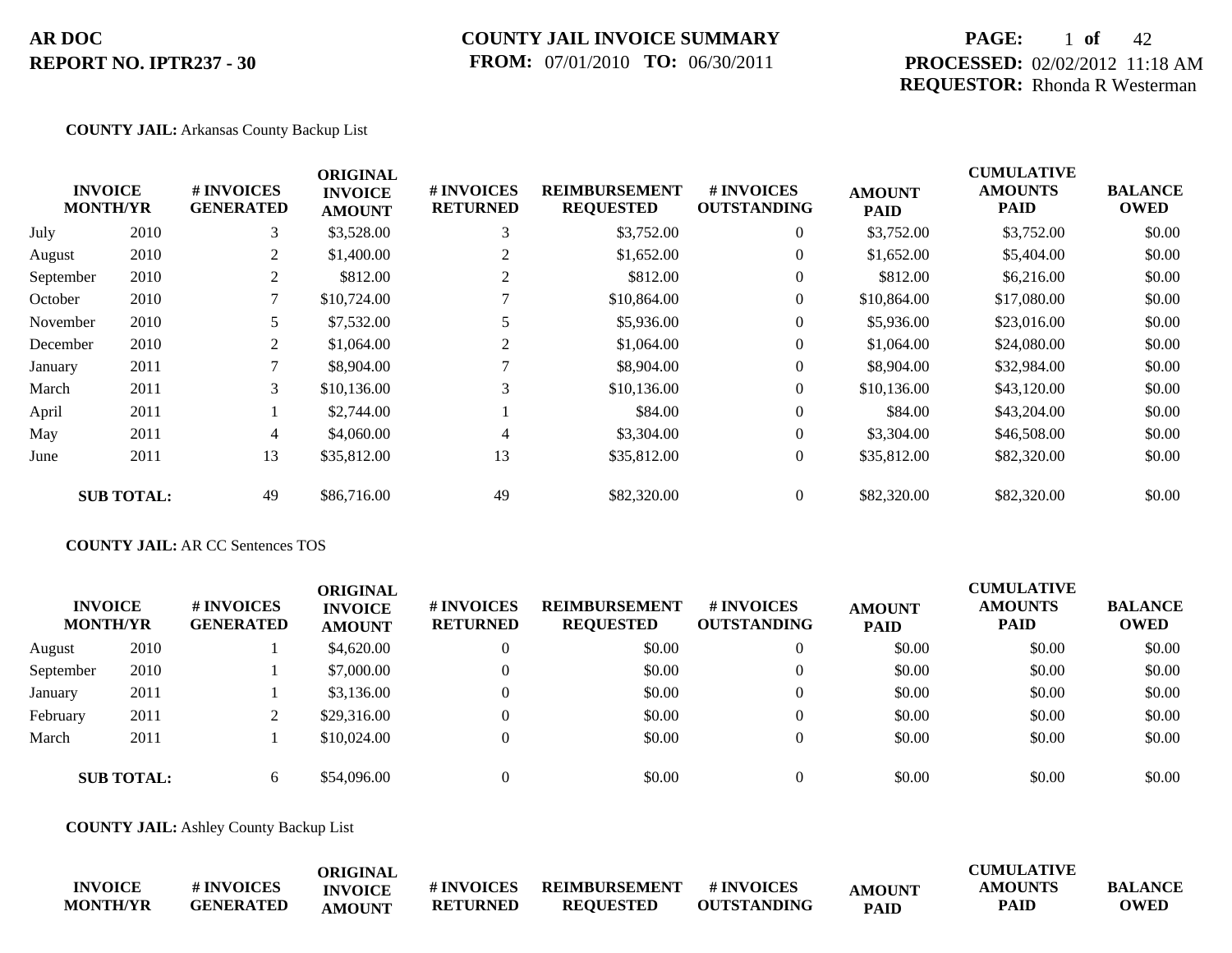## **COUNTY JAIL INVOICE SUMMARY FROM:** 07/01/2010 **TO:** 06/30/2011

## **PAGE:** 2 **of** 42 **PROCESSED:** 02/02/2012 11:18 AM **REQUESTOR:** Rhonda R Westerman

### **COUNTY JAIL:** Ashley County Backup List

|           | <b>INVOICE</b><br><b>MONTH/YR</b> | # INVOICES<br><b>GENERATED</b> | <b>ORIGINAL</b><br><b>INVOICE</b><br><b>AMOUNT</b> | # INVOICES<br><b>RETURNED</b> | <b>REIMBURSEMENT</b><br><b>REQUESTED</b> | # INVOICES<br><b>OUTSTANDING</b> | <b>AMOUNT</b><br><b>PAID</b> | <b>CUMULATIVE</b><br><b>AMOUNTS</b><br><b>PAID</b> | <b>BALANCE</b><br><b>OWED</b> |
|-----------|-----------------------------------|--------------------------------|----------------------------------------------------|-------------------------------|------------------------------------------|----------------------------------|------------------------------|----------------------------------------------------|-------------------------------|
| July      | 2010                              | 22                             | \$50,428.00                                        | 22                            | \$47,936.00                              | $\overline{0}$                   | \$47,936.00                  | \$47,936.00                                        | \$0.00                        |
| August    | 2010                              | 9                              | \$18,284.00                                        | 9                             | \$14,252.00                              | $\overline{0}$                   | \$14,252.00                  | \$62,188.00                                        | \$0.00                        |
| September | 2010                              | 11                             | \$28,532.00                                        | 11                            | \$24,836.00                              | $\overline{0}$                   | \$24,836.00                  | \$87,024.00                                        | \$0.00                        |
| October   | 2010                              | 11                             | \$39,312.00                                        | 11                            | \$39,312.00                              | $\overline{0}$                   | \$39,312.00                  | \$126,336.00                                       | \$0.00                        |
| November  | 2010                              |                                | \$9,632.00                                         |                               | \$8,876.00                               | $\overline{0}$                   | \$8,876.00                   | \$135,212.00                                       | \$0.00                        |
| December  | 2010                              | 12                             | \$41,720.00                                        | 12                            | \$41,720.00                              | $\overline{0}$                   | \$41,720.00                  | \$176,932.00                                       | \$0.00                        |
| January   | 2011                              | 25                             | \$77,532.00                                        | 25                            | \$77,448.00                              | $\overline{0}$                   | \$77,448.00                  | \$254,380.00                                       | \$0.00                        |
| February  | 2011                              |                                | \$17,864.00                                        |                               | \$17,360.00                              | $\overline{0}$                   | \$17,360.00                  | \$271,740.00                                       | \$0.00                        |
| March     | 2011                              | 9                              | \$30,324.00                                        | 9                             | \$30,324.00                              | $\overline{0}$                   | \$30,324.00                  | \$302,064.00                                       | \$0.00                        |
| April     | 2011                              | 17                             | \$58,520.00                                        | 17                            | \$52,920.00                              | $\overline{0}$                   | \$52,920.00                  | \$354,984.00                                       | \$0.00                        |
| May       | 2011                              | 11                             | \$22,120.00                                        | 11                            | \$22,120.00                              | $\overline{0}$                   | \$22,120.00                  | \$377,104.00                                       | \$0.00                        |
| June      | 2011                              | 11                             | \$17,500.00                                        | 11                            | \$17,500.00                              | $\overline{0}$                   | \$17,500.00                  | \$394,604.00                                       | \$0.00                        |
|           | <b>SUB TOTAL:</b>                 | 152                            | \$411,768.00                                       | 152                           | \$394,604.00                             | $\overline{0}$                   | \$394,604.00                 | \$394,604.00                                       | \$0.00                        |

### **COUNTY JAIL:** Baxter County Backup List

| <b>INVOICE</b><br><b>MONTH/YR</b> |      | # INVOICES<br><b>GENERATED</b> | <b>ORIGINAL</b><br><b>INVOICE</b><br><b>AMOUNT</b> | <b># INVOICES</b><br><b>RETURNED</b> | <b>REIMBURSEMENT</b><br><b>REQUESTED</b> | <b>#INVOICES</b><br><b>OUTSTANDING</b> | <b>AMOUNT</b><br><b>PAID</b> | <b>CUMULATIVE</b><br><b>AMOUNTS</b><br><b>PAID</b> | <b>BALANCE</b><br><b>OWED</b> |
|-----------------------------------|------|--------------------------------|----------------------------------------------------|--------------------------------------|------------------------------------------|----------------------------------------|------------------------------|----------------------------------------------------|-------------------------------|
| July                              | 2010 | 13                             | \$24,416.00                                        | 13                                   | \$14,420.00                              | $\overline{0}$                         | \$14,420.00                  | \$14,420.00                                        | \$0.00                        |
| August                            | 2010 | 4                              | \$2,940.00                                         | 4                                    | \$2,940.00                               | $\overline{0}$                         | \$2,940.00                   | \$17,360.00                                        | \$0.00                        |
| September                         | 2010 |                                | \$2,296.00                                         |                                      | \$2,296.00                               | $\overline{0}$                         | \$2,296.00                   | \$19,656.00                                        | \$0.00                        |
| October                           | 2010 | 10                             | \$21,112.00                                        | 10                                   | \$21,112.00                              | $\overline{0}$                         | \$21,112.00                  | \$40,768.00                                        | \$0.00                        |
| November                          | 2010 | 6                              | \$7,112.00                                         | 6                                    | \$7,112.00                               | $\overline{0}$                         | \$7,112.00                   | \$47,880.00                                        | \$0.00                        |
| December                          | 2010 | 2                              | \$756.00                                           |                                      | \$756.00                                 | $\overline{0}$                         | \$756.00                     | \$48,636.00                                        | \$0.00                        |
| January                           | 2011 | $\overline{4}$                 | \$7,924.00                                         | 4                                    | \$7,924.00                               | $\overline{0}$                         | \$7,924.00                   | \$56,560.00                                        | \$0.00                        |
| March                             | 2011 | $\overline{4}$                 | \$19,544.00                                        | 4                                    | \$19,544.00                              | $\overline{0}$                         | \$19,544.00                  | \$76,104.00                                        | \$0.00                        |
| April                             | 2011 | 11                             | \$30,268,00                                        | 11                                   | \$25,564.00                              | $\overline{0}$                         | \$25,564.00                  | \$101,668.00                                       | \$0.00                        |
| May                               | 2011 |                                | \$15,456.00                                        |                                      | \$12,348.00                              | $\Omega$                               | \$12,348.00                  | \$114,016.00                                       | \$0.00                        |
| June                              | 2011 | 3                              | \$8,148.00                                         |                                      | \$1,092.00                               | $\overline{0}$                         | \$1,092.00                   | \$115,108.00                                       | \$0.00                        |
|                                   |      |                                |                                                    |                                      |                                          |                                        |                              |                                                    |                               |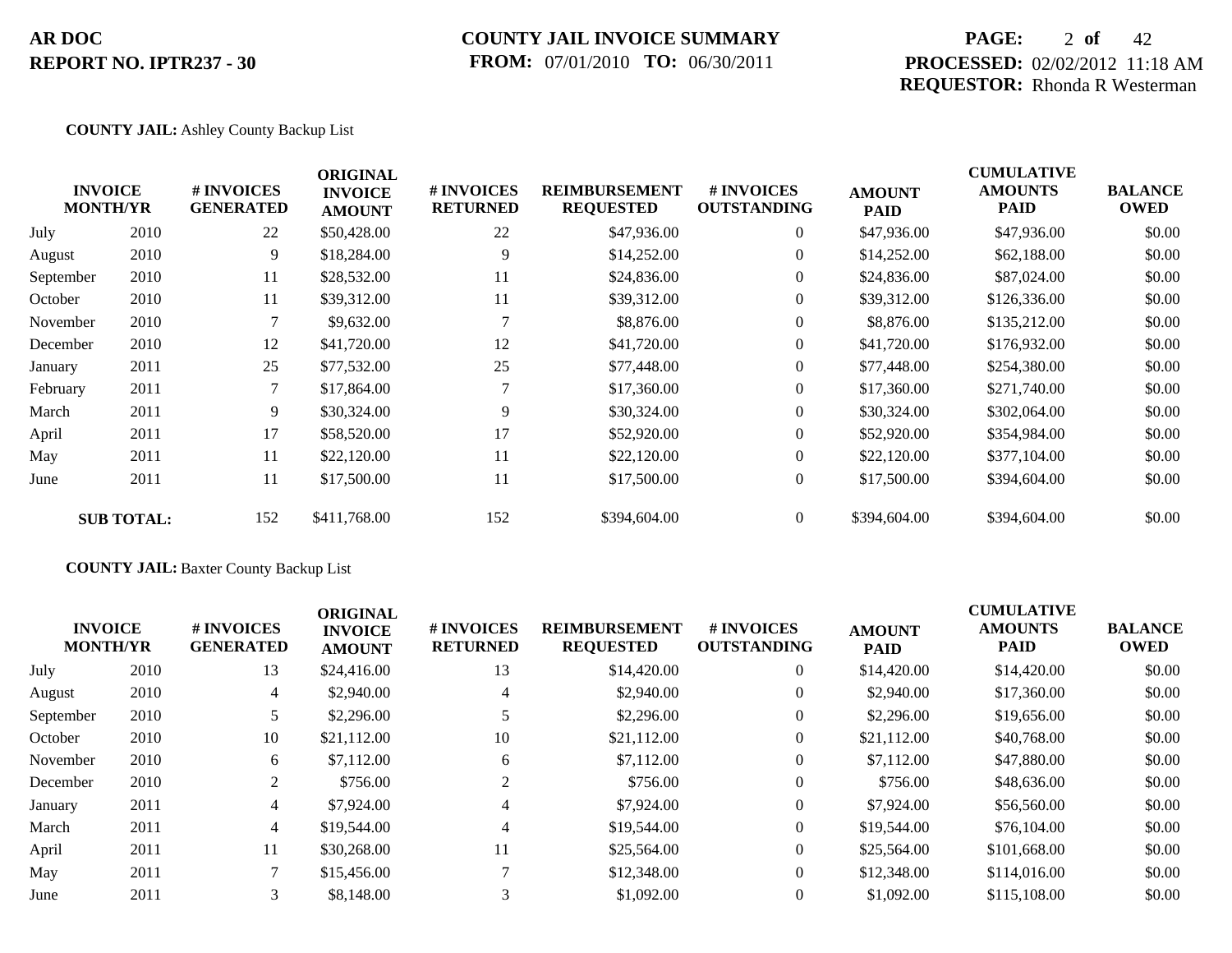#### **COUNTY JAIL:** Baxter County Backup List

| <b>INVOICE</b><br><b>MONTH/YR</b> | <b>#INVOICES</b><br><b>GENERATED</b> | ORIGINAL<br><b>INVOICE</b><br><b>AMOUNT</b> | # INVOICES<br><b>RETURNED</b> | <b>REIMBURSEMENT</b><br><b>REQUESTED</b> | # INVOICES<br><b>OUTSTANDING</b> | <b>AMOUNT</b><br><b>PAID</b> | <b>CUMULATIVE</b><br><b>AMOUNTS</b><br>PAID | <b>BALANCE</b><br>OWED |
|-----------------------------------|--------------------------------------|---------------------------------------------|-------------------------------|------------------------------------------|----------------------------------|------------------------------|---------------------------------------------|------------------------|
| <b>SUB TOTAL:</b>                 | 69                                   | \$139,972.00                                | 69                            | \$115,108.00                             |                                  | \$115,108.00                 | \$115,108.00                                | \$0.00                 |

#### **COUNTY JAIL:** Benton County Backup List

|      | # INVOICES<br><b>GENERATED</b>                         | <b>ORIGINAL</b><br><b>INVOICE</b><br><b>AMOUNT</b> | # INVOICES<br><b>RETURNED</b> | <b>REIMBURSEMENT</b><br><b>REQUESTED</b> | # INVOICES<br><b>OUTSTANDING</b> | <b>AMOUNT</b><br><b>PAID</b> | <b>CUMULATIVE</b><br><b>AMOUNTS</b><br><b>PAID</b> | <b>BALANCE</b><br><b>OWED</b> |
|------|--------------------------------------------------------|----------------------------------------------------|-------------------------------|------------------------------------------|----------------------------------|------------------------------|----------------------------------------------------|-------------------------------|
| 2010 | 56                                                     | \$175,336.00                                       | 56                            | \$172,872.00                             | $\overline{0}$                   | \$172,872.00                 | \$172,872.00                                       | \$0.00                        |
| 2010 | 25                                                     | \$68,712.00                                        | 25                            | \$68,712.00                              | $\overline{0}$                   | \$68,712.00                  | \$241,584.00                                       | \$0.00                        |
| 2010 | 22                                                     | \$42,756.00                                        | 22                            | \$42,952.00                              | $\overline{0}$                   | \$42,952.00                  | \$284,536.00                                       | \$0.00                        |
| 2010 | 47                                                     | \$131,712.00                                       | 47                            | \$125,972.00                             | $\overline{0}$                   | \$125,972.00                 | \$410,508.00                                       | \$0.00                        |
| 2010 | 20                                                     | \$62,104.00                                        | 20                            | \$62,104.00                              | $\overline{0}$                   | \$62,104.00                  | \$472,612.00                                       | \$0.00                        |
| 2010 | 32                                                     | \$106,316.00                                       | 32                            | \$106,316.00                             | $\overline{0}$                   | \$106,316.00                 | \$578,928.00                                       | \$0.00                        |
| 2011 | 53                                                     | \$208,992.00                                       | 53                            | \$200,228.00                             | $\overline{0}$                   | \$200,228.00                 | \$779,156.00                                       | \$0.00                        |
| 2011 | 36                                                     | \$152,236.00                                       | 36                            | \$113,820.00                             | $\overline{0}$                   | \$113,820.00                 | \$892,976.00                                       | \$0.00                        |
| 2011 | 15                                                     | \$71,736.00                                        | 15                            | \$53,060.00                              | $\overline{0}$                   | \$53,060.00                  | \$946,036.00                                       | \$0.00                        |
| 2011 | 62                                                     | \$220,304.00                                       | 62                            | \$213,192.00                             | $\overline{0}$                   | \$213,192.00                 | \$1,159,228.00                                     | \$0.00                        |
| 2011 | 34                                                     | \$78,736.00                                        | 34                            | \$77,868.00                              | $\overline{0}$                   | \$77,868.00                  | \$1,237,096.00                                     | \$0.00                        |
| 2011 | 15                                                     | \$40,348.00                                        | 15                            | \$39,872.00                              | $\overline{0}$                   | \$39,872.00                  | \$1,276,968.00                                     | \$0.00                        |
|      | 417                                                    | \$1,359,288.00                                     | 417                           | \$1,276,968.00                           | $\overline{0}$                   | \$1,276,968.00               | \$1,276,968.00                                     | \$0.00                        |
|      | <b>INVOICE</b><br><b>MONTH/YR</b><br><b>SUB TOTAL:</b> |                                                    |                               |                                          |                                  |                              |                                                    |                               |

### **COUNTY JAIL:** Boone County Backup List

| <b>INVOICE</b><br><b>MONTH/YR</b> |      | # INVOICES<br><b>GENERATED</b> | ORIGINAL<br><b>INVOICE</b><br><b>AMOUNT</b> | <b># INVOICES</b><br><b>RETURNED</b> | <b>REIMBURSEMENT</b><br><b>REOUESTED</b> | # INVOICES<br><b>OUTSTANDING</b> | <b>AMOUNT</b><br><b>PAID</b> | <b>CUMULATIVE</b><br><b>AMOUNTS</b><br><b>PAID</b> | <b>BALANCE</b><br><b>OWED</b> |
|-----------------------------------|------|--------------------------------|---------------------------------------------|--------------------------------------|------------------------------------------|----------------------------------|------------------------------|----------------------------------------------------|-------------------------------|
| July                              | 2010 |                                | \$27,076.00                                 |                                      | \$14,644.00                              |                                  | \$14,644.00                  | \$14,644.00                                        | \$0.00                        |
| August                            | 2010 |                                | \$23,436.00                                 | 14                                   | \$23,436.00                              |                                  | \$23,436.00                  | \$38,080.00                                        | \$0.00                        |
| September                         | 2010 |                                | \$1,400.00                                  |                                      | \$28.00                                  |                                  | \$28.00                      | \$38,108.00                                        | \$0.00                        |
| October                           | 2010 |                                | \$812.00                                    |                                      | \$0.00                                   |                                  | \$0.00                       | \$38,108.00                                        | \$0.00                        |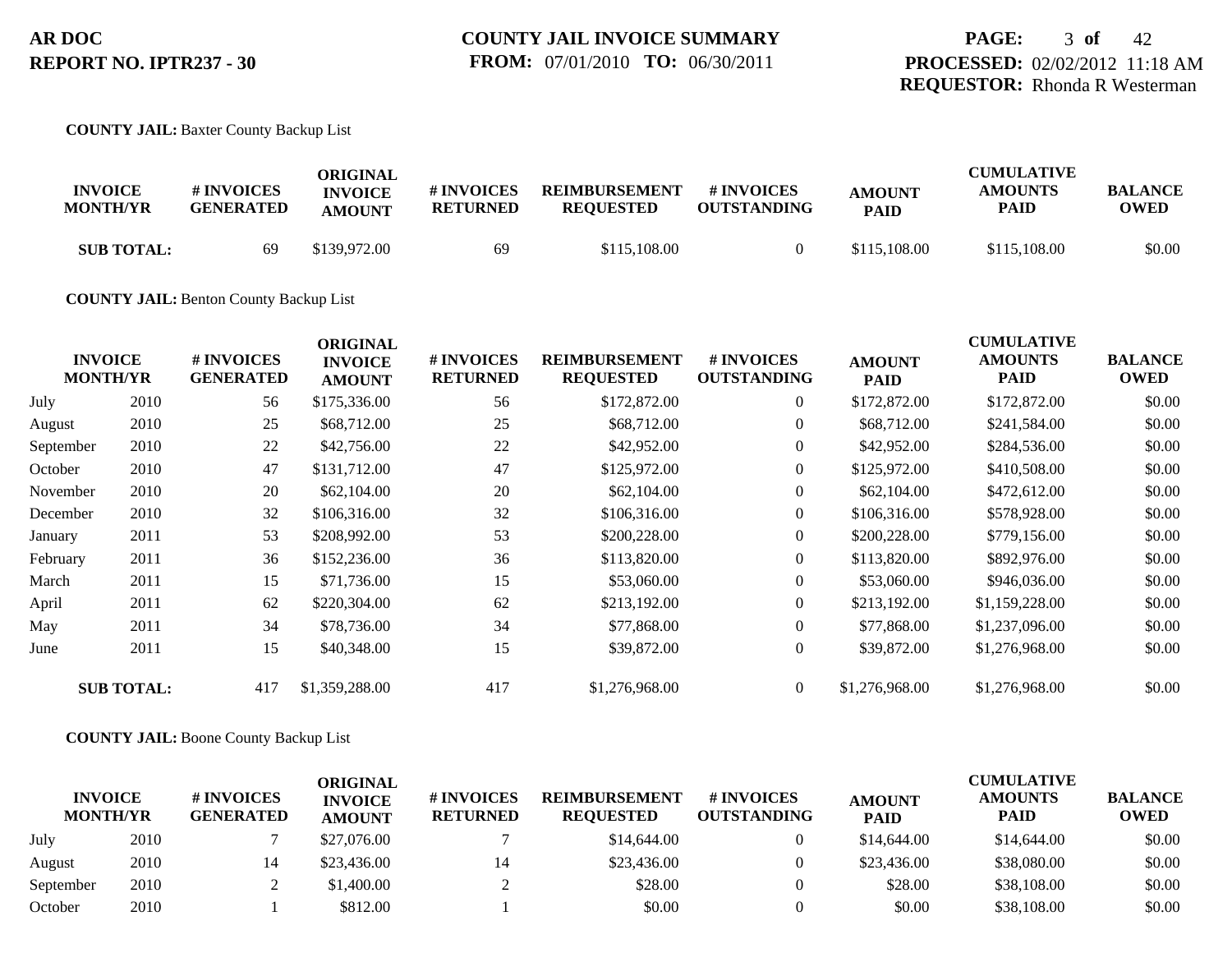### **COUNTY JAIL INVOICE SUMMARY FROM:** 07/01/2010 **TO:** 06/30/2011

## **PAGE:** 4 **of** 42 **PROCESSED:** 02/02/2012 11:18 AM **REQUESTOR:** Rhonda R Westerman

#### **COUNTY JAIL:** Boone County Backup List

|          | <b>INVOICE</b><br><b>MONTH/YR</b> | # INVOICES<br><b>GENERATED</b><br>14 | <b>ORIGINAL</b><br><b>INVOICE</b><br><b>AMOUNT</b> | # INVOICES<br><b>RETURNED</b> | <b>REIMBURSEMENT</b><br><b>REQUESTED</b> | <b>#INVOICES</b><br><b>OUTSTANDING</b> | <b>AMOUNT</b><br><b>PAID</b> | <b>CUMULATIVE</b><br><b>AMOUNTS</b><br>PAID | <b>BALANCE</b><br><b>OWED</b> |
|----------|-----------------------------------|--------------------------------------|----------------------------------------------------|-------------------------------|------------------------------------------|----------------------------------------|------------------------------|---------------------------------------------|-------------------------------|
| November | 2010                              |                                      | \$29,120.00                                        | 14                            | \$29,120.00                              | $\overline{0}$                         | \$29,120.00                  | \$67,228.00                                 | \$0.00                        |
| December | 2010                              | 8                                    | \$15,932.00                                        | 8                             | \$15,932.00                              | $\overline{0}$                         | \$15,932.00                  | \$83,160,00                                 | \$0.00                        |
| January  | 2011                              | 4                                    | \$7,896.00                                         | 4                             | \$7,896.00                               | $\overline{0}$                         | \$7,896.00                   | \$91,056.00                                 | \$0.00                        |
| February | 2011                              | 8                                    | \$28,308.00                                        | 8                             | \$27,860.00                              | $\overline{0}$                         | \$27,860.00                  | \$118,916.00                                | \$0.00                        |
| March    | 2011                              | 3                                    | \$1,512.00                                         |                               | \$1,512.00                               | $\overline{0}$                         | \$1,512.00                   | \$120,428.00                                | \$0.00                        |
| April    | 2011                              | $\overline{4}$                       | \$10,024.00                                        | 4                             | \$10,024.00                              | $\overline{0}$                         | \$10,024.00                  | \$130,452.00                                | \$0.00                        |
| May      | 2011                              | $\overline{2}$                       | \$6,524.00                                         | $\gamma$                      | \$6,496.00                               | $\overline{0}$                         | \$6,496.00                   | \$136,948.00                                | \$0.00                        |
| June     | 2011                              | 8                                    | \$31,948.00                                        | 8                             | \$28,392.00                              | $\overline{0}$                         | \$28,392.00                  | \$165,340.00                                | \$0.00                        |
|          | <b>SUB TOTAL:</b>                 | 75                                   | \$183,988.00                                       | 75                            | \$165,340.00                             | $\overline{0}$                         | \$165,340.00                 | \$165,340.00                                | \$0.00                        |

#### **COUNTY JAIL:** Bradley County Backup List

|       | <b>INVOICE</b><br><b>MONTH/YR</b> | # INVOICES<br><b>GENERATED</b> | ORIGINAL<br><b>INVOICE</b><br><b>AMOUNT</b> | <b>#INVOICES</b><br><b>RETURNED</b> | <b>REIMBURSEMENT</b><br><b>REQUESTED</b> | # INVOICES<br><b>OUTSTANDING</b> | <b>AMOUNT</b><br><b>PAID</b> | <b>CUMULATIVE</b><br><b>AMOUNTS</b><br><b>PAID</b> | <b>BALANCE</b><br><b>OWED</b> |
|-------|-----------------------------------|--------------------------------|---------------------------------------------|-------------------------------------|------------------------------------------|----------------------------------|------------------------------|----------------------------------------------------|-------------------------------|
| July  | 2010                              |                                | \$84.00                                     |                                     | \$84.00                                  |                                  | \$84.00                      | \$84.00                                            | \$0.00                        |
| April | 2011                              |                                | \$4,144.00                                  |                                     | \$0.00                                   |                                  | \$0.00                       | \$84.00                                            | \$0.00                        |
|       | <b>SUB TOTAL:</b>                 |                                | \$4,228,00                                  |                                     | \$84.00                                  |                                  | \$84.00                      | \$84.00                                            | \$0.00                        |

**COUNTY JAIL:** Calhoun County Backup List

|         | <b>INVOICE</b><br><b>MONTH/YR</b> | # INVOICES<br><b>GENERATED</b> | ORIGINAL<br><b>INVOICE</b><br><b>AMOUNT</b> | # INVOICES<br><b>RETURNED</b> | <b>REIMBURSEMENT</b><br><b>REQUESTED</b> | # INVOICES<br><b>OUTSTANDING</b> | <b>AMOUNT</b><br><b>PAID</b> | <b>CUMULATIVE</b><br><b>AMOUNTS</b><br>PAID | <b>BALANCE</b><br><b>OWED</b> |
|---------|-----------------------------------|--------------------------------|---------------------------------------------|-------------------------------|------------------------------------------|----------------------------------|------------------------------|---------------------------------------------|-------------------------------|
| July    | 2010                              |                                | \$308.00                                    |                               | \$308.00                                 |                                  | \$308.00                     | \$308.00                                    | \$0.00                        |
| January | 2011                              |                                | \$12,824.00                                 |                               | \$9,296.00                               |                                  | \$9,296.00                   | \$9,604.00                                  | \$0.00                        |
|         | <b>SUB TOTAL:</b>                 |                                | \$13,132.00                                 | 4                             | \$9,604.00                               |                                  | \$9,604.00                   | \$9,604.00                                  | \$0.00                        |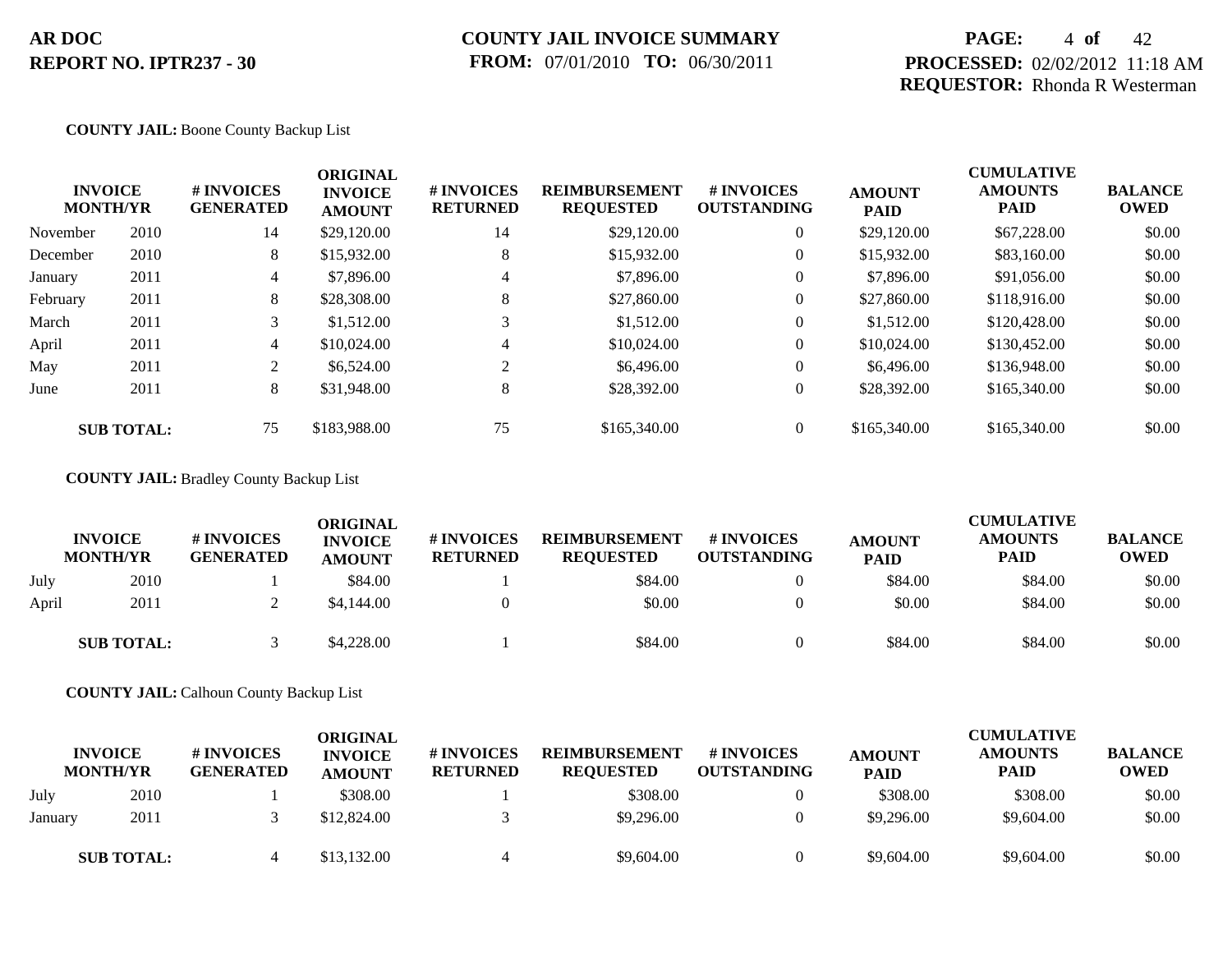## **COUNTY JAIL INVOICE SUMMARY FROM:** 07/01/2010 **TO:** 06/30/2011

## **PAGE:** 5 **of** 42 **PROCESSED:** 02/02/2012 11:18 AM **REQUESTOR:** Rhonda R Westerman

#### **COUNTY JAIL:** Carroll County Backup List

|           |                                   |                                | <b>ORIGINAL</b>                 |                               |                                          |                                        |                              | <b>CUMULATIVE</b>             |                               |
|-----------|-----------------------------------|--------------------------------|---------------------------------|-------------------------------|------------------------------------------|----------------------------------------|------------------------------|-------------------------------|-------------------------------|
|           | <b>INVOICE</b><br><b>MONTH/YR</b> | # INVOICES<br><b>GENERATED</b> | <b>INVOICE</b><br><b>AMOUNT</b> | # INVOICES<br><b>RETURNED</b> | <b>REIMBURSEMENT</b><br><b>REQUESTED</b> | <b>#INVOICES</b><br><b>OUTSTANDING</b> | <b>AMOUNT</b><br><b>PAID</b> | <b>AMOUNTS</b><br><b>PAID</b> | <b>BALANCE</b><br><b>OWED</b> |
| July      | 2010                              | 20                             | \$47,544.00                     | 20                            | \$47,544.00                              | $\overline{0}$                         | \$47,544.00                  | \$47,544.00                   | \$0.00                        |
| August    | 2010                              | 12                             | \$17,948.00                     | 12                            | \$17,948.00                              | $\overline{0}$                         | \$17,948.00                  | \$65,492.00                   | \$0.00                        |
| September | 2010                              |                                | \$140.00                        |                               | \$140.00                                 | $\overline{0}$                         | \$140.00                     | \$65,632.00                   | \$0.00                        |
| November  | 2010                              | 13                             | \$49,448.00                     | 13                            | \$49,448.00                              | $\overline{0}$                         | \$49,448.00                  | \$115,080.00                  | \$0.00                        |
| December  | 2010                              | 5                              | \$18,648.00                     |                               | \$18,648.00                              | $\overline{0}$                         | \$18,648.00                  | \$133,728.00                  | \$0.00                        |
| January   | 2011                              | 11                             | \$40,908.00                     | 11                            | \$40,908.00                              | $\overline{0}$                         | \$40,908.00                  | \$174,636.00                  | \$0.00                        |
| February  | 2011                              | 2                              | \$2,212.00                      | 2                             | \$2,212.00                               | $\overline{0}$                         | \$2,212.00                   | \$176,848.00                  | \$0.00                        |
| March     | 2011                              | 2                              | \$8,064.00                      | 2                             | \$8,064.00                               | $\overline{0}$                         | \$8,064.00                   | \$184,912.00                  | \$0.00                        |
| April     | 2011                              | 39                             | \$104,216.00                    | 39                            | \$104,216.00                             | $\overline{0}$                         | \$104,216.00                 | \$289,128.00                  | \$0.00                        |
| June      | 2011                              | 2                              | \$1,288.00                      | 2                             | \$1,288.00                               | $\overline{0}$                         | \$1,288.00                   | \$290,416.00                  | \$0.00                        |
|           | <b>SUB TOTAL:</b>                 | 107                            | \$290,416.00                    | 107                           | \$290,416.00                             | $\Omega$                               | \$290,416.00                 | \$290,416.00                  | \$0.00                        |

#### **COUNTY JAIL:** Chicot County Backup List

|          | <b>INVOICE</b><br><b>MONTH/YR</b> | # INVOICES<br><b>GENERATED</b> | <b>ORIGINAL</b><br><b>INVOICE</b><br><b>AMOUNT</b> | <b>#INVOICES</b><br><b>RETURNED</b> | <b>REIMBURSEMENT</b><br><b>REQUESTED</b> | <b>#INVOICES</b><br><b>OUTSTANDING</b> | <b>AMOUNT</b><br><b>PAID</b> | <b>CUMULATIVE</b><br><b>AMOUNTS</b><br><b>PAID</b> | <b>BALANCE</b><br><b>OWED</b> |
|----------|-----------------------------------|--------------------------------|----------------------------------------------------|-------------------------------------|------------------------------------------|----------------------------------------|------------------------------|----------------------------------------------------|-------------------------------|
| July     | 2010                              |                                | \$14,476.00                                        |                                     | \$10,388.00                              | $\overline{0}$                         | \$10,388.00                  | \$10,388.00                                        | \$0.00                        |
| October  | 2010                              |                                | \$11,592.00                                        |                                     | \$11,592.00                              | $\overline{0}$                         | \$11,592.00                  | \$21,980.00                                        | \$0.00                        |
| November | 2010                              | 3                              | \$1,820.00                                         | 3                                   | \$1,820.00                               | $\theta$                               | \$1,820.00                   | \$23,800.00                                        | \$0.00                        |
| December | 2010                              |                                | \$3,360.00                                         |                                     | \$3,360.00                               | $\theta$                               | \$3,360.00                   | \$27,160.00                                        | \$0.00                        |
| January  | 2011                              | 9                              | \$21,252.00                                        | 9                                   | \$6,636.00                               | $\theta$                               | \$6,636.00                   | \$33,796.00                                        | \$0.00                        |
| March    | 2011                              | 2                              | \$3,668.00                                         | 2                                   | \$28.00                                  | $\theta$                               | \$28.00                      | \$33,824.00                                        | \$0.00                        |
| April    | 2011                              |                                | \$84.00                                            |                                     | \$84.00                                  | $\theta$                               | \$84.00                      | \$33,908.00                                        | \$0.00                        |
| May      | 2011                              | 3                              | \$2,296.00                                         | 3                                   | \$2,296.00                               | $\overline{0}$                         | \$2,296.00                   | \$36,204.00                                        | \$0.00                        |
|          | <b>SUB TOTAL:</b>                 | 31                             | \$58,548.00                                        | 31                                  | \$36,204.00                              | $\Omega$                               | \$36,204.00                  | \$36,204.00                                        | \$0.00                        |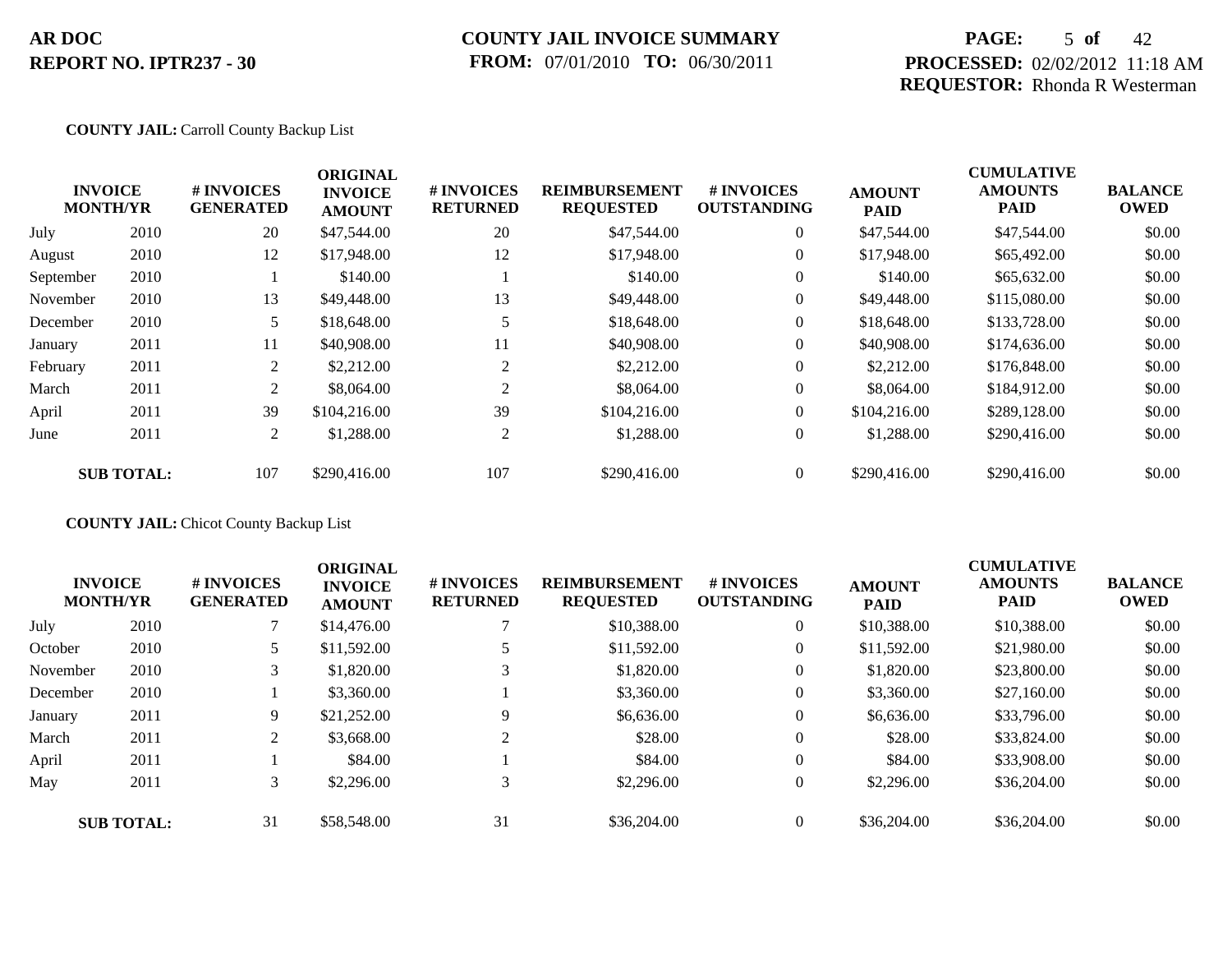### **COUNTY JAIL INVOICE SUMMARY FROM:** 07/01/2010 **TO:** 06/30/2011

## **PAGE:** 6 **of** 42 **PROCESSED:** 02/02/2012 11:18 AM **REQUESTOR:** Rhonda R Westerman

### **COUNTY JAIL:** Clark County Backup List

|           | <b>INVOICE</b><br><b>MONTH/YR</b> | # INVOICES<br><b>GENERATED</b> | <b>ORIGINAL</b><br><b>INVOICE</b><br><b>AMOUNT</b> | # INVOICES<br><b>RETURNED</b> | <b>REIMBURSEMENT</b><br><b>REQUESTED</b> | <b>#INVOICES</b><br><b>OUTSTANDING</b> | <b>AMOUNT</b><br><b>PAID</b> | <b>CUMULATIVE</b><br><b>AMOUNTS</b><br><b>PAID</b> | <b>BALANCE</b><br><b>OWED</b> |
|-----------|-----------------------------------|--------------------------------|----------------------------------------------------|-------------------------------|------------------------------------------|----------------------------------------|------------------------------|----------------------------------------------------|-------------------------------|
| August    | 2010                              | $\overline{4}$                 | \$10,920.00                                        | 4                             | \$9,996.00                               | $\theta$                               | \$9,996.00                   | \$9,996.00                                         | \$0.00                        |
| September | 2010                              |                                | \$168.00                                           |                               | \$168.00                                 | $\theta$                               | \$168.00                     | \$10,164.00                                        | \$0.00                        |
| October   | 2010                              |                                | \$13,076.00                                        |                               | \$14,112.00                              | $\overline{0}$                         | \$14,112.00                  | \$24,276.00                                        | \$0.00                        |
| November  | 2010                              | 4                              | \$6,104.00                                         | 4                             | \$6,468.00                               | $\boldsymbol{0}$                       | \$6,468.00                   | \$30,744.00                                        | \$0.00                        |
| December  | 2010                              | 2                              | \$3,780.00                                         | 2                             | \$4,228.00                               | $\theta$                               | \$4,228.00                   | \$34,972.00                                        | \$0.00                        |
| January   | 2011                              |                                | \$20,160.00                                        |                               | \$20,412.00                              | $\overline{0}$                         | \$20,412.00                  | \$55,384.00                                        | \$0.00                        |
| February  | 2011                              | 3                              | \$5,124.00                                         |                               | \$3,472.00                               | $\theta$                               | \$3,472.00                   | \$58,856.00                                        | \$0.00                        |
| March     | 2011                              | 10                             | \$17,472.00                                        | 10                            | \$17,696.00                              | $\overline{0}$                         | \$17,696.00                  | \$76,552.00                                        | \$0.00                        |
| June      | 2011                              |                                | \$10,752.00                                        |                               | \$10,752.00                              | $\overline{0}$                         | \$10,752.00                  | \$87,304.00                                        | \$0.00                        |
|           | <b>SUB TOTAL:</b>                 | 45                             | \$87,556.00                                        | 45                            | \$87,304.00                              | $\theta$                               | \$87,304.00                  | \$87,304.00                                        | \$0.00                        |

**COUNTY JAIL:** Clay County Backup List

|           | <b>INVOICE</b><br><b>MONTH/YR</b> | # INVOICES<br><b>GENERATED</b> | <b>ORIGINAL</b><br><b>INVOICE</b><br><b>AMOUNT</b> | # INVOICES<br><b>RETURNED</b> | <b>REIMBURSEMENT</b><br><b>REQUESTED</b> | <b># INVOICES</b><br><b>OUTSTANDING</b> | <b>AMOUNT</b><br><b>PAID</b> | <b>CUMULATIVE</b><br><b>AMOUNTS</b><br><b>PAID</b> | <b>BALANCE</b><br><b>OWED</b> |
|-----------|-----------------------------------|--------------------------------|----------------------------------------------------|-------------------------------|------------------------------------------|-----------------------------------------|------------------------------|----------------------------------------------------|-------------------------------|
| July      | 2010                              | 14                             | \$11,928.00                                        | 14                            | \$11,928.00                              | $\overline{0}$                          | \$11,928.00                  | \$11,928.00                                        | \$0.00                        |
| August    | 2010                              | 8                              | \$11,648.00                                        | 8                             | \$11,648.00                              | $\overline{0}$                          | \$11,648.00                  | \$23,576.00                                        | \$0.00                        |
| September | 2010                              |                                | \$392.00                                           |                               | \$392.00                                 | $\overline{0}$                          | \$392.00                     | \$23,968.00                                        | \$0.00                        |
| October   | 2010                              | 10                             | \$16,604.00                                        | 10                            | \$16,604.00                              | $\overline{0}$                          | \$16,604.00                  | \$40,572.00                                        | \$0.00                        |
| November  | 2010                              | 3                              | \$1,428.00                                         | 3                             | \$1,428.00                               | $\overline{0}$                          | \$1,428.00                   | \$42,000.00                                        | \$0.00                        |
| December  | 2010                              |                                | \$7,308.00                                         |                               | \$7,308.00                               | $\overline{0}$                          | \$7,308.00                   | \$49,308.00                                        | \$0.00                        |
| January   | 2011                              | 9.                             | \$21,728.00                                        | 9                             | \$21,728.00                              | $\overline{0}$                          | \$21,728.00                  | \$71,036.00                                        | \$0.00                        |
| February  | 2011                              | $\overline{4}$                 | \$4,984.00                                         | 4                             | \$4,984.00                               | $\overline{0}$                          | \$4,984.00                   | \$76,020.00                                        | \$0.00                        |
| March     | 2011                              | 2                              | \$1,904.00                                         | 2                             | \$1,904.00                               | $\overline{0}$                          | \$1,904.00                   | \$77,924.00                                        | \$0.00                        |
| April     | 2011                              | 13                             | \$24,332.00                                        | 13                            | \$24,332.00                              | $\overline{0}$                          | \$24,332.00                  | \$102,256.00                                       | \$0.00                        |
| June      | 2011                              | 10                             | \$26,656.00                                        | 10                            | \$26,656.00                              | $\overline{0}$                          | \$26,656.00                  | \$128,912.00                                       | \$0.00                        |
|           | <b>SUB TOTAL:</b>                 | 79                             | \$128,912.00                                       | 79                            | \$128,912.00                             | $\Omega$                                | \$128,912.00                 | \$128,912.00                                       | \$0.00                        |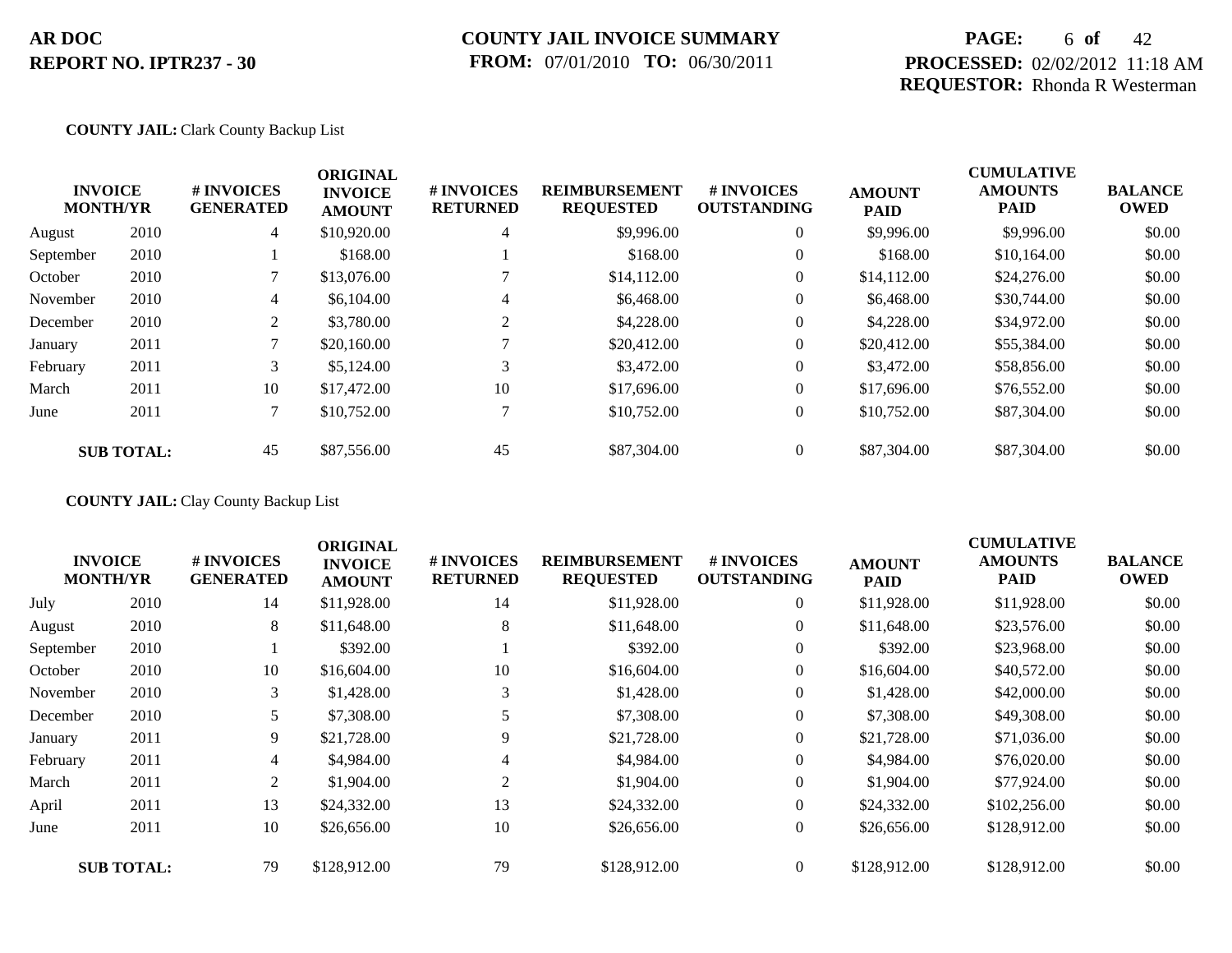### **COUNTY JAIL INVOICE SUMMARY FROM:** 07/01/2010 **TO:** 06/30/2011

## **PAGE:** 7 **of** 42 **PROCESSED:** 02/02/2012 11:18 AM **REQUESTOR:** Rhonda R Westerman

CUMU<del>LATIVE</del>

#### **COUNTY JAIL:** Cleburne County Backup List

|           | <b>INVOICE</b><br><b>MONTH/YR</b> | # INVOICES<br><b>GENERATED</b> | <b>ORIGINAL</b><br><b>INVOICE</b><br><b>AMOUNT</b> | # INVOICES<br><b>RETURNED</b> | <b>REIMBURSEMENT</b><br><b>REQUESTED</b> | # INVOICES<br><b>OUTSTANDING</b> | <b>AMOUNT</b><br><b>PAID</b> | <b>CUMULATIVE</b><br><b>AMOUNTS</b><br>PAID | <b>BALANCE</b><br><b>OWED</b> |
|-----------|-----------------------------------|--------------------------------|----------------------------------------------------|-------------------------------|------------------------------------------|----------------------------------|------------------------------|---------------------------------------------|-------------------------------|
| July      | 2010                              | 11                             | \$17,276.00                                        | 11                            | \$15,204.00                              | $\overline{0}$                   | \$15,204.00                  | \$15,204.00                                 | \$0.00                        |
| August    | 2010                              |                                | \$84.00                                            |                               | \$84.00                                  | $\overline{0}$                   | \$84.00                      | \$15,288.00                                 | \$0.00                        |
| September | 2010                              |                                | \$5,880.00                                         |                               | \$5,880.00                               | $\overline{0}$                   | \$5,880.00                   | \$21,168.00                                 | \$0.00                        |
| October   | 2010                              | 9                              | \$18,760.00                                        | 9                             | \$18,760.00                              | $\overline{0}$                   | \$18,760.00                  | \$39,928.00                                 | \$0.00                        |
| November  | 2010                              |                                | \$532.00                                           |                               | \$532.00                                 | $\overline{0}$                   | \$532.00                     | \$40,460.00                                 | \$0.00                        |
| December  | 2010                              | $\overline{4}$                 | \$6,720.00                                         | 4                             | \$6,720.00                               | $\overline{0}$                   | \$6,720.00                   | \$47,180,00                                 | \$0.00                        |
| January   | 2011                              |                                | \$9,716.00                                         |                               | \$9,716.00                               | $\overline{0}$                   | \$9,716.00                   | \$56,896.00                                 | \$0.00                        |
| February  | 2011                              | 3                              | \$5,320.00                                         | 3                             | \$5,320.00                               | $\overline{0}$                   | \$5,320.00                   | \$62,216.00                                 | \$0.00                        |
| March     | 2011                              | 3                              | \$1,288.00                                         | 3                             | \$1,288.00                               | $\overline{0}$                   | \$1,288.00                   | \$63,504.00                                 | \$0.00                        |
| April     | 2011                              | $\overline{4}$                 | \$10,724.00                                        | 4                             | \$10,724.00                              | 0                                | \$10,724.00                  | \$74,228.00                                 | \$0.00                        |
|           | <b>SUB TOTAL:</b>                 | 48                             | \$76,300.00                                        | 48                            | \$74,228.00                              | $\overline{0}$                   | \$74,228.00                  | \$74,228.00                                 | \$0.00                        |

**COUNTY JAIL:** Cleveland Cnty Backup List

| <b>INVOICE</b><br><b>MONTH/YR</b> |                   | # INVOICES<br><b>GENERATED</b> | ORIGINAL<br><b>INVOICE</b><br><b>AMOUNT</b> | # INVOICES<br><b>RETURNED</b> | <b>REIMBURSEMENT</b><br><b>REQUESTED</b> | # INVOICES<br><b>OUTSTANDING</b> | <b>AMOUNT</b><br><b>PAID</b> | <b>CUMULATIVE</b><br><b>AMOUNTS</b><br><b>PAID</b> | <b>BALANCE</b><br><b>OWED</b> |
|-----------------------------------|-------------------|--------------------------------|---------------------------------------------|-------------------------------|------------------------------------------|----------------------------------|------------------------------|----------------------------------------------------|-------------------------------|
| July                              | 2010              |                                | \$560.00                                    |                               | \$560.00                                 |                                  | \$560.00                     | \$560.00                                           | \$0.00                        |
| October                           | 2010              |                                | \$1,568.00                                  |                               | \$1,568.00                               |                                  | \$1,568.00                   | \$2,128.00                                         | \$0.00                        |
| November                          | 2010              |                                | \$196.00                                    |                               | \$196.00                                 |                                  | \$196.00                     | \$2,324.00                                         | \$0.00                        |
| May                               | 2011              |                                | \$3,808.00                                  |                               | \$3,808.00                               |                                  | \$3,808.00                   | \$6,132.00                                         | \$0.00                        |
|                                   | <b>SUB TOTAL:</b> |                                | \$6,132.00                                  | 8                             | \$6,132.00                               | $\theta$                         | \$6,132.00                   | \$6,132.00                                         | \$0.00                        |

**COUNTY JAIL:** Columbia County Backup List

|           | <b>INVOICE</b><br><b>MONTH/YR</b> | # INVOICES<br><b>GENERATED</b> | ORIGINAL<br><b>INVOICE</b><br><b>AMOUNT</b> | # INVOICES<br><b>RETURNED</b> | <b>REIMBURSEMENT</b><br><b>REQUESTED</b> | # INVOICES<br><b>OUTSTANDING</b> | <b>AMOUNT</b><br><b>PAID</b> | <b>CUMULATIVE</b><br><b>AMOUNTS</b><br>PAID | <b>BALANCE</b><br><b>OWED</b> |
|-----------|-----------------------------------|--------------------------------|---------------------------------------------|-------------------------------|------------------------------------------|----------------------------------|------------------------------|---------------------------------------------|-------------------------------|
| August    | 2010                              |                                | \$2,800.00                                  |                               | \$2,800.00                               |                                  | \$2,800.00                   | \$2,800.00                                  | \$0.00                        |
| September | 2010                              |                                | \$28.00                                     |                               | \$28.00                                  |                                  | \$28.00                      | \$2,828.00                                  | \$0.00                        |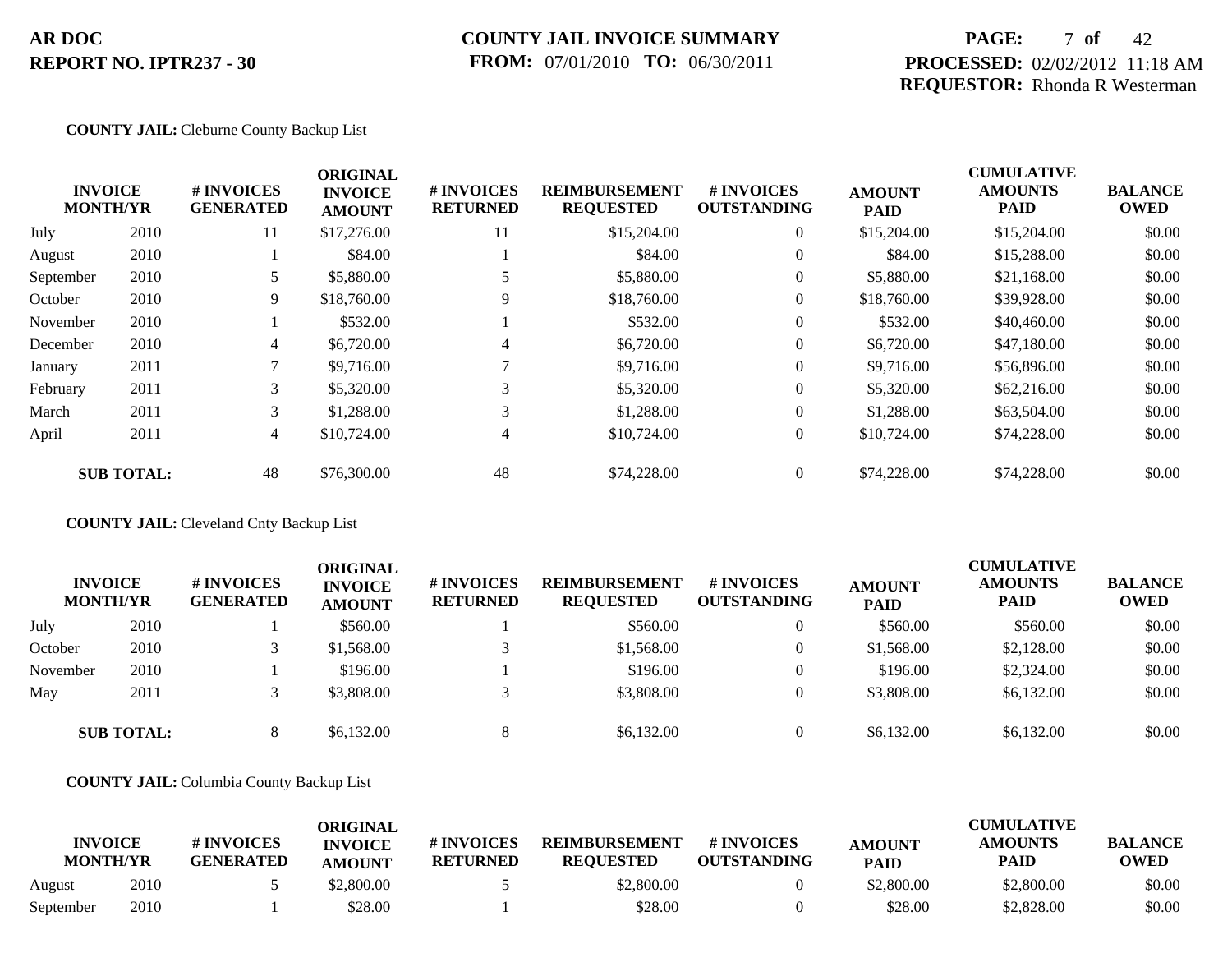### **COUNTY JAIL INVOICE SUMMARY FROM:** 07/01/2010 **TO:** 06/30/2011

## **PAGE:** 8 **of** 42 **PROCESSED:** 02/02/2012 11:18 AM **REQUESTOR:** Rhonda R Westerman

#### **COUNTY JAIL:** Columbia County Backup List

|          | <b>INVOICE</b><br><b>MONTH/YR</b> | # INVOICES<br><b>GENERATED</b> | <b>ORIGINAL</b><br><b>INVOICE</b><br><b>AMOUNT</b> | # INVOICES<br><b>RETURNED</b> | <b>REIMBURSEMENT</b><br><b>REQUESTED</b> | <b>#INVOICES</b><br><b>OUTSTANDING</b> | <b>AMOUNT</b><br><b>PAID</b> | <b>CUMULATIVE</b><br><b>AMOUNTS</b><br><b>PAID</b> | <b>BALANCE</b><br><b>OWED</b> |
|----------|-----------------------------------|--------------------------------|----------------------------------------------------|-------------------------------|------------------------------------------|----------------------------------------|------------------------------|----------------------------------------------------|-------------------------------|
| October  | 2010                              | 6                              | \$11,060.00                                        | 6                             | \$11,060.00                              | $\overline{0}$                         | \$11,060.00                  | \$13,888.00                                        | \$0.00                        |
| November | 2010                              |                                | \$4,676.00                                         |                               | \$4,676.00                               | $\overline{0}$                         | \$4,676.00                   | \$18,564.00                                        | \$0.00                        |
| December | 2010                              | 2                              | \$560.00                                           |                               | \$560.00                                 | $\overline{0}$                         | \$560.00                     | \$19,124.00                                        | \$0.00                        |
| January  | 2011                              | $\overline{4}$                 | \$7,952.00                                         | 4                             | \$7,952.00                               | $\overline{0}$                         | \$7,952.00                   | \$27,076.00                                        | \$0.00                        |
| February | 2011                              |                                | \$560.00                                           |                               | \$560.00                                 | $\overline{0}$                         | \$560.00                     | \$27,636.00                                        | \$0.00                        |
| March    | 2011                              | 5                              | \$11,872.00                                        |                               | \$11,872.00                              | $\overline{0}$                         | \$11,872.00                  | \$39,508.00                                        | \$0.00                        |
| May      | 2011                              |                                | \$15,008.00                                        |                               | \$14,196.00                              | $\overline{0}$                         | \$14,196.00                  | \$53,704.00                                        | \$0.00                        |
| June     | 2011                              | 2                              | \$1,092.00                                         | 2                             | \$1,092.00                               | $\overline{0}$                         | \$1,092.00                   | \$54,796.00                                        | \$0.00                        |
|          | <b>SUB TOTAL:</b>                 | 40                             | \$55,608.00                                        | 40                            | \$54,796.00                              | $\Omega$                               | \$54,796.00                  | \$54,796.00                                        | \$0.00                        |

### **COUNTY JAIL:** Conway County Backup List

|          | <b>INVOICE</b><br><b>MONTH/YR</b> | # INVOICES<br><b>GENERATED</b> | <b>ORIGINAL</b><br><b>INVOICE</b><br><b>AMOUNT</b> | # INVOICES<br><b>RETURNED</b> | <b>REIMBURSEMENT</b><br><b>REQUESTED</b> | # INVOICES<br><b>OUTSTANDING</b> | <b>AMOUNT</b><br><b>PAID</b> | <b>CUMULATIVE</b><br><b>AMOUNTS</b><br><b>PAID</b> | <b>BALANCE</b><br><b>OWED</b> |
|----------|-----------------------------------|--------------------------------|----------------------------------------------------|-------------------------------|------------------------------------------|----------------------------------|------------------------------|----------------------------------------------------|-------------------------------|
| July     | 2010                              | 5                              | \$14,336.00                                        |                               | \$10,276.00                              | $\overline{0}$                   | \$10,276.00                  | \$10,276.00                                        | \$0.00                        |
| August   | 2010                              | 3 <sup>1</sup>                 | \$4,676.00                                         |                               | \$4,676.00                               | $\theta$                         | \$4,676.00                   | \$14,952.00                                        | \$0.00                        |
| October  | 2010                              | 6                              | \$8,876.00                                         | 6                             | \$8,876.00                               | $\overline{0}$                   | \$8,876.00                   | \$23,828.00                                        | \$0.00                        |
| November | 2010                              | $\overline{4}$                 | \$5,236.00                                         | 4                             | \$5,236.00                               | $\overline{0}$                   | \$5,236.00                   | \$29,064.00                                        | \$0.00                        |
| December | 2010                              | $\overline{4}$                 | \$6,132.00                                         | 4                             | \$3,276.00                               | $\overline{0}$                   | \$3,276.00                   | \$32,340.00                                        | \$0.00                        |
| February | 2011                              | 5                              | \$12,852.00                                        |                               | \$11,340.00                              | $\overline{0}$                   | \$11,340.00                  | \$43,680.00                                        | \$0.00                        |
| March    | 2011                              |                                | \$3,164.00                                         |                               | \$3,164.00                               | $\overline{0}$                   | \$3,164.00                   | \$46,844.00                                        | \$0.00                        |
| April    | 2011                              | 6                              | \$16,436.00                                        | 6                             | \$9,744.00                               | $\overline{0}$                   | \$9,744.00                   | \$56,588.00                                        | \$0.00                        |
| May      | 2011                              | $5^{\circ}$                    | \$16,128.00                                        |                               | \$4,424.00                               | $\overline{0}$                   | \$4,424.00                   | \$61,012.00                                        | \$0.00                        |
|          | <b>SUB TOTAL:</b>                 | 39                             | \$87,836.00                                        | 39                            | \$61,012.00                              | $\Omega$                         | \$61,012.00                  | \$61,012.00                                        | \$0.00                        |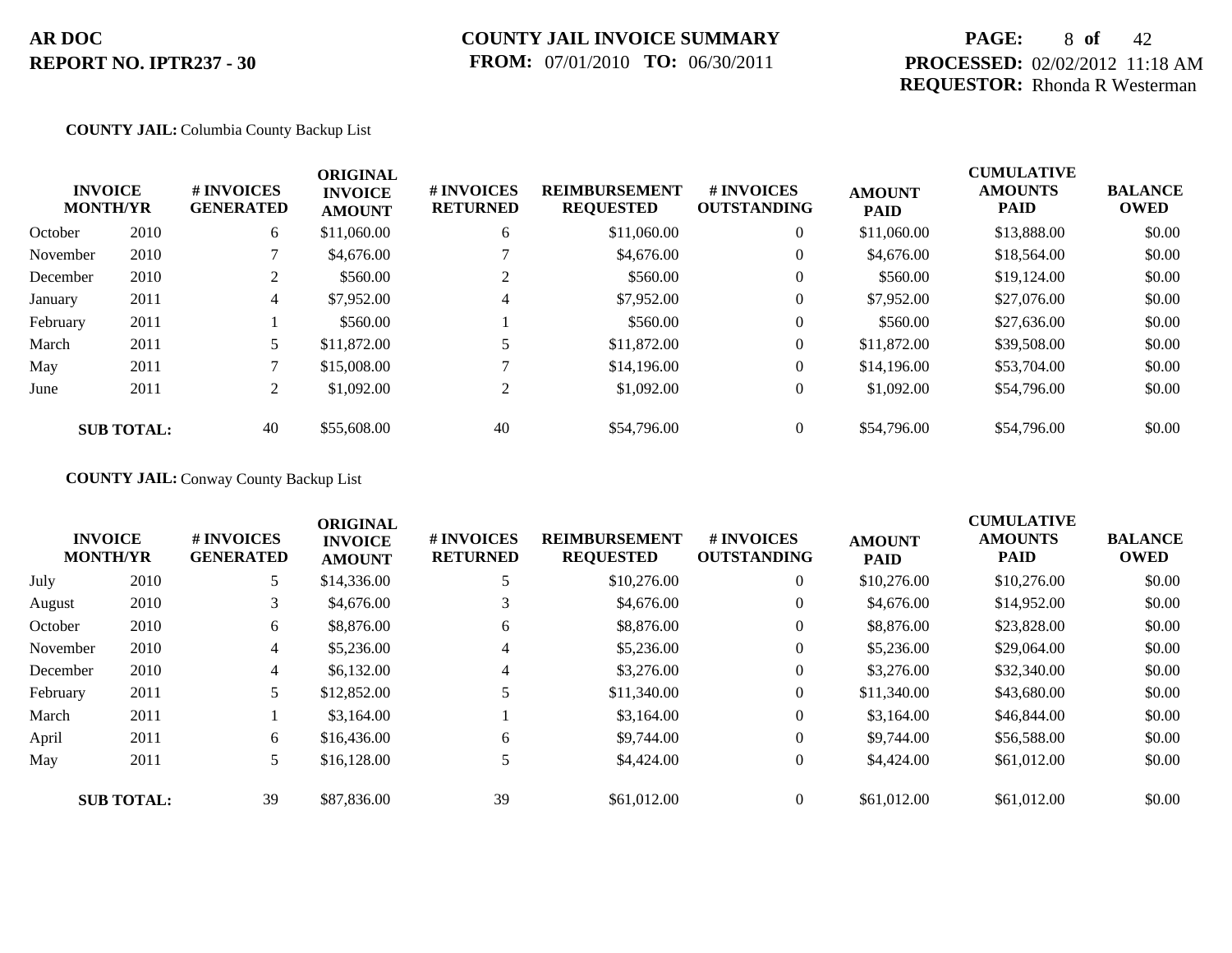## **COUNTY JAIL INVOICE SUMMARY FROM:** 07/01/2010 **TO:** 06/30/2011

## **PAGE:** 9 **of** 42 **PROCESSED:** 02/02/2012 11:18 AM **REQUESTOR:** Rhonda R Westerman

#### **COUNTY JAIL:** Craighead Cnty Backup List

| <b>INVOICE</b><br><b>MONTH/YR</b> |                   | # INVOICES<br><b>GENERATED</b> | <b>ORIGINAL</b><br><b>INVOICE</b><br><b>AMOUNT</b> | # INVOICES<br><b>RETURNED</b> | <b>REIMBURSEMENT</b><br><b>REQUESTED</b> | # INVOICES<br><b>OUTSTANDING</b> | <b>AMOUNT</b><br><b>PAID</b> | <b>CUMULATIVE</b><br><b>AMOUNTS</b><br>PAID | <b>BALANCE</b><br><b>OWED</b> |
|-----------------------------------|-------------------|--------------------------------|----------------------------------------------------|-------------------------------|------------------------------------------|----------------------------------|------------------------------|---------------------------------------------|-------------------------------|
| July                              | 2010              | 29                             | \$64,260.00                                        | 29                            | \$62,076.00                              | $\overline{0}$                   | \$62,076.00                  | \$62,076.00                                 | \$0.00                        |
| August                            | 2010              | 6                              | \$9,548.00                                         | 6                             | \$9,548.00                               | $\overline{0}$                   | \$9,548.00                   | \$71,624.00                                 | \$0.00                        |
| September                         | 2010              | 10                             | \$6,748.00                                         | 10                            | \$6,048.00                               | $\overline{0}$                   | \$6,048.00                   | \$77,672.00                                 | \$0.00                        |
| October                           | 2010              | 15                             | \$21,112.00                                        | 15                            | \$19,712.00                              | $\overline{0}$                   | \$19,712.00                  | \$97,384.00                                 | \$0.00                        |
| November                          | 2010              | 16                             | \$37,492.00                                        | 16                            | \$38,668.00                              | $\overline{0}$                   | \$38,668.00                  | \$136,052.00                                | \$0.00                        |
| December                          | 2010              | 5                              | \$9,716.00                                         | 5                             | \$9,716.00                               | $\overline{0}$                   | \$9,716.00                   | \$145,768.00                                | \$0.00                        |
| January                           | 2011              | 20                             | \$47,208.00                                        | 20                            | \$47,208.00                              | $\overline{0}$                   | \$47,208.00                  | \$192,976.00                                | \$0.00                        |
| February                          | 2011              | 14                             | \$30,324.00                                        | 14                            | \$30,324.00                              | $\overline{0}$                   | \$30,324.00                  | \$223,300.00                                | \$0.00                        |
| March                             | 2011              |                                | \$2,016.00                                         |                               | \$2,016.00                               | $\overline{0}$                   | \$2,016.00                   | \$225,316.00                                | \$0.00                        |
| April                             | 2011              | 30                             | \$103,264.00                                       | 30                            | \$102,284.00                             | $\theta$                         | \$102,284.00                 | \$327,600.00                                | \$0.00                        |
| May                               | 2011              | 8                              | \$15,624.00                                        | 8                             | \$15,624.00                              | $\overline{0}$                   | \$15,624.00                  | \$343,224.00                                | \$0.00                        |
| June                              | 2011              | 18                             | \$36,344.00                                        | 18                            | \$36,344.00                              | $\overline{0}$                   | \$36,344.00                  | \$379,568.00                                | \$0.00                        |
|                                   | <b>SUB TOTAL:</b> | 172                            | \$383,656.00                                       | 172                           | \$379,568.00                             | $\overline{0}$                   | \$379,568.00                 | \$379,568.00                                | \$0.00                        |
|                                   |                   |                                |                                                    |                               |                                          |                                  |                              |                                             |                               |

### **COUNTY JAIL:** Crawford County Backup List

| <b>INVOICE</b><br><b>MONTH/YR</b> |      | # INVOICES<br><b>GENERATED</b> | <b>ORIGINAL</b><br><b>INVOICE</b><br><b>AMOUNT</b> | # INVOICES<br><b>RETURNED</b> | <b>REIMBURSEMENT</b><br><b>REQUESTED</b> | # INVOICES<br><b>OUTSTANDING</b> | <b>AMOUNT</b><br><b>PAID</b> | <b>CUMULATIVE</b><br><b>AMOUNTS</b><br><b>PAID</b> | <b>BALANCE</b><br><b>OWED</b> |
|-----------------------------------|------|--------------------------------|----------------------------------------------------|-------------------------------|------------------------------------------|----------------------------------|------------------------------|----------------------------------------------------|-------------------------------|
| July                              | 2010 | 23                             | \$47,096.00                                        | 23                            | \$27,552.00                              | $\overline{0}$                   | \$27,552.00                  | \$27,552.00                                        | \$0.00                        |
| August                            | 2010 |                                | \$3,612.00                                         |                               | \$2,100.00                               | $\theta$                         | \$2,100.00                   | \$29,652.00                                        | \$0.00                        |
| September                         | 2010 | 24                             | \$53,340.00                                        | 24                            | \$31,640.00                              | $\overline{0}$                   | \$31,640.00                  | \$61,292.00                                        | \$0.00                        |
| October                           | 2010 | 19                             | \$32,620.00                                        | 18                            | \$20,412.00                              | $\overline{0}$                   | \$20,412.00                  | \$81,704.00                                        | \$0.00                        |
| November                          | 2010 | 4                              | \$9,940.00                                         | 4                             | \$1,176.00                               | $\overline{0}$                   | \$1,176.00                   | \$82,880,00                                        | \$0.00                        |
| January                           | 2011 | 26                             | \$93,884.00                                        | 26                            | \$61,852.00                              | $\overline{0}$                   | \$61,852.00                  | \$144,732.00                                       | \$0.00                        |
| February                          | 2011 |                                | \$35,280.00                                        |                               | \$15,820.00                              | $\overline{0}$                   | \$15,820.00                  | \$160,552.00                                       | \$0.00                        |
| March                             | 2011 | 2                              | \$7,812.00                                         | $\bigcap$                     | \$308.00                                 | $\overline{0}$                   | \$308.00                     | \$160,860.00                                       | \$0.00                        |
| April                             | 2011 | 34                             | \$162,960.00                                       | 34                            | \$67,088,00                              | $\overline{0}$                   | \$67,088.00                  | \$227,948.00                                       | \$0.00                        |
| May                               | 2011 |                                | \$24,304.00                                        |                               | \$19,460.00                              | $\Omega$                         | \$19,460.00                  | \$247,408.00                                       | \$0.00                        |
| June                              | 2011 |                                | \$21,784.00                                        |                               | \$21,392.00                              | $\overline{0}$                   | \$21,392.00                  | \$268,800.00                                       | \$0.00                        |
|                                   |      |                                |                                                    |                               |                                          |                                  |                              |                                                    |                               |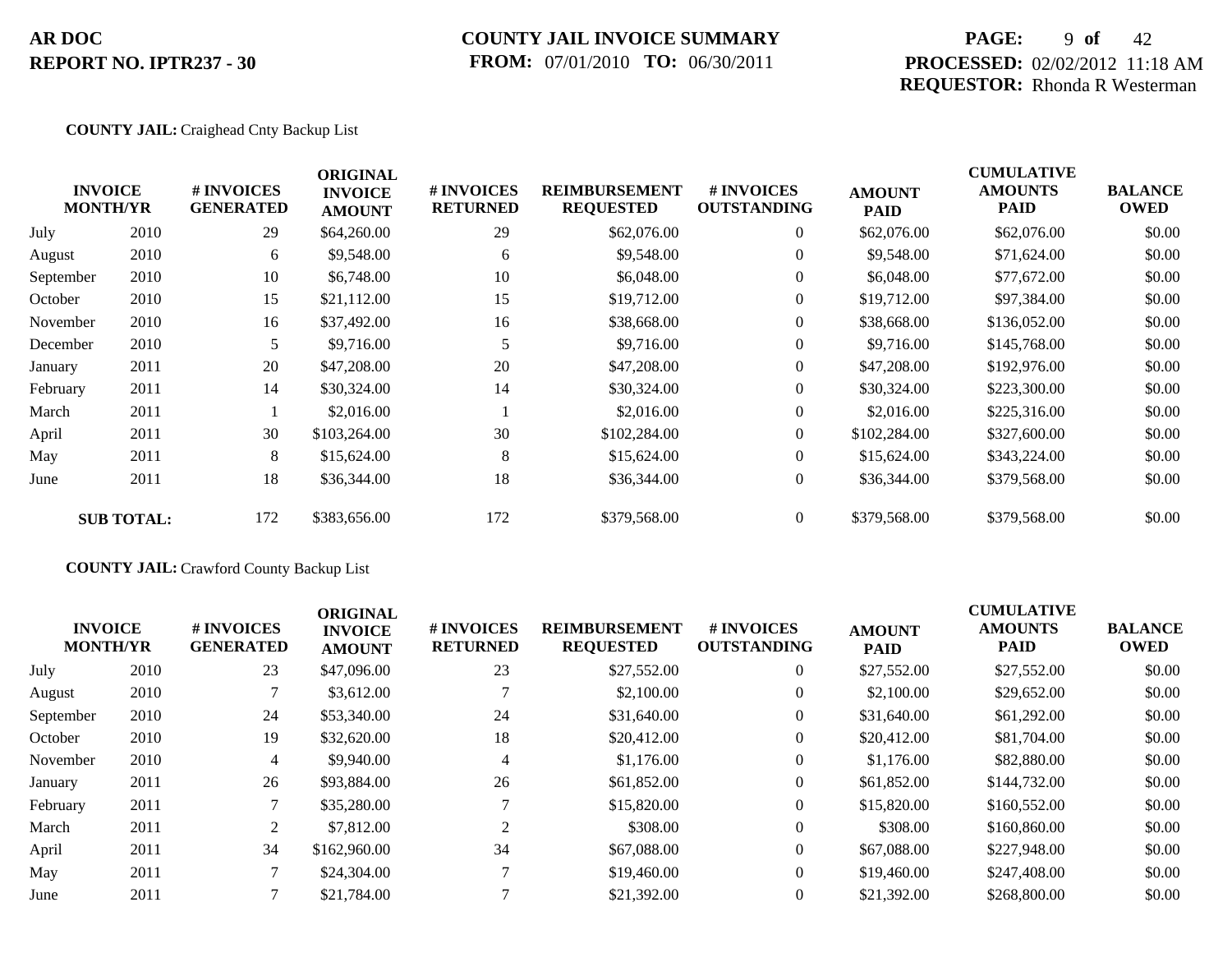#### **COUNTY JAIL:** Crawford County Backup List

| <b>INVOICE</b><br><b>MONTH/YR</b> | <b>#INVOICES</b><br><b>GENERATED</b> | ORIGINAL<br><b>INVOICE</b><br><b>AMOUNT</b> | # INVOICES<br><b>RETURNED</b> | <b>REIMBURSEMENT</b><br><b>REOUESTED</b> | # INVOICES<br><b>OUTSTANDING</b> | <b>AMOUNT</b><br><b>PAID</b> | <b>CUMULATIVE</b><br><b>AMOUNTS</b><br><b>PAID</b> | <b>BALANCE</b><br><b>OWED</b> |
|-----------------------------------|--------------------------------------|---------------------------------------------|-------------------------------|------------------------------------------|----------------------------------|------------------------------|----------------------------------------------------|-------------------------------|
| <b>SUB TOTAL:</b>                 | 160                                  | \$492,632.00                                | 159                           | \$268,800.00                             |                                  | \$268,800.00                 | \$268,800.00                                       | \$0.00                        |

#### **COUNTY JAIL:** Crittenden Cnty Backup List

| <b>INVOICE</b><br><b>MONTH/YR</b> | # INVOICES<br><b>GENERATED</b> | <b>ORIGINAL</b><br><b>INVOICE</b><br><b>AMOUNT</b> | # INVOICES<br><b>RETURNED</b> | <b>REIMBURSEMENT</b><br><b>REQUESTED</b> | <b>#INVOICES</b><br><b>OUTSTANDING</b> | <b>AMOUNT</b><br><b>PAID</b> | <b>CUMULATIVE</b><br><b>AMOUNTS</b><br><b>PAID</b> | <b>BALANCE</b><br><b>OWED</b> |
|-----------------------------------|--------------------------------|----------------------------------------------------|-------------------------------|------------------------------------------|----------------------------------------|------------------------------|----------------------------------------------------|-------------------------------|
| 2010                              | 33                             | \$71,232.00                                        | 33                            | \$71,988.00                              | $\overline{0}$                         | \$71,988.00                  | \$71,988.00                                        | \$0.00                        |
| 2010                              | 11                             | \$6,384.00                                         | 11                            | \$6,580.00                               | $\overline{0}$                         | \$6,580.00                   | \$78,568.00                                        | \$0.00                        |
| 2010                              | 21                             | \$36,624.00                                        | 21                            | \$36,680.00                              | $\overline{0}$                         | \$36,680.00                  | \$115,248.00                                       | \$0.00                        |
| 2010                              | 20                             | \$44,548.00                                        | $\Omega$                      | \$0.00                                   | $\overline{0}$                         | \$0.00                       | \$115,248.00                                       | \$0.00                        |
| 2010                              | 19                             | \$48,944.00                                        | $\overline{0}$                | \$0.00                                   | $\overline{0}$                         | \$0.00                       | \$115,248.00                                       | \$0.00                        |
| 2010                              |                                | \$672.00                                           | $\Omega$                      | \$0.00                                   | $\Omega$                               | \$0.00                       | \$115,248.00                                       | \$0.00                        |
| 2011                              | 35                             | \$95,172.00                                        | $\Omega$                      | \$0.00                                   | $\overline{0}$                         | \$0.00                       | \$115,248.00                                       | \$0.00                        |
| 2011                              | 20                             | \$45,024.00                                        | $\overline{0}$                | \$0.00                                   | $\overline{0}$                         | \$0.00                       | \$115,248.00                                       | \$0.00                        |
| 2011                              | 4                              | \$7,756.00                                         | $\theta$                      | \$0.00                                   | $\overline{0}$                         | \$0.00                       | \$115,248.00                                       | \$0.00                        |
| 2011                              | 14                             | \$55,524.00                                        | 14                            | \$50,960.00                              | $\overline{0}$                         | \$50,960.00                  | \$166,208.00                                       | \$0.00                        |
| 2011                              | 22                             | \$74,144.00                                        | 22                            | \$74,172.00                              | $\overline{0}$                         | \$74,172.00                  | \$240,380.00                                       | \$0.00                        |
| 2011                              | 66                             | \$137,256.00                                       | $\overline{0}$                | \$0.00                                   | $\overline{0}$                         | \$0.00                       | \$240,380.00                                       | \$0.00                        |
| <b>SUB TOTAL:</b>                 | 266                            | \$623,280.00                                       | 101                           | \$240,380.00                             | $\overline{0}$                         | \$240,380.00                 | \$240,380.00                                       | \$0.00                        |
|                                   |                                |                                                    |                               |                                          |                                        |                              |                                                    |                               |

#### **COUNTY JAIL:** Cross County Backup List

| <b>INVOICE</b><br><b>MONTH/YR</b> |      | # INVOICES<br><b>GENERATED</b> | ORIGINAL<br><b>INVOICE</b><br><b>AMOUNT</b> | <b># INVOICES</b><br><b>RETURNED</b> | <b>REIMBURSEMENT</b><br><b>REOUESTED</b> | <b>#INVOICES</b><br><b>OUTSTANDING</b> | <b>AMOUNT</b><br><b>PAID</b> | <b>CUMULATIVE</b><br><b>AMOUNTS</b><br>PAID | <b>BALANCE</b><br><b>OWED</b> |
|-----------------------------------|------|--------------------------------|---------------------------------------------|--------------------------------------|------------------------------------------|----------------------------------------|------------------------------|---------------------------------------------|-------------------------------|
| July                              | 2010 | 10                             | \$34,412.00                                 | 10                                   | \$24,584.00                              |                                        | \$24,584.00                  | \$24,584.00                                 | \$0.00                        |
| August                            | 2010 | 10                             | \$25,200.00                                 | 10                                   | \$25,200.00                              |                                        | \$25,200.00                  | \$49,784.00                                 | \$0.00                        |
| September                         | 2010 |                                | \$1,372.00                                  |                                      | \$1,372.00                               |                                        | \$1,372.00                   | \$51,156.00                                 | \$0.00                        |
| December                          | 2010 |                                | \$896.00                                    |                                      | \$896.00                                 |                                        | \$896.00                     | \$52,052.00                                 | \$0.00                        |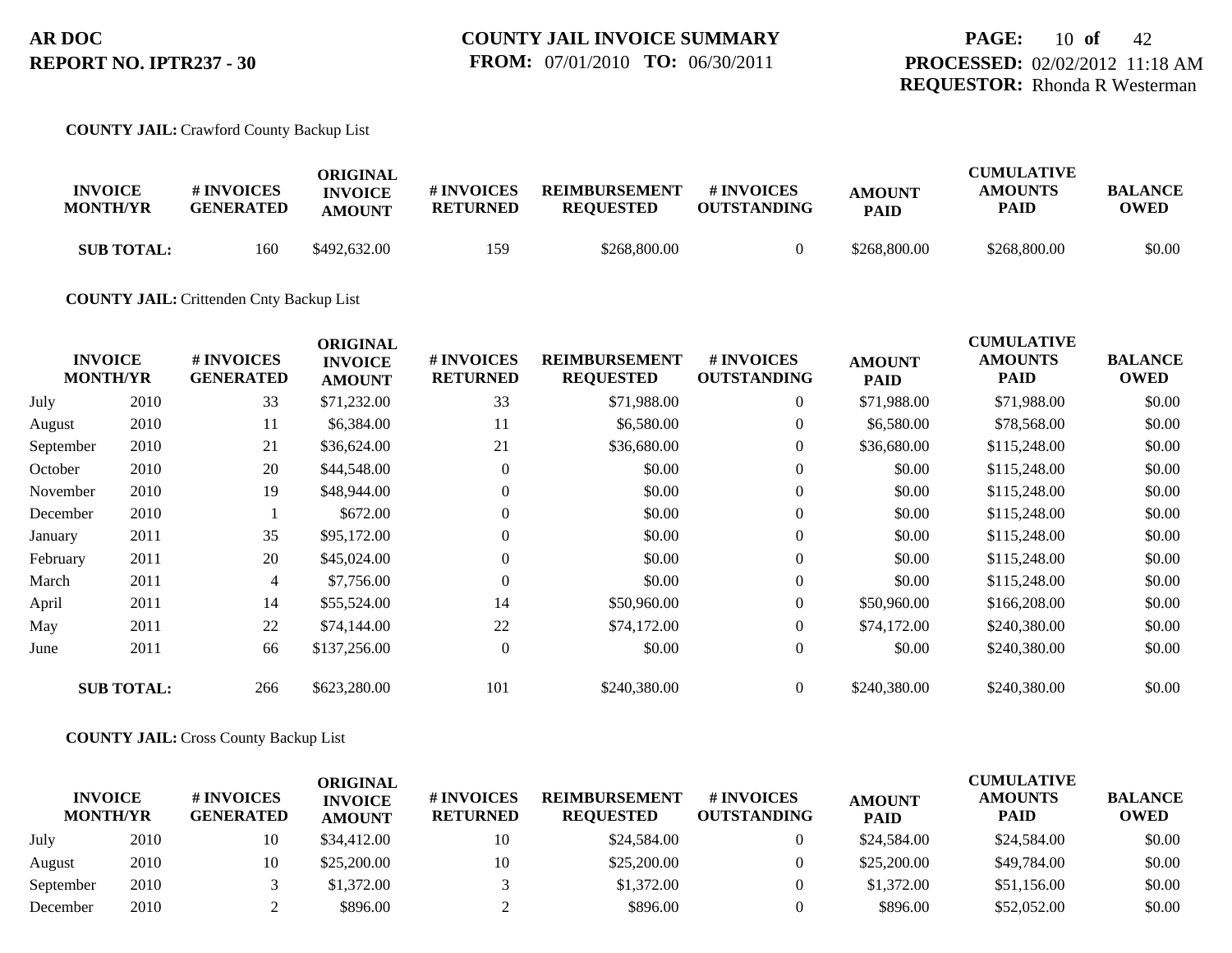## **PAGE:** 11 **of** 42 **PROCESSED:** 02/02/2012 11:18 AM **REQUESTOR:** Rhonda R Westerman

#### **COUNTY JAIL:** Cross County Backup List

|          | <b>INVOICE</b><br><b>MONTH/YR</b> | # INVOICES<br><b>GENERATED</b> | <b>ORIGINAL</b><br><b>INVOICE</b><br><b>AMOUNT</b> | # INVOICES<br><b>RETURNED</b> | <b>REIMBURSEMENT</b><br><b>REQUESTED</b> | <b>#INVOICES</b><br><b>OUTSTANDING</b> | <b>AMOUNT</b><br><b>PAID</b> | <b>CUMULATIVE</b><br><b>AMOUNTS</b><br><b>PAID</b> | <b>BALANCE</b><br><b>OWED</b> |
|----------|-----------------------------------|--------------------------------|----------------------------------------------------|-------------------------------|------------------------------------------|----------------------------------------|------------------------------|----------------------------------------------------|-------------------------------|
| January  | 2011                              |                                | \$10,164.00                                        |                               | \$5,292.00                               | $\overline{0}$                         | \$5,292.00                   | \$57,344.00                                        | \$0.00                        |
| February | 2011                              |                                | \$3,192,00                                         |                               | \$3,192.00                               | $\overline{0}$                         | \$3,192.00                   | \$60,536.00                                        | \$0.00                        |
| March    | 2011                              | ∠                              | \$4,592.00                                         | $\gamma$                      | \$3,780.00                               | $\overline{0}$                         | \$3,780.00                   | \$64,316.00                                        | \$0.00                        |
| April    | 2011                              |                                | \$21,476.00                                        |                               | \$10,696.00                              | $\overline{0}$                         | \$10,696.00                  | \$75,012.00                                        | \$0.00                        |
| June     | 2011                              | 8                              | \$24,444.00                                        | 8                             | \$23,604.00                              | $\overline{0}$                         | \$23,604.00                  | \$98,616.00                                        | \$0.00                        |
|          | <b>SUB TOTAL:</b>                 | 46                             | \$125,748.00                                       | 46                            | \$98,616.00                              | $\overline{0}$                         | \$98,616.00                  | \$98,616.00                                        | \$0.00                        |

#### **COUNTY JAIL:** Dallas County Backup List

| <b>INVOICE</b><br><b>MONTH/YR</b> |                   | # INVOICES<br><b>GENERATED</b> | ORIGINAL<br><b>INVOICE</b><br><b>AMOUNT</b> | # INVOICES<br><b>RETURNED</b> | <b>REIMBURSEMENT</b><br><b>REQUESTED</b> | # INVOICES<br><b>OUTSTANDING</b> | <b>AMOUNT</b><br><b>PAID</b> | <b>CUMULATIVE</b><br><b>AMOUNTS</b><br><b>PAID</b> | <b>BALANCE</b><br><b>OWED</b> |
|-----------------------------------|-------------------|--------------------------------|---------------------------------------------|-------------------------------|------------------------------------------|----------------------------------|------------------------------|----------------------------------------------------|-------------------------------|
| August                            | 2010              |                                | \$5,824.00                                  |                               | \$5,824.00                               | 0                                | \$5,824.00                   | \$5,824.00                                         | \$0.00                        |
| September                         | 2010              | 4                              | \$11,984.00                                 | $\overline{4}$                | \$11,984.00                              | 0                                | \$11,984.00                  | \$17,808.00                                        | \$0.00                        |
| December                          | 2010              | 4                              | \$14,224.00                                 | $\overline{4}$                | \$8,932.00                               |                                  | \$8,932.00                   | \$26,740.00                                        | \$0.00                        |
| June                              | 2011              | 4                              | \$15,260.00                                 | $\overline{4}$                | \$12,236.00                              |                                  | \$12,236.00                  | \$38,976.00                                        | \$0.00                        |
|                                   | <b>SUB TOTAL:</b> | 14                             | \$47,292.00                                 | 14                            | \$38,976.00                              | $\overline{0}$                   | \$38,976.00                  | \$38,976.00                                        | \$0.00                        |

**COUNTY JAIL:** Desha County Backup List

| <b>INVOICE</b><br><b>MONTH/YR</b> |      | # INVOICES<br><b>GENERATED</b> | <b>ORIGINAL</b><br><b>INVOICE</b><br><b>AMOUNT</b> | # INVOICES<br><b>RETURNED</b> | <b>REIMBURSEMENT</b><br><b>REQUESTED</b> | <b># INVOICES</b><br><b>OUTSTANDING</b> | <b>AMOUNT</b><br><b>PAID</b> | <b>CUMULATIVE</b><br><b>AMOUNTS</b><br><b>PAID</b> | <b>BALANCE</b><br>OWED |
|-----------------------------------|------|--------------------------------|----------------------------------------------------|-------------------------------|------------------------------------------|-----------------------------------------|------------------------------|----------------------------------------------------|------------------------|
| July                              | 2010 | 8                              | \$14,000.00                                        |                               | \$14,000.00                              | 0                                       | \$14,000.00                  | \$14,000.00                                        | \$0.00                 |
| September                         | 2010 |                                | \$56.00                                            |                               | \$0.00                                   | $\overline{0}$                          | \$0.00                       | \$14,000.00                                        | \$0.00                 |
| October                           | 2010 |                                | \$140.00                                           |                               | \$140.00                                 | $\Omega$                                | \$140.00                     | \$14,140.00                                        | \$0.00                 |
| December                          | 2010 |                                | \$5,180.00                                         |                               | \$5,180.00                               | $\overline{0}$                          | \$5,180.00                   | \$19,320.00                                        | \$0.00                 |
| January                           | 2011 | 4                              | \$17,248.00                                        | 4                             | \$17,248.00                              | 0                                       | \$17,248.00                  | \$36,568.00                                        | \$0.00                 |
| April                             | 2011 |                                | \$5,992.00                                         |                               | \$5,992.00                               | 0                                       | \$5,992.00                   | \$42,560.00                                        | \$0.00                 |
| May                               | 2011 |                                | \$812.00                                           |                               | \$812.00                                 |                                         | \$812.00                     | \$43,372.00                                        | \$0.00                 |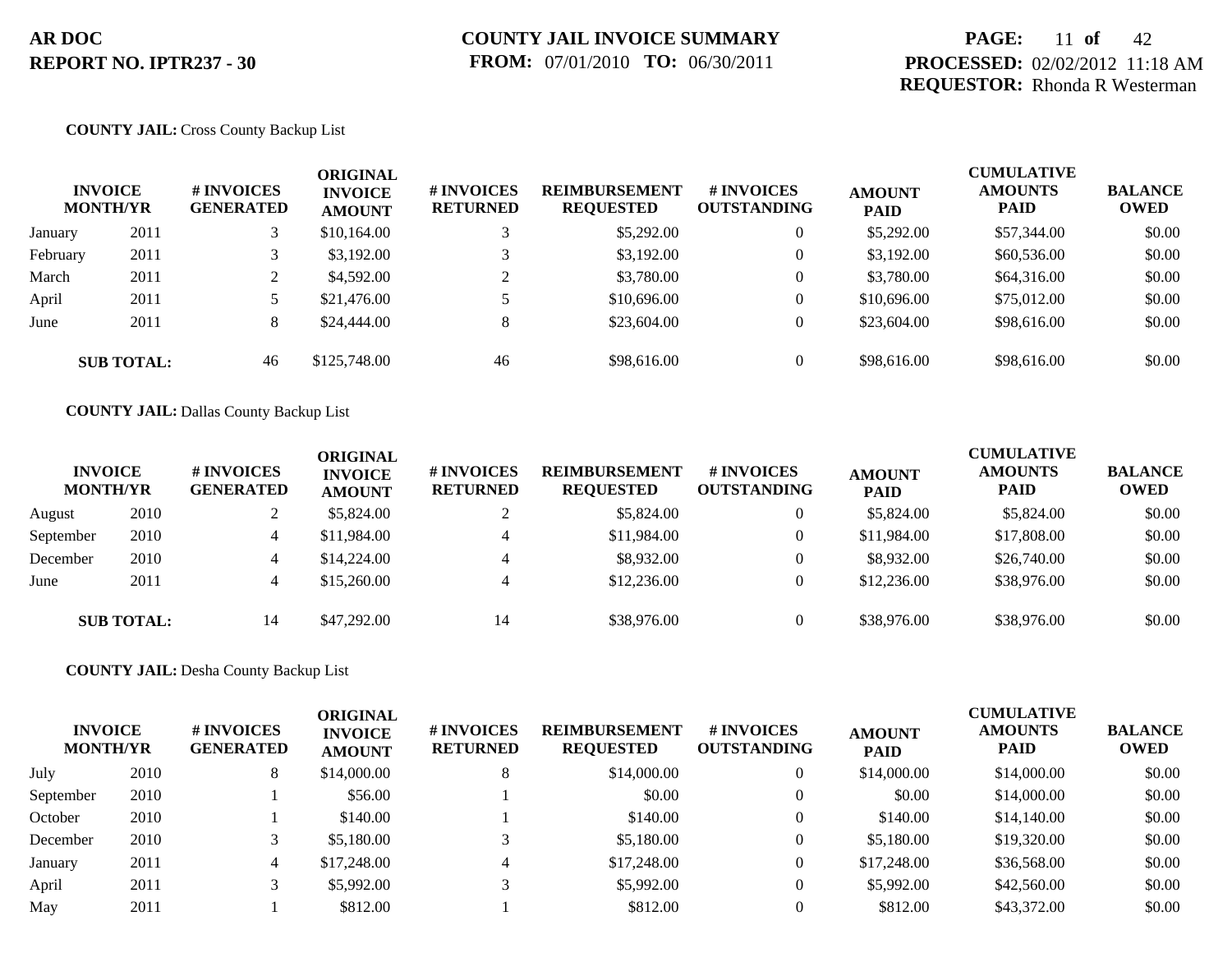#### **COUNTY JAIL:** Desha County Backup List

|      | <b>INVOICE</b><br><b>MONTH/YR</b> | # INVOICES<br><b>GENERATED</b> | ORIGINAL<br><b>INVOICE</b><br><b>AMOUNT</b> | <b>#INVOICES</b><br><b>RETURNED</b> | <b>REIMBURSEMENT</b><br><b>REOUESTED</b> | # INVOICES<br><b>OUTSTANDING</b> | <b>AMOUNT</b><br><b>PAID</b> | <b>CUMULATIVE</b><br><b>AMOUNTS</b><br>PAID | <b>BALANCE</b><br><b>OWED</b> |
|------|-----------------------------------|--------------------------------|---------------------------------------------|-------------------------------------|------------------------------------------|----------------------------------|------------------------------|---------------------------------------------|-------------------------------|
| June | 2011                              |                                | \$756.00                                    |                                     | \$0.00                                   |                                  | \$0.00                       | \$43,372.00                                 | \$0.00                        |
|      | <b>SUB TOTAL:</b>                 | 22                             | \$44,184.00                                 | 22                                  | \$43,372.00                              |                                  | \$43,372.00                  | \$43,372.00                                 | \$0.00                        |

**COUNTY JAIL:** Diagnostic Hospital

| <b>INVOICE</b><br><b>MONTH/YR</b> | # INVOICES<br><b>GENERATED</b> | ORIGINAL<br><b>INVOICE</b><br><b>AMOUNT</b> | # INVOICES<br><b>RETURNED</b> | <b>REIMBURSEMENT</b><br><b>REOUESTED</b> | # INVOICES<br><b>OUTSTANDING</b> | <b>AMOUNT</b><br><b>PAID</b> | <b>CUMULATIVE</b><br><b>AMOUNTS</b><br><b>PAID</b> | <b>BALANCE</b><br><b>OWED</b> |
|-----------------------------------|--------------------------------|---------------------------------------------|-------------------------------|------------------------------------------|----------------------------------|------------------------------|----------------------------------------------------|-------------------------------|
| 2010<br>November                  |                                | \$168.00                                    |                               | \$0.00                                   |                                  | \$0.00                       | \$0.00                                             | \$0.00                        |
| <b>SUB TOTAL:</b>                 |                                | \$168.00                                    |                               | \$0.00                                   |                                  | \$0.00                       | \$0.00                                             | \$0.00                        |

**COUNTY JAIL:** Division of Youth Services

|       | <b>INVOICE</b><br><b>MONTH/YR</b> | # INVOICES<br><b>GENERATED</b> | ORIGINAL<br><b>INVOICE</b><br><b>AMOUNT</b> | # INVOICES<br><b>RETURNED</b> | <b>REIMBURSEMENT</b><br><b>REQUESTED</b> | # INVOICES<br><b>OUTSTANDING</b> | <b>AMOUNT</b><br><b>PAID</b> | <b>CUMULATIVE</b><br><b>AMOUNTS</b><br><b>PAID</b> | <b>BALANCE</b><br><b>OWED</b> |
|-------|-----------------------------------|--------------------------------|---------------------------------------------|-------------------------------|------------------------------------------|----------------------------------|------------------------------|----------------------------------------------------|-------------------------------|
| March | 2011                              |                                | \$5,320.00                                  |                               | \$0.00                                   |                                  | \$0.00                       | \$0.00                                             | \$0.00                        |
|       | <b>SUB TOTAL:</b>                 |                                | \$5,320.00                                  |                               | \$0.00                                   |                                  | \$0.00                       | \$0.00                                             | \$0.00                        |

**COUNTY JAIL:** Drew County Backup List

| <b>INVOICE</b><br><b>MONTH/YR</b> |      | # INVOICES<br><b>GENERATED</b> | ORIGINAL<br><b>INVOICE</b><br><b>AMOUNT</b> | <b># INVOICES</b><br><b>RETURNED</b> | <b>REIMBURSEMENT</b><br><b>REQUESTED</b> | # INVOICES<br><b>OUTSTANDING</b> | <b>AMOUNT</b><br><b>PAID</b> | <b>CUMULATIVE</b><br><b>AMOUNTS</b><br><b>PAID</b> | <b>BALANCE</b><br><b>OWED</b> |
|-----------------------------------|------|--------------------------------|---------------------------------------------|--------------------------------------|------------------------------------------|----------------------------------|------------------------------|----------------------------------------------------|-------------------------------|
| July                              | 2010 | 10                             | \$18,648.00                                 | 10                                   | \$18,648.00                              |                                  | \$18,648.00                  | \$18,648.00                                        | \$0.00                        |
| August                            | 2010 | 12                             | \$14,392.00                                 | 12                                   | \$11,816.00                              |                                  | \$11,816.00                  | \$30,464.00                                        | \$0.00                        |
| September                         | 2010 |                                | \$784.00                                    |                                      | \$308.00                                 |                                  | \$308.00                     | \$30,772.00                                        | \$0.00                        |
| October                           | 2010 |                                | \$9,520.00                                  |                                      | \$9,520.00                               |                                  | \$9,520.00                   | \$40,292,00                                        | \$0.00                        |
| November                          | 2010 | h.                             | \$10,556.00                                 |                                      | \$10,556.00                              |                                  | \$10,556.00                  | \$50,848.00                                        | \$0.00                        |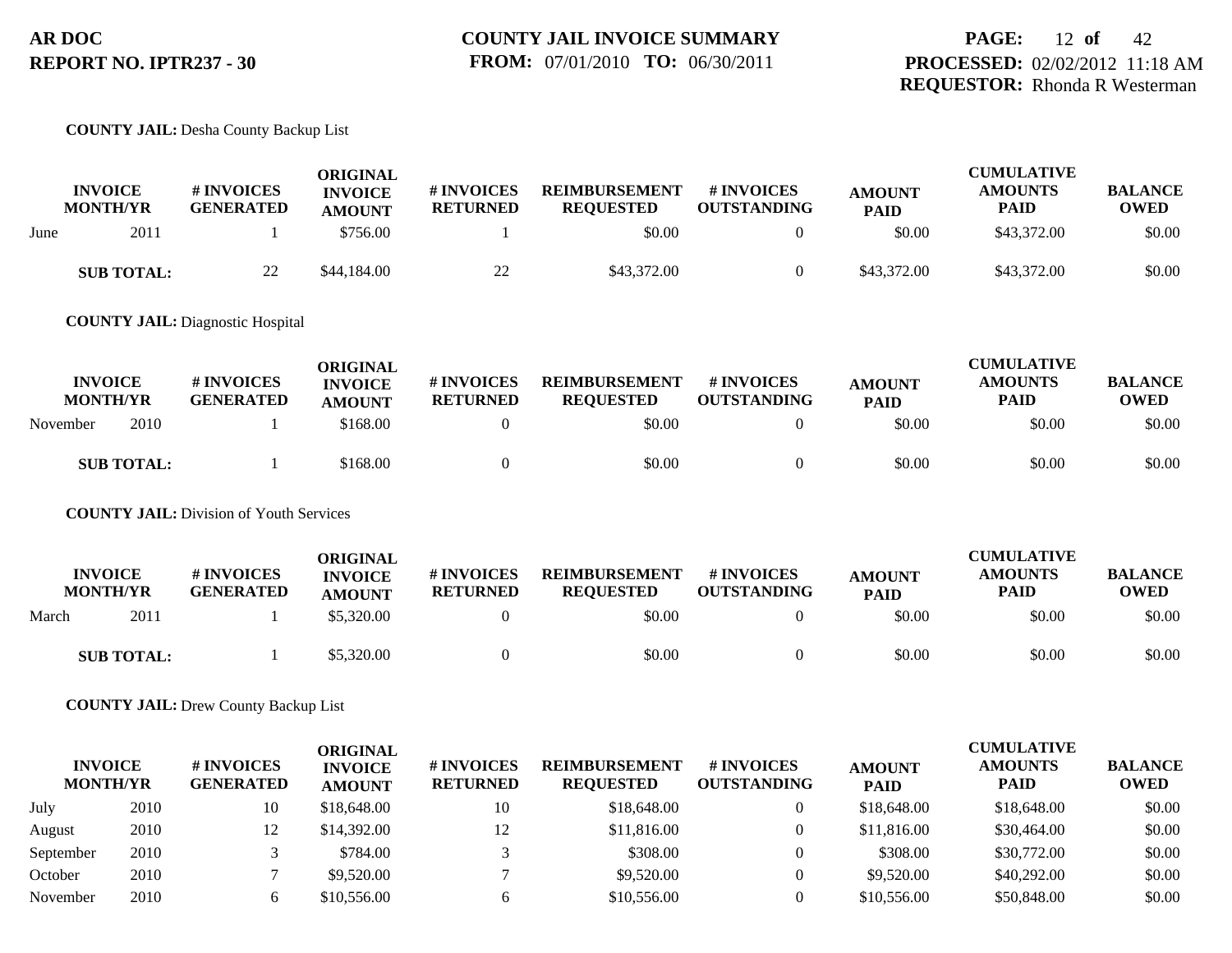## **PAGE:** 13 **of** 42 **PROCESSED:** 02/02/2012 11:18 AM **REQUESTOR:** Rhonda R Westerman

#### **COUNTY JAIL:** Drew County Backup List

|          | <b>INVOICE</b><br><b>MONTH/YR</b> | <b>#INVOICES</b><br><b>GENERATED</b> | ORIGINAL<br><b>INVOICE</b><br><b>AMOUNT</b> | # INVOICES<br><b>RETURNED</b> | <b>REIMBURSEMENT</b><br><b>REQUESTED</b> | <b># INVOICES</b><br><b>OUTSTANDING</b> | <b>AMOUNT</b><br><b>PAID</b> | <b>CUMULATIVE</b><br><b>AMOUNTS</b><br><b>PAID</b> | <b>BALANCE</b><br><b>OWED</b> |
|----------|-----------------------------------|--------------------------------------|---------------------------------------------|-------------------------------|------------------------------------------|-----------------------------------------|------------------------------|----------------------------------------------------|-------------------------------|
| January  | 2011                              | 10                                   | \$24,388.00                                 | 10                            | \$18,732.00                              | $\overline{0}$                          | \$18,732.00                  | \$69,580.00                                        | \$0.00                        |
| February | 2011                              | 6                                    | \$17,892.00                                 | 6                             | \$13,804.00                              | $\overline{0}$                          | \$13,804.00                  | \$83,384.00                                        | \$0.00                        |
| March    | 2011                              |                                      | \$2,436.00                                  |                               | \$2,436.00                               | $\overline{0}$                          | \$2,436.00                   | \$85,820.00                                        | \$0.00                        |
| April    | 2011                              |                                      | \$12,432.00                                 |                               | \$4,256.00                               | $\overline{0}$                          | \$4,256.00                   | \$90,076.00                                        | \$0.00                        |
| May      | 2011                              |                                      | \$6,524.00                                  |                               | \$6,524.00                               | $\overline{0}$                          | \$6,524.00                   | \$96,600.00                                        | \$0.00                        |
|          | <b>SUB TOTAL:</b>                 | 67                                   | \$117,572.00                                | 67                            | \$96,600.00                              | $\overline{0}$                          | \$96,600.00                  | \$96,600.00                                        | \$0.00                        |

#### **COUNTY JAIL:** Dumas City Jail

|         | <b>INVOICE</b><br><b>MONTH/YR</b> | # INVOICES<br><b>GENERATED</b> | ORIGINAL<br><b>INVOICE</b><br><b>AMOUNT</b> | # INVOICES<br><b>RETURNED</b> | <b>REIMBURSEMENT</b><br><b>REQUESTED</b> | # INVOICES<br><b>OUTSTANDING</b> | <b>AMOUNT</b><br><b>PAID</b> | <b>CUMULATIVE</b><br><b>AMOUNTS</b><br><b>PAID</b> | <b>BALANCE</b><br><b>OWED</b> |
|---------|-----------------------------------|--------------------------------|---------------------------------------------|-------------------------------|------------------------------------------|----------------------------------|------------------------------|----------------------------------------------------|-------------------------------|
| January | 2011                              |                                | \$168.00                                    |                               | \$168.00                                 |                                  | \$168.00                     | \$168.00                                           | \$0.00                        |
| April   | 2011                              |                                | \$1,848.00                                  |                               | \$1,848.00                               |                                  | \$1,848.00                   | \$2,016.00                                         | \$0.00                        |
|         | <b>SUB TOTAL:</b>                 |                                | \$2.016.00                                  |                               | \$2,016.00                               |                                  | \$2,016.00                   | \$2,016.00                                         | \$0.00                        |

#### **COUNTY JAIL:** England City Jail Backup

| <b>INVOICE</b><br><b>MONTH/YR</b> |                   | # INVOICES<br><b>GENERATED</b> | <b>ORIGINAL</b><br><b>INVOICE</b><br><b>AMOUNT</b> | <b>#INVOICES</b><br><b>RETURNED</b> | <b>REIMBURSEMENT</b><br><b>REQUESTED</b> | # INVOICES<br><b>OUTSTANDING</b> | <b>AMOUNT</b><br><b>PAID</b> | <b>CUMULATIVE</b><br><b>AMOUNTS</b><br><b>PAID</b> | <b>BALANCE</b><br><b>OWED</b> |
|-----------------------------------|-------------------|--------------------------------|----------------------------------------------------|-------------------------------------|------------------------------------------|----------------------------------|------------------------------|----------------------------------------------------|-------------------------------|
| November                          | 2010              |                                | \$28.00                                            |                                     | \$0.00                                   |                                  | \$0.00                       | \$0.00                                             | \$0.00                        |
| December                          | 2010              |                                | \$1,064.00                                         |                                     | \$1,064.00                               |                                  | \$1,064.00                   | \$1,064.00                                         | \$0.00                        |
| April                             | 2011              |                                | \$672.00                                           |                                     | \$0.00                                   |                                  | \$0.00                       | \$1,064.00                                         | \$0.00                        |
|                                   | <b>SUB TOTAL:</b> |                                | \$1,764.00                                         |                                     | \$1,064.00                               |                                  | \$1,064.00                   | \$1,064.00                                         | \$0.00                        |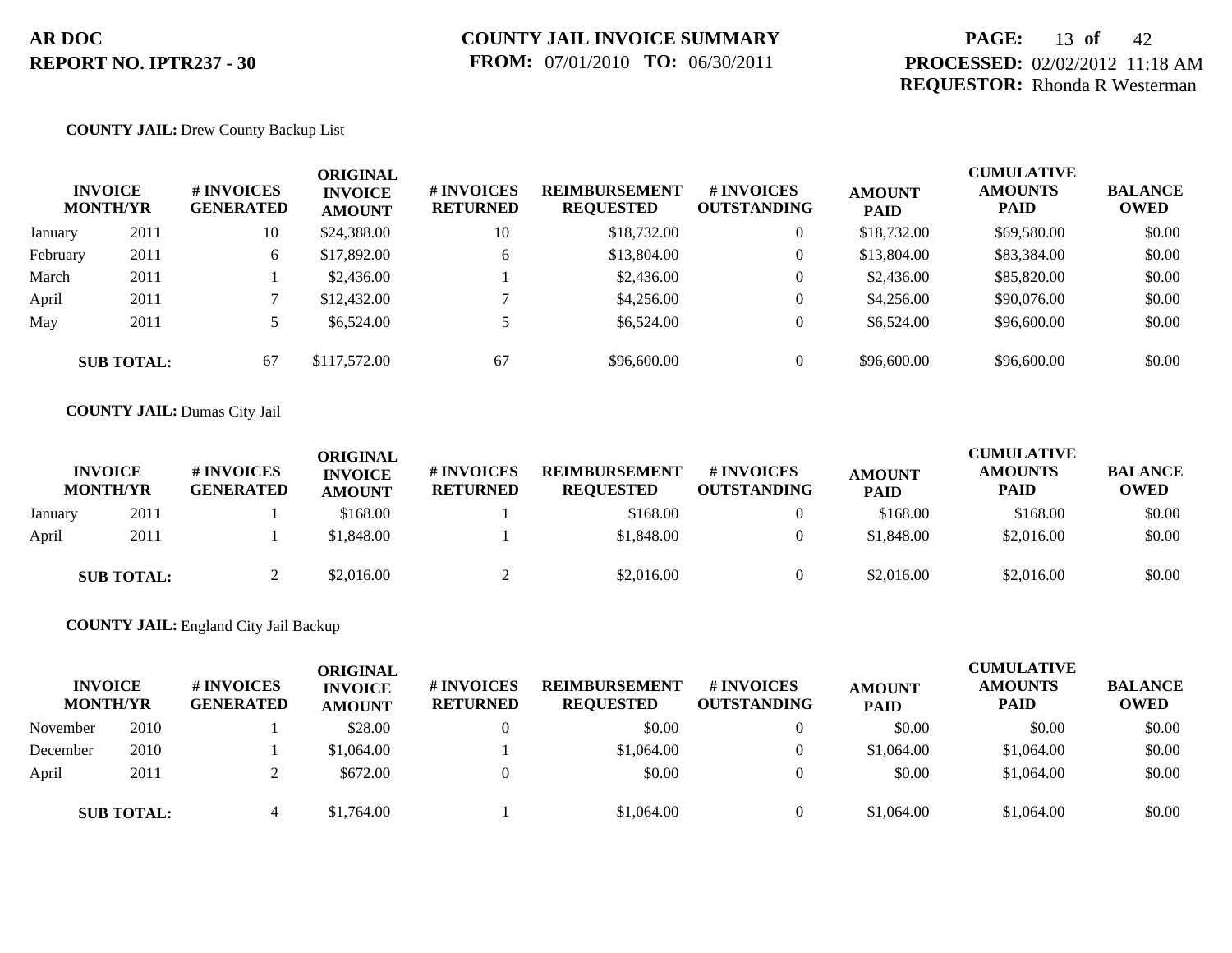## **COUNTY JAIL INVOICE SUMMARY FROM:** 07/01/2010 **TO:** 06/30/2011

## **PAGE:** 14 **of** 42 **PROCESSED:** 02/02/2012 11:18 AM **REQUESTOR:** Rhonda R Westerman

#### **COUNTY JAIL:** Faulkner County Backup List

|           | <b>INVOICE</b><br><b>MONTH/YR</b> | # INVOICES<br><b>GENERATED</b> | <b>ORIGINAL</b><br><b>INVOICE</b><br><b>AMOUNT</b> | # INVOICES<br><b>RETURNED</b> | <b>REIMBURSEMENT</b><br><b>REQUESTED</b> | <b># INVOICES</b><br><b>OUTSTANDING</b> | <b>AMOUNT</b><br><b>PAID</b> | <b>CUMULATIVE</b><br><b>AMOUNTS</b><br><b>PAID</b> | <b>BALANCE</b><br><b>OWED</b> |
|-----------|-----------------------------------|--------------------------------|----------------------------------------------------|-------------------------------|------------------------------------------|-----------------------------------------|------------------------------|----------------------------------------------------|-------------------------------|
| July      | 2010                              | 32                             | \$90,076.00                                        | 32                            | \$69,636.00                              | $\overline{0}$                          | \$69,636.00                  | \$69,636.00                                        | \$0.00                        |
| August    | 2010                              | 17                             | \$32,648.00                                        | 17                            | \$25,875.00                              | $\overline{0}$                          | \$25,875.00                  | \$95,511.00                                        | \$0.00                        |
| September | 2010                              | 6                              | \$45,220.00                                        | 6                             | \$6,048.00                               | $\overline{0}$                          | \$6,048.00                   | \$101,559.00                                       | \$0.00                        |
| October   | 2010                              | 13                             | \$52,584.00                                        | 13                            | \$32,172.00                              | $\overline{0}$                          | \$32,172.00                  | \$133,731.00                                       | \$0.00                        |
| November  | 2010                              | 6                              | \$21,420.00                                        | 6                             | \$8,624.00                               | $\overline{0}$                          | \$8,624.00                   | \$142,355.00                                       | \$0.00                        |
| December  | 2010                              | 20                             | \$70,364.00                                        | 20                            | \$50,568.00                              | $\overline{0}$                          | \$50,568.00                  | \$192,923.00                                       | \$0.00                        |
| January   | 2011                              | 9                              | \$34,300.00                                        | 9                             | \$30,912.00                              | $\theta$                                | \$30,912.00                  | \$223,835.00                                       | \$0.00                        |
| February  | 2011                              | 34                             | \$155,848.00                                       | 34                            | \$93,296.00                              | $\overline{0}$                          | \$93,296.00                  | \$317,131.00                                       | \$0.00                        |
| March     | 2011                              | 16                             | \$63,588.00                                        | 16                            | \$54,824.00                              | $\overline{0}$                          | \$54,824.00                  | \$371,955.00                                       | \$0.00                        |
| April     | 2011                              | 20                             | \$67,704.00                                        | 20                            | \$55,160.00                              | $\overline{0}$                          | \$55,160.00                  | \$427,115.00                                       | \$0.00                        |
| May       | 2011                              | 19                             | \$59,136.00                                        | 19                            | \$41,972.00                              | $\overline{0}$                          | \$41,972.00                  | \$469,087.00                                       | \$0.00                        |
| June      | 2011                              | 9                              | \$26,712.00                                        | 9                             | \$21,700.00                              | $\overline{0}$                          | \$21,700.00                  | \$490,787.00                                       | \$0.00                        |
|           | <b>SUB TOTAL:</b>                 | 201                            | \$719,600.00                                       | 201                           | \$490,787.00                             | $\overline{0}$                          | \$490,787.00                 | \$490,787.00                                       | \$0.00                        |

### **COUNTY JAIL:** Franklin County Backup List

| <b>INVOICE</b><br><b>MONTH/YR</b> |      | # INVOICES<br><b>GENERATED</b> | <b>ORIGINAL</b><br><b>INVOICE</b><br><b>AMOUNT</b> | # INVOICES<br><b>RETURNED</b> | <b>REIMBURSEMENT</b><br><b>REQUESTED</b> | <b>#INVOICES</b><br><b>OUTSTANDING</b> | <b>AMOUNT</b><br><b>PAID</b> | <b>CUMULATIVE</b><br><b>AMOUNTS</b><br><b>PAID</b> | <b>BALANCE</b><br><b>OWED</b> |
|-----------------------------------|------|--------------------------------|----------------------------------------------------|-------------------------------|------------------------------------------|----------------------------------------|------------------------------|----------------------------------------------------|-------------------------------|
| August                            | 2010 | 9                              | \$17,024.00                                        |                               | \$17,024.00                              | $\overline{0}$                         | \$17,024.00                  | \$17,024.00                                        | \$0.00                        |
| September                         | 2010 | 6                              | \$8,680.00                                         | 6                             | \$8,680.00                               | $\overline{0}$                         | \$8,680.00                   | \$25,704.00                                        | \$0.00                        |
| October                           | 2010 |                                | \$2,324.00                                         |                               | \$2,324.00                               | $\overline{0}$                         | \$2,324.00                   | \$28,028,00                                        | \$0.00                        |
| November                          | 2010 | 6                              | \$8,456.00                                         | 6                             | \$8,456.00                               | $\overline{0}$                         | \$8,456.00                   | \$36,484.00                                        | \$0.00                        |
| December                          | 2010 | 2                              | \$2,744.00                                         |                               | \$2,744.00                               | $\overline{0}$                         | \$2,744.00                   | \$39,228,00                                        | \$0.00                        |
| January                           | 2011 | 2                              | \$1,232.00                                         |                               | \$756.00                                 | $\overline{0}$                         | \$756.00                     | \$39,984.00                                        | \$0.00                        |
| March                             | 2011 | $\overline{2}$                 | \$2,828.00                                         |                               | \$2,828.00                               | $\overline{0}$                         | \$2,828.00                   | \$42,812.00                                        | \$0.00                        |
| April                             | 2011 | 2                              | \$952.00                                           |                               | \$952.00                                 | $\overline{0}$                         | \$952.00                     | \$43,764.00                                        | \$0.00                        |
| May                               | 2011 | 5                              | \$10,584.00                                        |                               | \$0.00                                   | $\overline{0}$                         | \$0.00                       | \$43,764.00                                        | \$0.00                        |
| June                              | 2011 | 2                              | \$308.00                                           |                               | \$168.00                                 | $\Omega$                               | \$168.00                     | \$43,932.00                                        | \$0.00                        |
|                                   |      |                                |                                                    |                               |                                          |                                        |                              |                                                    |                               |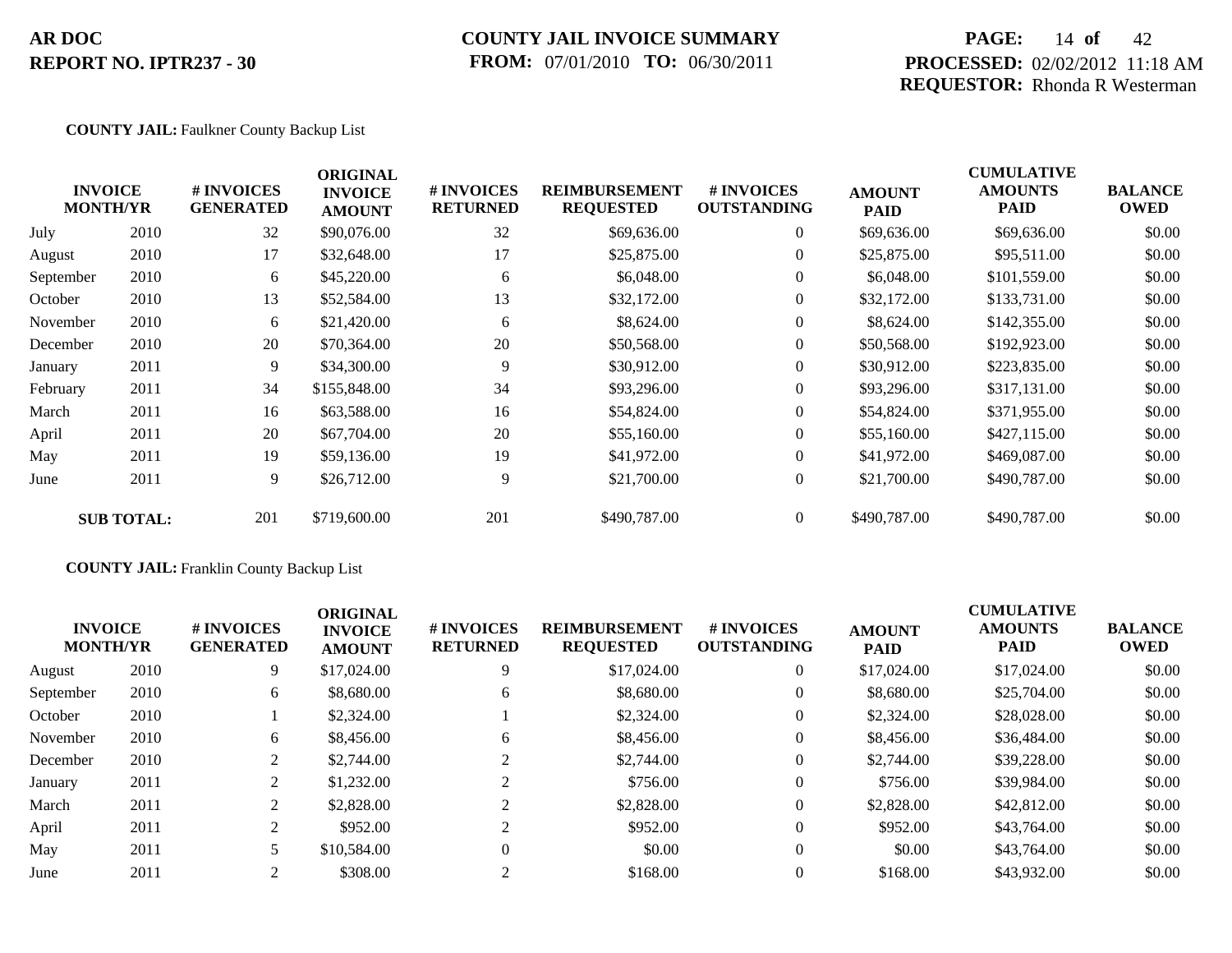#### **COUNTY JAIL:** Franklin County Backup List

| <b>INVOICE</b><br><b>MONTH/YR</b> | <b># INVOICES</b><br><b>GENERATED</b> | ORIGINAL<br><b>INVOICE</b><br><b>AMOUNT</b> | # INVOICES<br><b>RETURNED</b> | <b>REIMBURSEMENT</b><br><b>REOUESTED</b> | # INVOICES<br><b>OUTSTANDING</b> | <b>AMOUNT</b><br><b>PAID</b> | <b>CUMULATIVE</b><br><b>AMOUNTS</b><br><b>PAID</b> | <b>BALANCE</b><br><b>OWED</b> |
|-----------------------------------|---------------------------------------|---------------------------------------------|-------------------------------|------------------------------------------|----------------------------------|------------------------------|----------------------------------------------------|-------------------------------|
| <b>SUB TOTAL:</b>                 | 37                                    | \$55,132.00                                 | 32                            | \$43,932.00                              |                                  | \$43,932.00                  | \$43,932.00                                        | \$0.00                        |

#### **COUNTY JAIL:** Fulton County Backup List

| <b>INVOICE</b><br><b>MONTH/YR</b> |                   | # INVOICES<br><b>GENERATED</b> | ORIGINAL<br><b>INVOICE</b><br><b>AMOUNT</b> | # INVOICES<br><b>RETURNED</b> | <b>REIMBURSEMENT</b><br><b>REQUESTED</b> | # INVOICES<br><b>OUTSTANDING</b> | <b>AMOUNT</b><br><b>PAID</b> | <b>CUMULATIVE</b><br><b>AMOUNTS</b><br><b>PAID</b> | <b>BALANCE</b><br><b>OWED</b> |
|-----------------------------------|-------------------|--------------------------------|---------------------------------------------|-------------------------------|------------------------------------------|----------------------------------|------------------------------|----------------------------------------------------|-------------------------------|
| July                              | 2010              |                                | \$784.00                                    |                               | \$0.00                                   | $\theta$                         | \$0.00                       | \$0.00                                             | \$0.00                        |
| October                           | 2010              | $\mathcal{L}$                  | \$2,548.00                                  |                               | \$0.00                                   | $\theta$                         | \$0.00                       | \$0.00                                             | \$0.00                        |
| November                          | 2010              |                                | \$28.00                                     |                               | \$0.00                                   | $\theta$                         | \$0.00                       | \$0.00                                             | \$0.00                        |
| January                           | 2011              |                                | \$448.00                                    | $\sqrt{2}$                    | \$448.00                                 | $\overline{0}$                   | \$448.00                     | \$448.00                                           | \$0.00                        |
| June                              | 2011              |                                | \$4,172,00                                  |                               | \$4,172.00                               | $\theta$                         | \$4,172.00                   | \$4,620.00                                         | \$0.00                        |
|                                   | <b>SUB TOTAL:</b> | Q                              | \$7,980.00                                  | Q                             | \$4,620.00                               | $\theta$                         | \$4,620.00                   | \$4,620.00                                         | \$0.00                        |

#### **COUNTY JAIL:** Garland County Backup List

| <b>INVOICE</b><br><b>MONTH/YR</b> |      | # INVOICES<br><b>GENERATED</b> | <b>ORIGINAL</b><br><b>INVOICE</b><br><b>AMOUNT</b> | # INVOICES<br><b>RETURNED</b> | <b>REIMBURSEMENT</b><br><b>REQUESTED</b> | # INVOICES<br><b>OUTSTANDING</b> | <b>AMOUNT</b><br><b>PAID</b> | <b>CUMULATIVE</b><br><b>AMOUNTS</b><br><b>PAID</b> | <b>BALANCE</b><br><b>OWED</b> |
|-----------------------------------|------|--------------------------------|----------------------------------------------------|-------------------------------|------------------------------------------|----------------------------------|------------------------------|----------------------------------------------------|-------------------------------|
| July                              | 2010 | 25                             | \$33,992.00                                        | 25                            | \$33,236.00                              | $\overline{0}$                   | \$33,236.00                  | \$33,236.00                                        | \$0.00                        |
| August                            | 2010 | 21                             | \$27,132.00                                        | 21                            | \$27,132.00                              | $\overline{0}$                   | \$27,132.00                  | \$60,368.00                                        | \$0.00                        |
| September                         | 2010 | 8                              | \$14,756.00                                        | 8                             | \$14,756.00                              | $\overline{0}$                   | \$14,756.00                  | \$75,124.00                                        | \$0.00                        |
| October                           | 2010 | 18                             | \$14,000.00                                        | 18                            | \$13,916.00                              | $\overline{0}$                   | \$13,916.00                  | \$89,040.00                                        | \$0.00                        |
| November                          | 2010 | 11                             | \$12,684.00                                        | 11                            | \$12,684.00                              | $\overline{0}$                   | \$12,684.00                  | \$101,724.00                                       | \$0.00                        |
| December                          | 2010 | 8                              | \$12,488.00                                        | 8                             | \$12,488.00                              | $\overline{0}$                   | \$12,488.00                  | \$114,212.00                                       | \$0.00                        |
| January                           | 2011 | 26                             | \$34,188.00                                        | 26                            | \$33,320.00                              | $\overline{0}$                   | \$33,320.00                  | \$147,532.00                                       | \$0.00                        |
| February                          | 2011 | 17                             | \$23,128.00                                        | 17                            | \$23,128.00                              | $\overline{0}$                   | \$23,128.00                  | \$170,660.00                                       | \$0.00                        |
| March                             | 2011 | 4                              | \$1,400.00                                         | $\overline{4}$                | \$1,400.00                               | $\overline{0}$                   | \$1,400.00                   | \$172,060.00                                       | \$0.00                        |
| April                             | 2011 | 15                             | \$18,088.00                                        | 15                            | \$18,088,00                              | $\overline{0}$                   | \$18,088,00                  | \$190,148.00                                       | \$0.00                        |
| May                               | 2011 | 24                             | \$22,708.00                                        | 24                            | \$22,708.00                              | $\overline{0}$                   | \$22,708.00                  | \$212,856.00                                       | \$0.00                        |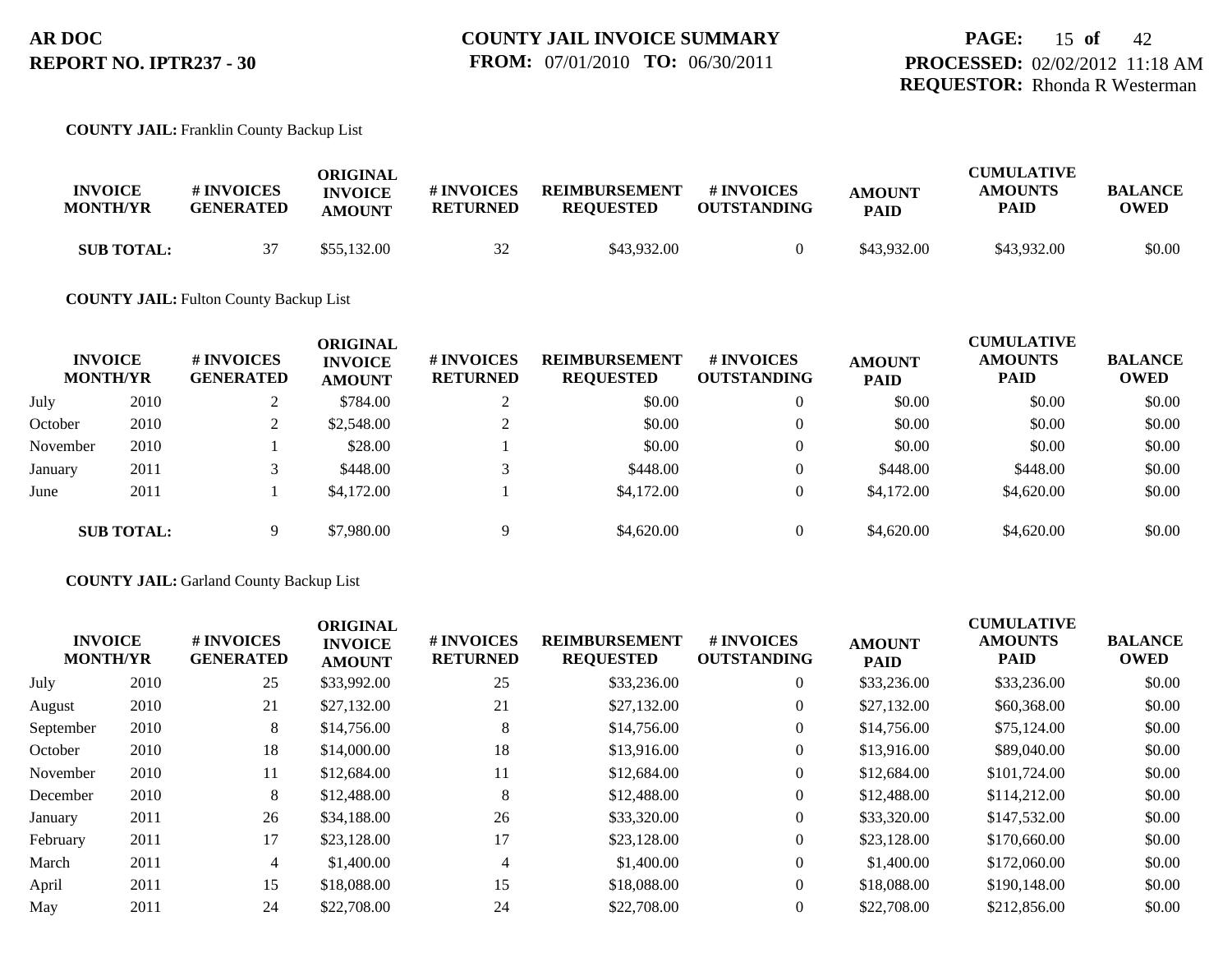#### **COUNTY JAIL:** Garland County Backup List

|      | <b>INVOICE</b><br><b>MONTH/YR</b> | # INVOICES<br><b>GENERATED</b> | ORIGINAL<br><b>INVOICE</b><br><b>AMOUNT</b> | # INVOICES<br><b>RETURNED</b> | <b>REIMBURSEMENT</b><br><b>REQUESTED</b> | # INVOICES<br><b>OUTSTANDING</b> | <b>AMOUNT</b><br><b>PAID</b> | <b>CUMULATIVE</b><br><b>AMOUNTS</b><br><b>PAID</b> | <b>BALANCE</b><br><b>OWED</b> |
|------|-----------------------------------|--------------------------------|---------------------------------------------|-------------------------------|------------------------------------------|----------------------------------|------------------------------|----------------------------------------------------|-------------------------------|
| June | 2011                              |                                | \$2,184.00                                  |                               | \$2,296.00                               |                                  | \$2,296.00                   | \$215,152.00                                       | \$0.00                        |
|      | <b>SUB TOTAL:</b>                 | 182                            | \$216,748.00                                | 182                           | \$215,152.00                             |                                  | \$215,152.00                 | \$215,152.00                                       | \$0.00                        |

**COUNTY JAIL:** Grant County Backup List

|           |                                   |                                | <b>ORIGINAL</b>                 |                                     |                                          |                                  |                              | <b>CUMULATIVE</b>             |                               |
|-----------|-----------------------------------|--------------------------------|---------------------------------|-------------------------------------|------------------------------------------|----------------------------------|------------------------------|-------------------------------|-------------------------------|
|           | <b>INVOICE</b><br><b>MONTH/YR</b> | # INVOICES<br><b>GENERATED</b> | <b>INVOICE</b><br><b>AMOUNT</b> | <b>#INVOICES</b><br><b>RETURNED</b> | <b>REIMBURSEMENT</b><br><b>REQUESTED</b> | # INVOICES<br><b>OUTSTANDING</b> | <b>AMOUNT</b><br><b>PAID</b> | <b>AMOUNTS</b><br><b>PAID</b> | <b>BALANCE</b><br><b>OWED</b> |
| July      | 2010                              | 3                              | \$3,892.00                      | 3                                   | \$3,892.00                               | $\overline{0}$                   | \$3,892.00                   | \$3,892.00                    | \$0.00                        |
| August    | 2010                              | 6                              | \$6,048.00                      | 6                                   | \$6,048.00                               | $\overline{0}$                   | \$6,048.00                   | \$9,940.00                    | \$0.00                        |
| September | 2010                              | 2                              | \$196.00                        | 2                                   | \$56.00                                  | $\overline{0}$                   | \$56.00                      | \$9,996.00                    | \$0.00                        |
| October   | 2010                              | 2                              | \$9,968.00                      | 2                                   | \$2,436.00                               | $\overline{0}$                   | \$2,436.00                   | \$12,432.00                   | \$0.00                        |
| December  | 2010                              | 5.                             | \$11,536.00                     |                                     | \$12,012.00                              | $\overline{0}$                   | \$12,012.00                  | \$24,444.00                   | \$0.00                        |
| January   | 2011                              | 3                              | \$9,772.00                      | 3                                   | \$756.00                                 | $\overline{0}$                   | \$756.00                     | \$25,200.00                   | \$0.00                        |
| February  | 2011                              | 2                              | \$5,180.00                      | 2                                   | \$504.00                                 | $\overline{0}$                   | \$504.00                     | \$25,704.00                   | \$0.00                        |
| March     | 2011                              | $\overline{4}$                 | \$8,932.00                      | 4                                   | \$8,932.00                               | $\overline{0}$                   | \$8,932.00                   | \$34,636.00                   | \$0.00                        |
| April     | 2011                              | 6                              | \$16,996.00                     | 6                                   | \$16,996.00                              | $\overline{0}$                   | \$16,996.00                  | \$51,632.00                   | \$0.00                        |
| May       | 2011                              | 3                              | \$8,260.00                      | 3                                   | \$8,260.00                               | $\overline{0}$                   | \$8,260.00                   | \$59,892.00                   | \$0.00                        |
| June      | 2011                              |                                | \$9,856.00                      |                                     | \$9,856.00                               | $\mathbf{0}$                     | \$9,856.00                   | \$69,748.00                   | \$0.00                        |
|           | <b>SUB TOTAL:</b>                 | 43                             | \$90,636.00                     | 43                                  | \$69,748.00                              | $\overline{0}$                   | \$69,748.00                  | \$69,748.00                   | \$0.00                        |

#### **COUNTY JAIL:** Greene County Backup List

|                                   |      |                                | ORIGINAL                        |                                      |                                          |                                         |                              | <b>CUMULATIVE</b>             |                               |
|-----------------------------------|------|--------------------------------|---------------------------------|--------------------------------------|------------------------------------------|-----------------------------------------|------------------------------|-------------------------------|-------------------------------|
| <b>INVOICE</b><br><b>MONTH/YR</b> |      | # INVOICES<br><b>GENERATED</b> | <b>INVOICE</b><br><b>AMOUNT</b> | <b># INVOICES</b><br><b>RETURNED</b> | <b>REIMBURSEMENT</b><br><b>REOUESTED</b> | <b># INVOICES</b><br><b>OUTSTANDING</b> | <b>AMOUNT</b><br><b>PAID</b> | <b>AMOUNTS</b><br><b>PAID</b> | <b>BALANCE</b><br><b>OWED</b> |
| July                              | 2010 |                                | \$2,016.00                      |                                      | \$2,016.00                               |                                         | \$2,016.00                   | \$2,016.00                    | \$0.00                        |
| August                            | 2010 |                                | \$9,548.00                      |                                      | \$9,548.00                               |                                         | \$9,548.00                   | \$11,564.00                   | \$0.00                        |
| September                         | 2010 |                                | \$336.00                        |                                      | \$336.00                                 |                                         | \$336.00                     | \$11,900.00                   | \$0.00                        |
| October                           | 2010 |                                | \$27,020.00                     |                                      | \$27,020.00                              |                                         | \$27,020.00                  | \$38,920.00                   | \$0.00                        |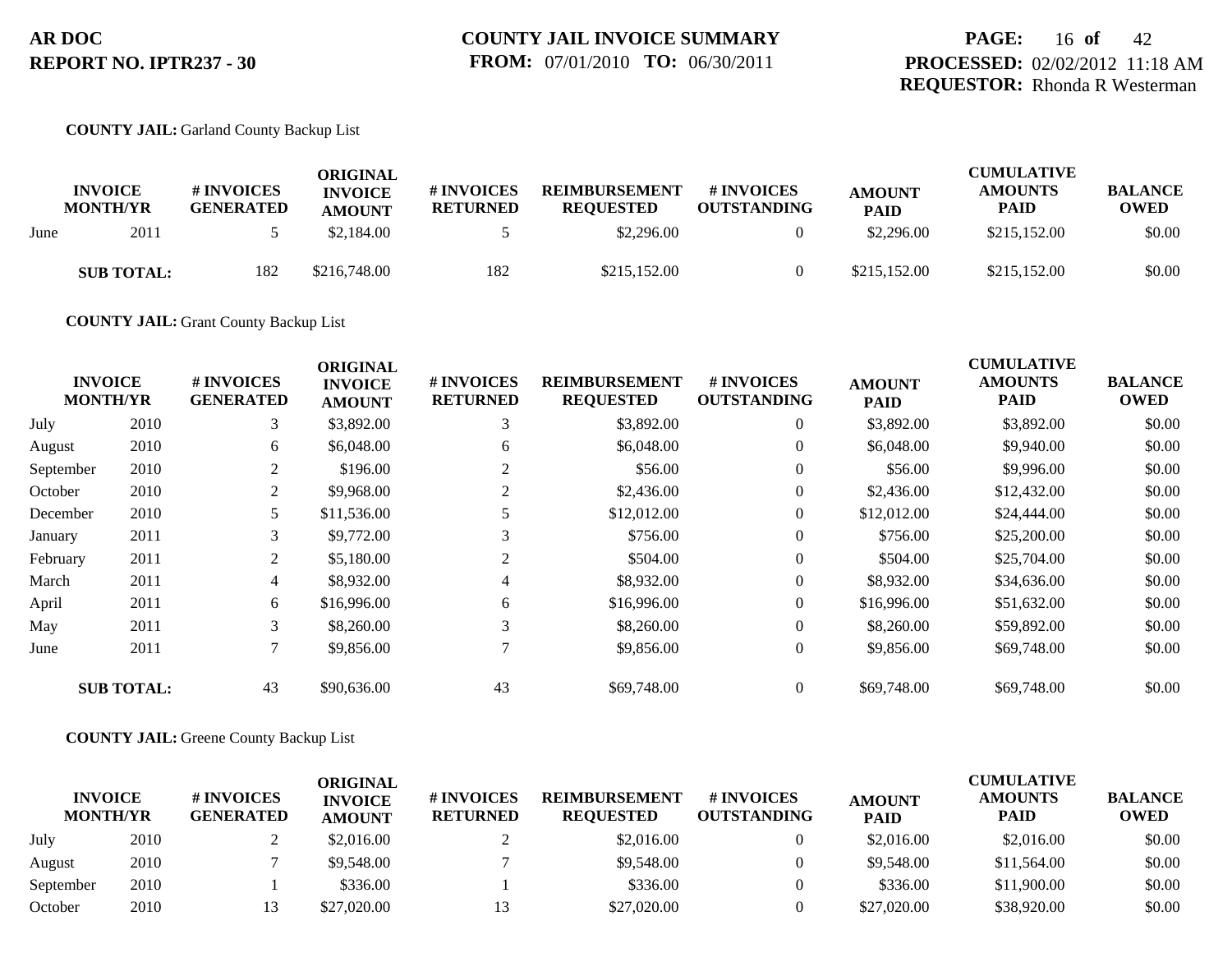## **PAGE:** 17 **of** 42 **PROCESSED:** 02/02/2012 11:18 AM **REQUESTOR:** Rhonda R Westerman

#### **COUNTY JAIL:** Greene County Backup List

|          | <b>INVOICE</b><br><b>MONTH/YR</b> | # INVOICES<br><b>GENERATED</b> | <b>ORIGINAL</b><br><b>INVOICE</b><br><b>AMOUNT</b> | # INVOICES<br><b>RETURNED</b> | <b>REIMBURSEMENT</b><br><b>REQUESTED</b> | <b>#INVOICES</b><br><b>OUTSTANDING</b> | <b>AMOUNT</b><br><b>PAID</b> | <b>CUMULATIVE</b><br><b>AMOUNTS</b><br><b>PAID</b> | <b>BALANCE</b><br><b>OWED</b> |
|----------|-----------------------------------|--------------------------------|----------------------------------------------------|-------------------------------|------------------------------------------|----------------------------------------|------------------------------|----------------------------------------------------|-------------------------------|
| November | 2010                              | $\overline{4}$                 | \$5,208.00                                         | 4                             | \$5,208.00                               | $\overline{0}$                         | \$5,208.00                   | \$44,128.00                                        | \$0.00                        |
| December | 2010                              | 9                              | \$29,344.00                                        | 9                             | \$29,344.00                              | $\overline{0}$                         | \$29,344.00                  | \$73,472.00                                        | \$0.00                        |
| January  | 2011                              | 18                             | \$43,652.00                                        | 18                            | \$43,652.00                              | $\overline{0}$                         | \$43,652.00                  | \$117,124,00                                       | \$0.00                        |
| March    | 2011                              | 8                              | \$23,324.00                                        | 8                             | \$23,324.00                              | $\overline{0}$                         | \$23,324.00                  | \$140,448.00                                       | \$0.00                        |
| April    | 2011                              | 12                             | \$35,196.00                                        | 12                            | \$35,196.00                              | $\overline{0}$                         | \$35,196.00                  | \$175,644.00                                       | \$0.00                        |
| May      | 2011                              | 9                              | \$28,980.00                                        | 9                             | \$28,980.00                              | $\boldsymbol{0}$                       | \$28,980.00                  | \$204,624.00                                       | \$0.00                        |
| June     | 2011                              | 8                              | \$18,060.00                                        | 8                             | \$18,060.00                              | $\overline{0}$                         | \$18,060.00                  | \$222,684.00                                       | \$0.00                        |
|          | <b>SUB TOTAL:</b>                 | 91                             | \$222,684.00                                       | 91                            | \$222,684.00                             | $\overline{0}$                         | \$222,684.00                 | \$222,684.00                                       | \$0.00                        |

**COUNTY JAIL:** Hempstead County Backup List

|          | <b>INVOICE</b><br><b>MONTH/YR</b> | # INVOICES<br><b>GENERATED</b> | <b>ORIGINAL</b><br><b>INVOICE</b><br><b>AMOUNT</b> | # INVOICES<br><b>RETURNED</b> | <b>REIMBURSEMENT</b><br><b>REQUESTED</b> | <b>#INVOICES</b><br><b>OUTSTANDING</b> | <b>AMOUNT</b><br><b>PAID</b> | <b>CUMULATIVE</b><br><b>AMOUNTS</b><br><b>PAID</b> | <b>BALANCE</b><br><b>OWED</b> |
|----------|-----------------------------------|--------------------------------|----------------------------------------------------|-------------------------------|------------------------------------------|----------------------------------------|------------------------------|----------------------------------------------------|-------------------------------|
| July     | 2010                              | 6                              | \$14,896.00                                        | 6                             | \$14,896.00                              | $\overline{0}$                         | \$14,896.00                  | \$14,896.00                                        | \$0.00                        |
| October  | 2010                              | 11                             | \$34,552.00                                        | 11                            | \$34,552.00                              | $\overline{0}$                         | \$34,552.00                  | \$49,448.00                                        | \$0.00                        |
| November | 2010                              | 10                             | \$27,468.00                                        | 10                            | \$27,468.00                              | $\overline{0}$                         | \$27,468.00                  | \$76,916.00                                        | \$0.00                        |
| December | 2010                              | 3                              | \$2,800.00                                         | 3                             | \$2,800.00                               | $\overline{0}$                         | \$2,800.00                   | \$79,716.00                                        | \$0.00                        |
| January  | 2011                              |                                | \$1,036.00                                         |                               | \$1,036.00                               | $\overline{0}$                         | \$1,036.00                   | \$80,752.00                                        | \$0.00                        |
| March    | 2011                              | 3                              | \$7,784.00                                         | 3                             | \$7,784.00                               | $\overline{0}$                         | \$7,784.00                   | \$88,536.00                                        | \$0.00                        |
| April    | 2011                              | 5                              | \$16,912.00                                        |                               | \$16,912.00                              | $\overline{0}$                         | \$16,912.00                  | \$105,448.00                                       | \$0.00                        |
| May      | 2011                              | 6                              | \$13,328.00                                        | 6                             | \$13,328.00                              | $\overline{0}$                         | \$13,328.00                  | \$118,776.00                                       | \$0.00                        |
|          | <b>SUB TOTAL:</b>                 | 45                             | \$118,776.00                                       | 45                            | \$118,776.00                             | $\Omega$                               | \$118,776.00                 | \$118,776.00                                       | \$0.00                        |

#### **COUNTY JAIL:** Hot Spring County Backup List

|      | <b>INVOICE</b><br><b>MONTH/YR</b> | # INVOICES<br><b>GENERATED</b> | ORIGINAL<br><b>INVOICE</b><br><b>AMOUNT</b> | # INVOICES<br><b>RETURNED</b> | <b>REIMBURSEMENT</b><br><b>REQUESTED</b> | # INVOICES<br><b>OUTSTANDING</b> | <b>AMOUNT</b><br><b>PAID</b> | <b>CUMULATIVE</b><br><b>AMOUNTS</b><br>PAID | <b>BALANCE</b><br>OWED |
|------|-----------------------------------|--------------------------------|---------------------------------------------|-------------------------------|------------------------------------------|----------------------------------|------------------------------|---------------------------------------------|------------------------|
| July | 2010                              | 26                             | \$79,856.00                                 | 26                            | \$59,080.00                              |                                  | \$59,080.00                  | \$59,080.00                                 | \$0.00                 |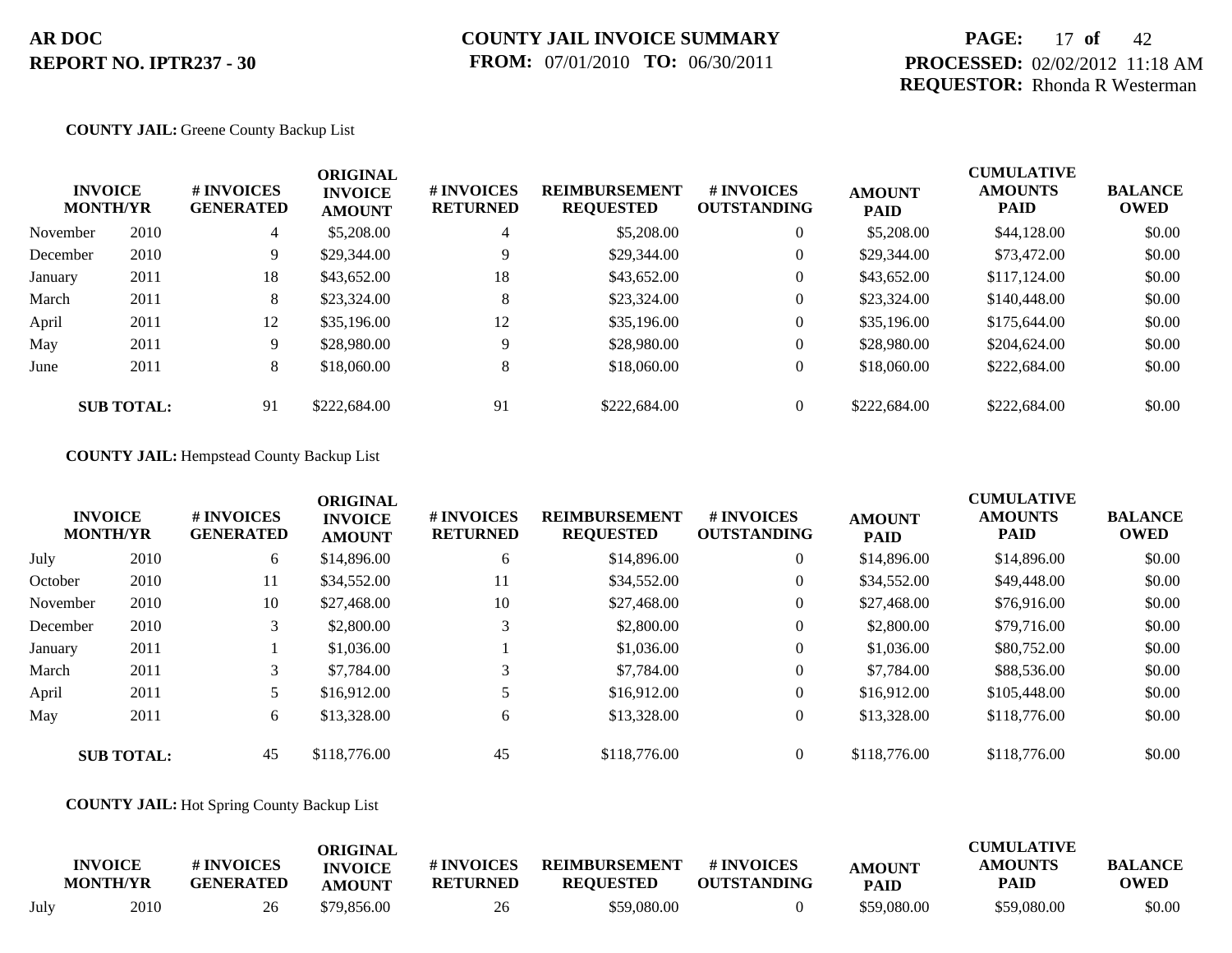### **COUNTY JAIL INVOICE SUMMARY FROM:** 07/01/2010 **TO:** 06/30/2011

## **PAGE:** 18 **of** 42 **PROCESSED:** 02/02/2012 11:18 AM **REQUESTOR:** Rhonda R Westerman

#### **COUNTY JAIL:** Hot Spring County Backup List

|           | <b>INVOICE</b>    | # INVOICES       | <b>ORIGINAL</b><br><b>INVOICE</b> | # INVOICES      | <b>REIMBURSEMENT</b> | # INVOICES         | <b>AMOUNT</b> | <b>CUMULATIVE</b><br><b>AMOUNTS</b> | <b>BALANCE</b> |
|-----------|-------------------|------------------|-----------------------------------|-----------------|----------------------|--------------------|---------------|-------------------------------------|----------------|
|           | <b>MONTH/YR</b>   | <b>GENERATED</b> | <b>AMOUNT</b>                     | <b>RETURNED</b> | <b>REQUESTED</b>     | <b>OUTSTANDING</b> | <b>PAID</b>   | PAID                                | <b>OWED</b>    |
| September | 2010              | 3                | \$20,720.00                       | 3               | \$8,288.00           | $\overline{0}$     | \$8,288.00    | \$67,368.00                         | \$0.00         |
| October   | 2010              | 14               | \$45,108.00                       | 14              | \$32,284.00          | $\overline{0}$     | \$32,284.00   | \$99,652.00                         | \$0.00         |
| November  | 2010              | 12               | \$27,412.00                       | 12              | \$13,356.00          | $\overline{0}$     | \$13,356.00   | \$113,008.00                        | \$0.00         |
| December  | 2010              | 2                | \$5,908.00                        |                 | \$1,204.00           | $\overline{0}$     | \$1,204.00    | \$114,212.00                        | \$0.00         |
| January   | 2011              | 8                | \$39,844.00                       | 8               | \$23,688.00          | $\overline{0}$     | \$23,688.00   | \$137,900.00                        | \$0.00         |
| February  | 2011              | 12               | \$57,092.00                       | 12              | \$27,216.00          | $\overline{0}$     | \$27,216.00   | \$165,116.00                        | \$0.00         |
| March     | 2011              |                  | \$448.00                          |                 | \$448.00             | $\overline{0}$     | \$448.00      | \$165,564.00                        | \$0.00         |
| April     | 2011              | 13               | \$44,380.00                       | 13              | \$27,804.00          | $\overline{0}$     | \$27,804.00   | \$193,368.00                        | \$0.00         |
| May       | 2011              | 9                | \$11,648.00                       | 9               | \$10,276.00          | $\overline{0}$     | \$10,276.00   | \$203,644.00                        | \$0.00         |
| June      | 2011              |                  | \$2,436.00                        |                 | \$0.00               | $\overline{0}$     | \$0.00        | \$203,644.00                        | \$0.00         |
|           | <b>SUB TOTAL:</b> | 101              | \$334,852.00                      | 101             | \$203,644.00         | $\Omega$           | \$203,644.00  | \$203,644.00                        | \$0.00         |

**COUNTY JAIL:** Howard County Backup List

|           |                                   |                                | <b>ORIGINAL</b>                 |                               |                                          |                                  |                              | <b>CUMULATIVE</b>             |                               |
|-----------|-----------------------------------|--------------------------------|---------------------------------|-------------------------------|------------------------------------------|----------------------------------|------------------------------|-------------------------------|-------------------------------|
|           | <b>INVOICE</b><br><b>MONTH/YR</b> | # INVOICES<br><b>GENERATED</b> | <b>INVOICE</b><br><b>AMOUNT</b> | # INVOICES<br><b>RETURNED</b> | <b>REIMBURSEMENT</b><br><b>REQUESTED</b> | # INVOICES<br><b>OUTSTANDING</b> | <b>AMOUNT</b><br><b>PAID</b> | <b>AMOUNTS</b><br><b>PAID</b> | <b>BALANCE</b><br><b>OWED</b> |
| July      | 2010                              |                                | \$560.00                        |                               | \$0.00                                   | $\overline{0}$                   | \$0.00                       | \$0.00                        | \$0.00                        |
| August    | 2010                              |                                | \$6,412.00                      |                               | \$0.00                                   | $\overline{0}$                   | \$0.00                       | \$0.00                        | \$0.00                        |
| September | 2010                              |                                | \$15,344.00                     |                               | \$15,344.00                              | $\overline{0}$                   | \$15,344.00                  | \$15,344.00                   | \$0.00                        |
| November  | 2010                              | 6                              | \$3,332.00                      | 6                             | \$2,688.00                               | $\overline{0}$                   | \$2,688.00                   | \$18,032.00                   | \$0.00                        |
| December  | 2010                              | 3                              | \$12,152.00                     | 3                             | \$12,152.00                              | $\overline{0}$                   | \$12,152.00                  | \$30,184.00                   | \$0.00                        |
| January   | 2011                              | 11                             | \$30,744.00                     | 11                            | \$29,988.00                              | $\overline{0}$                   | \$29,988.00                  | \$60,172.00                   | \$0.00                        |
| February  | 2011                              |                                | \$588.00                        |                               | \$588.00                                 | $\overline{0}$                   | \$588.00                     | \$60,760.00                   | \$0.00                        |
| March     | 2011                              | 11                             | \$27,496.00                     | 11                            | \$27,636.00                              | $\overline{0}$                   | \$27,636.00                  | \$88,396.00                   | \$0.00                        |
| April     | 2011                              | 2                              | \$644.00                        | $\overline{2}$                | \$644.00                                 | $\overline{0}$                   | \$644.00                     | \$89,040.00                   | \$0.00                        |
| May       | 2011                              | 7                              | \$19,684.00                     |                               | \$20,020.00                              | $\overline{0}$                   | \$20,020.00                  | \$109,060.00                  | \$0.00                        |
| June      | 2011                              |                                | \$224.00                        |                               | \$224.00                                 | $\overline{0}$                   | \$224.00                     | \$109,284.00                  | \$0.00                        |
|           | <b>SUB TOTAL:</b>                 | 51                             | \$117,180.00                    | 51                            | \$109,284.00                             | $\theta$                         | \$109,284.00                 | \$109,284.00                  | \$0.00                        |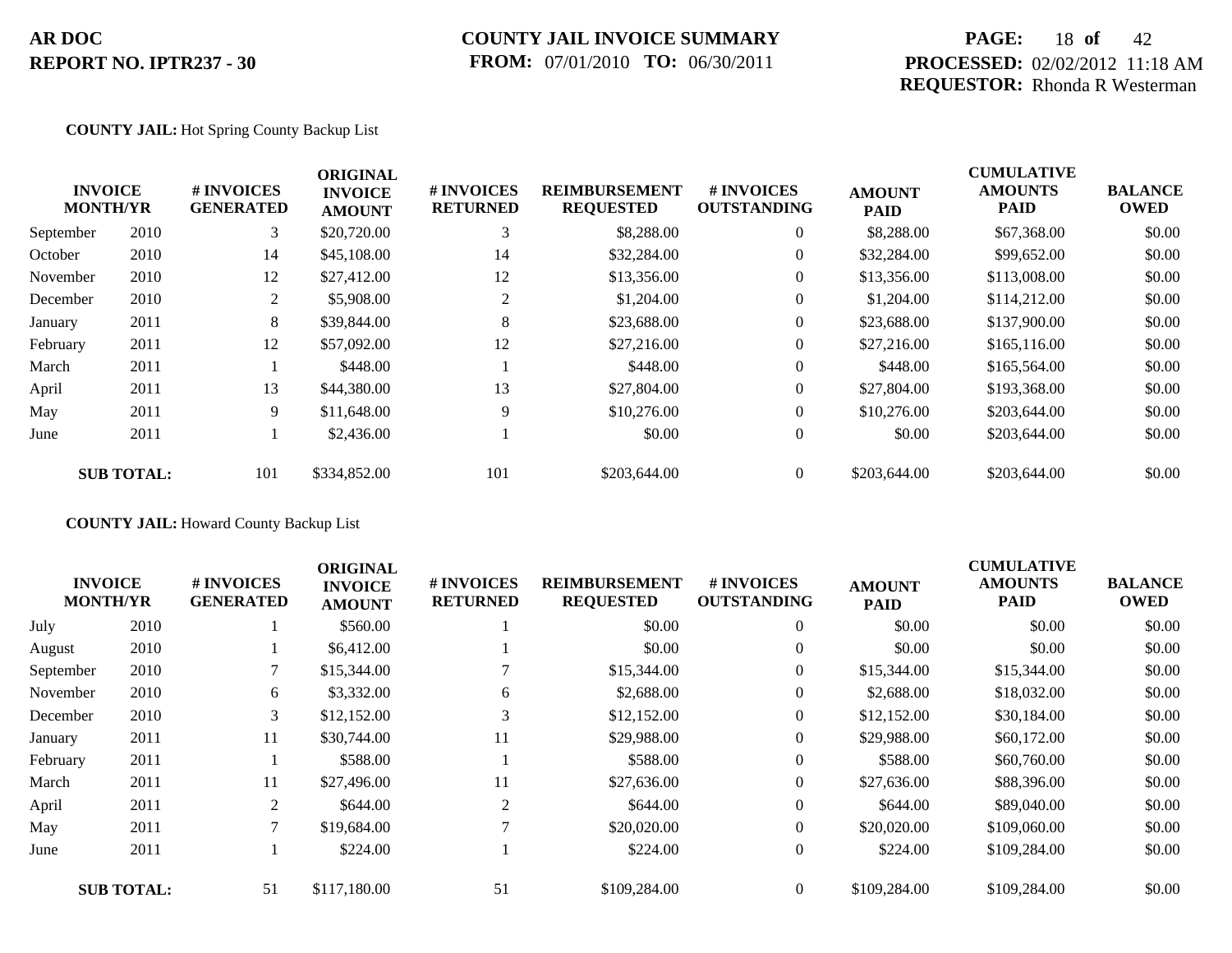## **COUNTY JAIL INVOICE SUMMARY FROM:** 07/01/2010 **TO:** 06/30/2011

## **PAGE:** 19 **of** 42 **PROCESSED:** 02/02/2012 11:18 AM **REQUESTOR:** Rhonda R Westerman

#### **COUNTY JAIL:** Independence County Backup List

|           |                                   |                                | <b>ORIGINAL</b>                 |                               |                                          |                                  |                              | <b>CUMULATIVE</b>             |                               |
|-----------|-----------------------------------|--------------------------------|---------------------------------|-------------------------------|------------------------------------------|----------------------------------|------------------------------|-------------------------------|-------------------------------|
|           | <b>INVOICE</b><br><b>MONTH/YR</b> | # INVOICES<br><b>GENERATED</b> | <b>INVOICE</b><br><b>AMOUNT</b> | # INVOICES<br><b>RETURNED</b> | <b>REIMBURSEMENT</b><br><b>REQUESTED</b> | # INVOICES<br><b>OUTSTANDING</b> | <b>AMOUNT</b><br><b>PAID</b> | <b>AMOUNTS</b><br><b>PAID</b> | <b>BALANCE</b><br><b>OWED</b> |
| July      | 2010                              | 6                              | \$9,184.00                      | 6                             | \$8,876.00                               | $\overline{0}$                   | \$8,876.00                   | \$8,876.00                    | \$0.00                        |
| August    | 2010                              | 5                              | \$5,544.00                      |                               | \$5,544.00                               | $\overline{0}$                   | \$5,544.00                   | \$14,420.00                   | \$0.00                        |
| September | 2010                              | 16                             | \$4,564.00                      | 16                            | \$4,564.00                               | $\overline{0}$                   | \$4,564.00                   | \$18,984.00                   | \$0.00                        |
| October   | 2010                              | 5.                             | \$1,736.00                      |                               | \$1,736.00                               | $\overline{0}$                   | \$1,736.00                   | \$20,720.00                   | \$0.00                        |
| December  | 2010                              | $\overline{4}$                 | \$5,124.00                      | 4                             | \$5,124.00                               | $\overline{0}$                   | \$5,124.00                   | \$25,844.00                   | \$0.00                        |
| January   | 2011                              |                                | \$9,632.00                      |                               | \$9,632.00                               | $\overline{0}$                   | \$9,632.00                   | \$35,476.00                   | \$0.00                        |
| February  | 2011                              |                                | \$15,596.00                     |                               | \$13,384.00                              | $\overline{0}$                   | \$13,384.00                  | \$48,860.00                   | \$0.00                        |
| March     | 2011                              | 3                              | \$952.00                        | 3                             | \$952.00                                 | $\overline{0}$                   | \$952.00                     | \$49,812.00                   | \$0.00                        |
| April     | 2011                              | 17                             | \$58,912.00                     | 17                            | \$58,912.00                              | $\overline{0}$                   | \$58,912.00                  | \$108,724.00                  | \$0.00                        |
| May       | 2011                              |                                | \$56.00                         |                               | \$56.00                                  | $\overline{0}$                   | \$56.00                      | \$108,780.00                  | \$0.00                        |
| June      | 2011                              |                                | \$1,932.00                      |                               | \$1,932.00                               | $\overline{0}$                   | \$1,932.00                   | \$110,712.00                  | \$0.00                        |
|           | <b>SUB TOTAL:</b>                 | 70                             | \$113,232.00                    | 70                            | \$110,712.00                             | $\overline{0}$                   | \$110,712.00                 | \$110,712.00                  | \$0.00                        |

### **COUNTY JAIL:** Izard County Backup List

|           | <b>INVOICE</b><br><b>MONTH/YR</b> | <b>#INVOICES</b><br><b>GENERATED</b> | <b>ORIGINAL</b><br><b>INVOICE</b><br><b>AMOUNT</b> | # INVOICES<br><b>RETURNED</b> | <b>REIMBURSEMENT</b><br><b>REQUESTED</b> | # INVOICES<br><b>OUTSTANDING</b> | <b>AMOUNT</b><br><b>PAID</b> | <b>CUMULATIVE</b><br><b>AMOUNTS</b><br><b>PAID</b> | <b>BALANCE</b><br><b>OWED</b> |
|-----------|-----------------------------------|--------------------------------------|----------------------------------------------------|-------------------------------|------------------------------------------|----------------------------------|------------------------------|----------------------------------------------------|-------------------------------|
| July      | 2010                              | 5                                    | \$7,168.00                                         | 5                             | \$7,952.00                               | $\overline{0}$                   | \$7,952.00                   | \$7,952.00                                         | \$0.00                        |
| August    | 2010                              |                                      | \$56.00                                            |                               | \$56.00                                  | $\theta$                         | \$56.00                      | \$8,008.00                                         | \$0.00                        |
| September | 2010                              |                                      | \$308.00                                           |                               | \$308.00                                 | $\theta$                         | \$308.00                     | \$8,316.00                                         | \$0.00                        |
| October   | 2010                              |                                      | \$2,548.00                                         | $\overline{2}$                | \$2,548.00                               | $\Omega$                         | \$2,548.00                   | \$10,864.00                                        | \$0.00                        |
| November  | 2010                              | 4                                    | \$8,036.00                                         | 4                             | \$8,064.00                               | $\theta$                         | \$8,064.00                   | \$18,928.00                                        | \$0.00                        |
| January   | 2011                              | 2                                    | \$4,144.00                                         | $\overline{2}$                | \$4,144.00                               | $\theta$                         | \$4,144.00                   | \$23,072.00                                        | \$0.00                        |
| February  | 2011                              |                                      | \$19,740.00                                        |                               | \$19,740.00                              | $\overline{0}$                   | \$19,740.00                  | \$42,812.00                                        | \$0.00                        |
| March     | 2011                              | $\overline{2}$                       | \$6,776.00                                         | 2                             | \$6,776.00                               | $\theta$                         | \$6,776.00                   | \$49,588.00                                        | \$0.00                        |
| April     | 2011                              | 5                                    | \$9,156.00                                         | 5                             | \$9.156.00                               | $\theta$                         | \$9,156.00                   | \$58,744.00                                        | \$0.00                        |
|           | <b>SUB TOTAL:</b>                 | 29                                   | \$57,932.00                                        | 29                            | \$58,744.00                              | $\theta$                         | \$58,744.00                  | \$58,744.00                                        | \$0.00                        |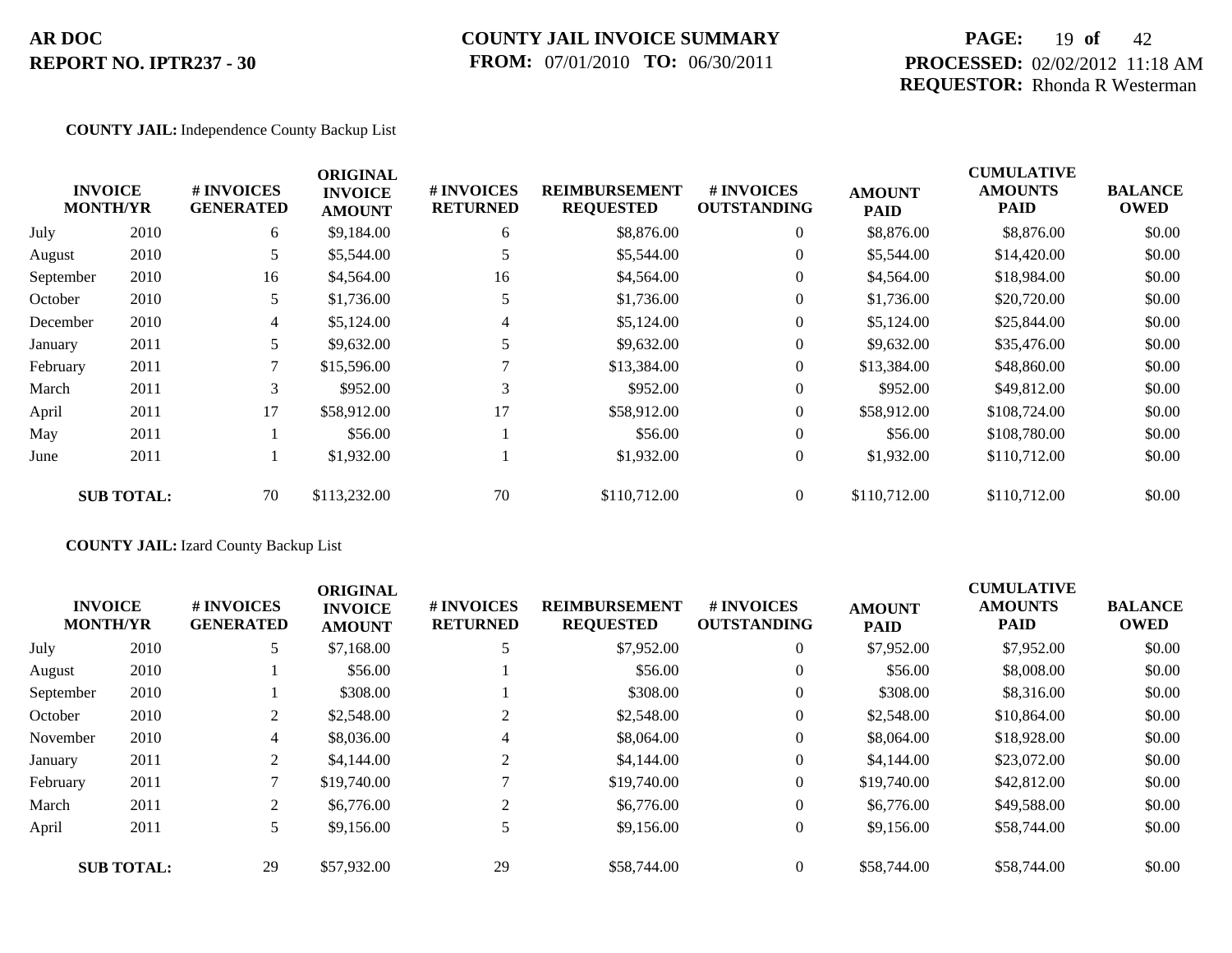## **COUNTY JAIL INVOICE SUMMARY FROM:** 07/01/2010 **TO:** 06/30/2011

## **PAGE:** 20 **of** 42 **PROCESSED:** 02/02/2012 11:18 AM **REQUESTOR:** Rhonda R Westerman

#### **COUNTY JAIL:** Jackson County Backup List

|           |                                   |                                | <b>ORIGINAL</b>                 |                               |                                          |                                  |                              | <b>CUMULATIVE</b>             |                               |
|-----------|-----------------------------------|--------------------------------|---------------------------------|-------------------------------|------------------------------------------|----------------------------------|------------------------------|-------------------------------|-------------------------------|
|           | <b>INVOICE</b><br><b>MONTH/YR</b> | # INVOICES<br><b>GENERATED</b> | <b>INVOICE</b><br><b>AMOUNT</b> | # INVOICES<br><b>RETURNED</b> | <b>REIMBURSEMENT</b><br><b>REQUESTED</b> | # INVOICES<br><b>OUTSTANDING</b> | <b>AMOUNT</b><br><b>PAID</b> | <b>AMOUNTS</b><br><b>PAID</b> | <b>BALANCE</b><br><b>OWED</b> |
| July      | 2010                              | 5                              | \$728.00                        |                               | \$728.00                                 | $\overline{0}$                   | \$728.00                     | \$728.00                      | \$0.00                        |
| August    | 2010                              |                                | \$28.00                         |                               | \$28.00                                  | $\overline{0}$                   | \$28.00                      | \$756.00                      | \$0.00                        |
| September | 2010                              | 9                              | \$6,300.00                      | 9                             | \$6,300.00                               | $\overline{0}$                   | \$6,300.00                   | \$7,056.00                    | \$0.00                        |
| October   | 2010                              | 15                             | \$8,316.00                      | 15                            | \$8,316.00                               | $\overline{0}$                   | \$8,316.00                   | \$15,372.00                   | \$0.00                        |
| November  | 2010                              | 8                              | \$14,364.00                     | 8                             | \$13,720.00                              | $\overline{0}$                   | \$13,720.00                  | \$29,092.00                   | \$0.00                        |
| December  | 2010                              | $\overline{4}$                 | \$5,852.00                      | 4                             | \$5,852.00                               | $\overline{0}$                   | \$5,852.00                   | \$34,944.00                   | \$0.00                        |
| January   | 2011                              | 5.                             | \$16,548.00                     |                               | \$15,092.00                              | $\overline{0}$                   | \$15,092.00                  | \$50,036.00                   | \$0.00                        |
| February  | 2011                              |                                | \$196.00                        |                               | \$196.00                                 | $\overline{0}$                   | \$196.00                     | \$50,232.00                   | \$0.00                        |
| March     | 2011                              | 5.                             | \$8,344.00                      | 5                             | \$8,344.00                               | $\overline{0}$                   | \$8,344.00                   | \$58,576.00                   | \$0.00                        |
| April     | 2011                              | 6                              | \$17,052.00                     | 6                             | \$17,052.00                              | $\overline{0}$                   | \$17,052.00                  | \$75,628.00                   | \$0.00                        |
| May       | 2011                              | 5                              | \$8,064.00                      | 5                             | \$8,064.00                               | $\overline{0}$                   | \$8,064.00                   | \$83,692.00                   | \$0.00                        |
|           | <b>SUB TOTAL:</b>                 | 64                             | \$85,792.00                     | 64                            | \$83,692.00                              | $\overline{0}$                   | \$83,692.00                  | \$83,692.00                   | \$0.00                        |

### **COUNTY JAIL:** Jefferson County Backup List

| <b>INVOICE</b><br><b>MONTH/YR</b> |      | # INVOICES<br><b>GENERATED</b> | <b>ORIGINAL</b><br><b>INVOICE</b><br><b>AMOUNT</b> | # INVOICES<br><b>RETURNED</b> | <b>REIMBURSEMENT</b><br><b>REQUESTED</b> | <b># INVOICES</b><br><b>OUTSTANDING</b> | <b>AMOUNT</b><br><b>PAID</b> | <b>CUMULATIVE</b><br><b>AMOUNTS</b><br><b>PAID</b> | <b>BALANCE</b><br><b>OWED</b> |
|-----------------------------------|------|--------------------------------|----------------------------------------------------|-------------------------------|------------------------------------------|-----------------------------------------|------------------------------|----------------------------------------------------|-------------------------------|
| July                              | 2010 | 34                             | \$91,812.00                                        | 34                            | \$90,300.00                              | $\overline{0}$                          | \$90,300.00                  | \$90,300.00                                        | \$0.00                        |
| August                            | 2010 | 13                             | \$36,204.00                                        | 13                            | \$29,960.00                              | $\mathbf{0}$                            | \$29,960.00                  | \$120,260.00                                       | \$0.00                        |
| September                         | 2010 |                                | \$28.00                                            |                               | \$476.00                                 | $\overline{0}$                          | \$476.00                     | \$120,736.00                                       | \$0.00                        |
| October                           | 2010 | 23                             | \$63,728.00                                        | 23                            | \$62,244.00                              | $\mathbf{0}$                            | \$62,244.00                  | \$182,980.00                                       | \$0.00                        |
| November                          | 2010 | 13                             | \$32,508.00                                        | 13                            | \$30,940.00                              | $\mathbf{0}$                            | \$30,940.00                  | \$213,920.00                                       | \$0.00                        |
| December                          | 2010 | 10                             | \$37,016.00                                        | 10                            | \$30,492.00                              | $\mathbf{0}$                            | \$30,492.00                  | \$244,412.00                                       | \$0.00                        |
| January                           | 2011 | 18                             | \$47,880.00                                        | 18                            | \$47,880.00                              | $\Omega$                                | \$47,880.00                  | \$292,292.00                                       | \$0.00                        |
| February                          | 2011 | 17                             | \$44,044.00                                        | 17                            | \$42,560.00                              | $\overline{0}$                          | \$42,560.00                  | \$334,852.00                                       | \$0.00                        |
| March                             | 2011 | 8                              | \$21,868.00                                        | 8                             | \$21,868.00                              | $\Omega$                                | \$21,868.00                  | \$356,720.00                                       | \$0.00                        |
| April                             | 2011 | 10                             | \$32,592.00                                        | 10                            | \$32,592.00                              | $\mathbf{0}$                            | \$32,592.00                  | \$389,312.00                                       | \$0.00                        |
| May                               | 2011 |                                | \$29,904.00                                        | $\mathcal{I}$                 | \$29,904.00                              | $\Omega$                                | \$29,904.00                  | \$419,216.00                                       | \$0.00                        |
| June                              | 2011 | 9                              | \$17,836.00                                        | 9                             | \$17,836.00                              | $\Omega$                                | \$17,836.00                  | \$437,052.00                                       | \$0.00                        |
|                                   |      |                                |                                                    |                               |                                          |                                         |                              |                                                    |                               |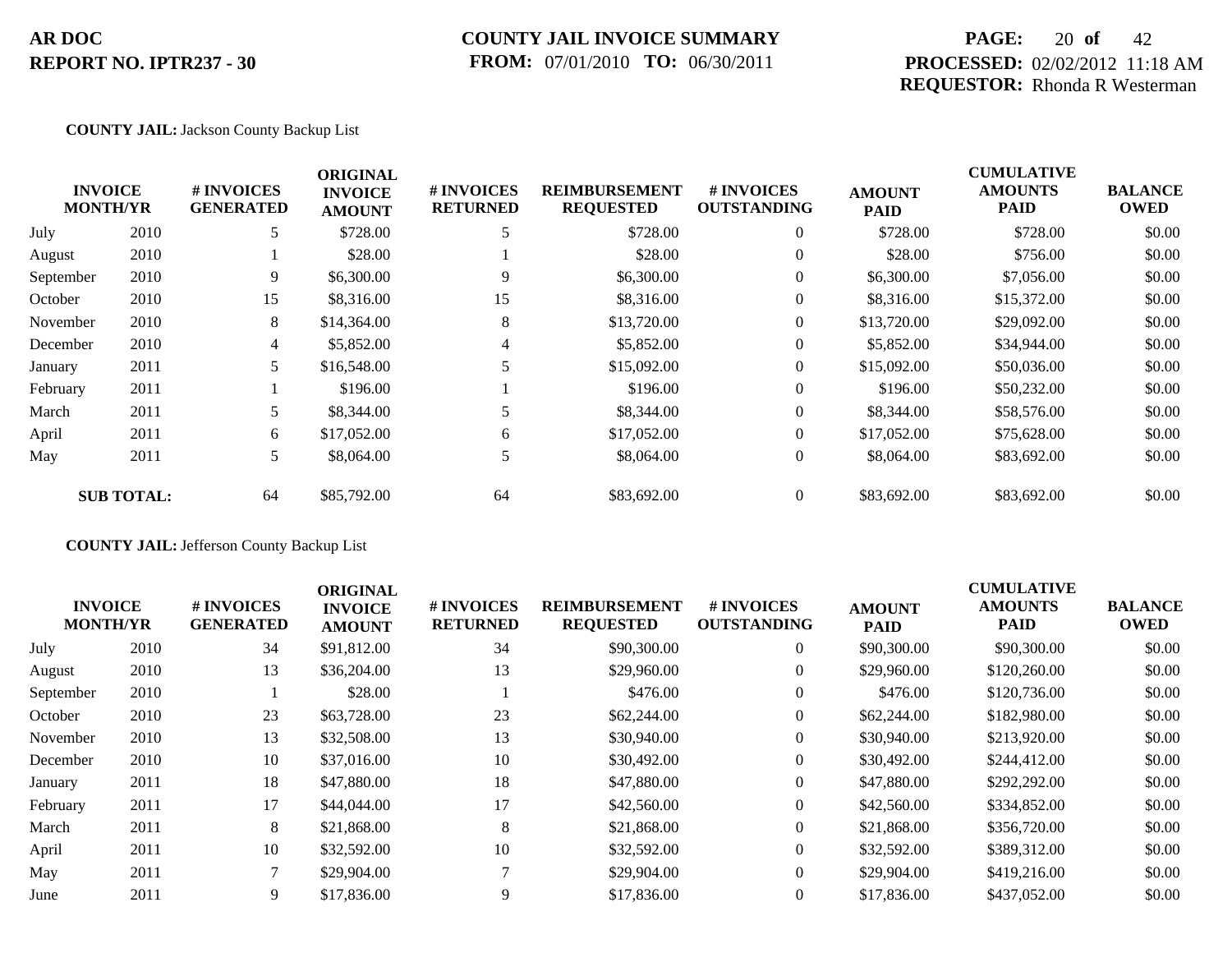#### **COUNTY JAIL:** Jefferson County Backup List

|                   |                  | ORIGINAL       |                 |                      |                    |               | <b>CUMULATIVE</b> |                |
|-------------------|------------------|----------------|-----------------|----------------------|--------------------|---------------|-------------------|----------------|
| <b>INVOICE</b>    | # INVOICES       | <b>INVOICE</b> | # INVOICES      | <b>REIMBURSEMENT</b> | # INVOICES         | <b>AMOUNT</b> | <b>AMOUNTS</b>    | <b>BALANCE</b> |
| <b>MONTH/YR</b>   | <b>GENERATED</b> | <b>AMOUNT</b>  | <b>RETURNED</b> | <b>REOUESTED</b>     | <b>OUTSTANDING</b> | <b>PAID</b>   | PAID              | <b>OWED</b>    |
| <b>SUB TOTAL:</b> | 163              | \$455,420.00   | 163             | \$437,052.00         |                    | \$437,052.00  | \$437,052.00      | \$0.00         |

**COUNTY JAIL:** Johnson County Backup List

|           |                                   |                                | <b>ORIGINAL</b>                 |                               |                                          |                                        |                              | <b>CUMULATIVE</b>      |                               |
|-----------|-----------------------------------|--------------------------------|---------------------------------|-------------------------------|------------------------------------------|----------------------------------------|------------------------------|------------------------|-------------------------------|
|           | <b>INVOICE</b><br><b>MONTH/YR</b> | # INVOICES<br><b>GENERATED</b> | <b>INVOICE</b><br><b>AMOUNT</b> | # INVOICES<br><b>RETURNED</b> | <b>REIMBURSEMENT</b><br><b>REQUESTED</b> | <b>#INVOICES</b><br><b>OUTSTANDING</b> | <b>AMOUNT</b><br><b>PAID</b> | <b>AMOUNTS</b><br>PAID | <b>BALANCE</b><br><b>OWED</b> |
| July      | 2010                              | 8                              | \$21,056.00                     | 8                             | \$21,056.00                              | $\overline{0}$                         | \$21,056.00                  | \$21,056.00            | \$0.00                        |
| August    | 2010                              |                                | \$196.00                        |                               | \$196.00                                 | $\overline{0}$                         | \$196.00                     | \$21,252.00            | \$0.00                        |
| September | 2010                              | 5                              | \$16,632.00                     |                               | \$16,632.00                              | $\overline{0}$                         | \$16,632.00                  | \$37,884.00            | \$0.00                        |
| November  | 2010                              | 14                             | \$41,608.00                     | 14                            | \$41,608.00                              | $\overline{0}$                         | \$41,608.00                  | \$79,492.00            | \$0.00                        |
| December  | 2010                              | 4                              | \$2,296.00                      | 4                             | \$2,296.00                               | $\overline{0}$                         | \$2,296.00                   | \$81,788.00            | \$0.00                        |
| January   | 2011                              | 8                              | \$23,296.00                     | 8                             | \$23,296.00                              | $\overline{0}$                         | \$23,296.00                  | \$105,084.00           | \$0.00                        |
| February  | 2011                              | 6                              | \$19,264.00                     | 6                             | \$19,264.00                              | $\overline{0}$                         | \$19,264.00                  | \$124,348.00           | \$0.00                        |
| March     | 2011                              | 5                              | \$16,044.00                     |                               | \$16,044.00                              | $\overline{0}$                         | \$16,044.00                  | \$140,392.00           | \$0.00                        |
| April     | 2011                              | 21                             | \$53,564.00                     | 21                            | \$53,564.00                              | $\overline{0}$                         | \$53,564.00                  | \$193,956.00           | \$0.00                        |
| May       | 2011                              | 5                              | \$9,996.00                      |                               | \$9,996.00                               | $\overline{0}$                         | \$9,996.00                   | \$203,952.00           | \$0.00                        |
| June      | 2011                              |                                | \$588.00                        |                               | \$588.00                                 | $\overline{0}$                         | \$588.00                     | \$204,540.00           | \$0.00                        |
|           | <b>SUB TOTAL:</b>                 | 78                             | \$204,540.00                    | 78                            | \$204,540.00                             | $\overline{0}$                         | \$204,540.00                 | \$204,540.00           | \$0.00                        |

#### **COUNTY JAIL:** Lafayette County Backup List

|          | <b>INVOICE</b><br><b>MONTH/YR</b> | # INVOICES<br><b>GENERATED</b> | ORIGINAL<br><b>INVOICE</b><br><b>AMOUNT</b> | <b># INVOICES</b><br><b>RETURNED</b> | <b>REIMBURSEMENT</b><br><b>REQUESTED</b> | <b>#INVOICES</b><br><b>OUTSTANDING</b> | <b>AMOUNT</b><br><b>PAID</b> | <b>CUMULATIVE</b><br><b>AMOUNTS</b><br><b>PAID</b> | <b>BALANCE</b><br><b>OWED</b> |
|----------|-----------------------------------|--------------------------------|---------------------------------------------|--------------------------------------|------------------------------------------|----------------------------------------|------------------------------|----------------------------------------------------|-------------------------------|
| October  | 2010                              |                                | \$10,108.00                                 |                                      | \$10,108.00                              |                                        | \$10,108.00                  | \$10,108,00                                        | \$0.00                        |
| January  | 2011                              |                                | \$15,540.00                                 |                                      | \$15,540.00                              |                                        | \$15,540.00                  | \$25,648.00                                        | \$0.00                        |
| February | 2011                              | 4                              | \$10,416.00                                 |                                      | \$10,416.00                              |                                        | \$10,416.00                  | \$36,064.00                                        | \$0.00                        |
| April    | 2011                              |                                | \$3,416.00                                  |                                      | \$3,416.00                               |                                        | \$3,416.00                   | \$39,480.00                                        | \$0.00                        |
| May      | 2011                              |                                | \$560.00                                    |                                      | \$560.00                                 |                                        | \$560.00                     | \$40,040.00                                        | \$0.00                        |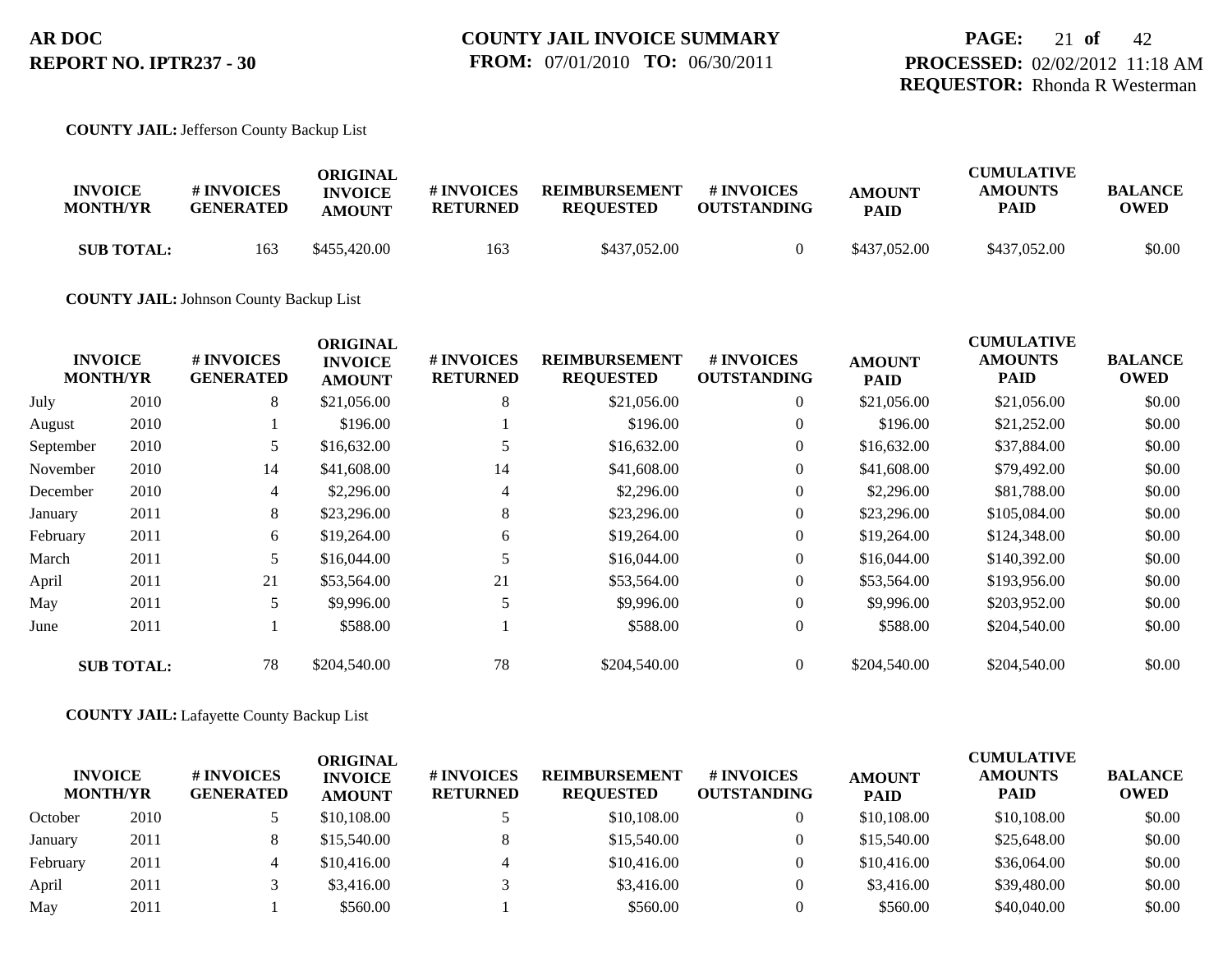#### **COUNTY JAIL:** Lafayette County Backup List

| <b>INVOICE</b><br><b>MONTH/YR</b> | # INVOICES<br><b>GENERATED</b> | ORIGINAL<br><b>INVOICE</b><br><b>AMOUNT</b> | # INVOICES<br><b>RETURNED</b> | <b>REIMBURSEMENT</b><br><b>REOUESTED</b> | # INVOICES<br><b>OUTSTANDING</b> | <b>AMOUNT</b><br><b>PAID</b> | <b>CUMULATIVE</b><br><b>AMOUNTS</b><br>PAID | <b>BALANCE</b><br>OWED |
|-----------------------------------|--------------------------------|---------------------------------------------|-------------------------------|------------------------------------------|----------------------------------|------------------------------|---------------------------------------------|------------------------|
| <b>SUB TOTAL:</b>                 |                                | \$40.040.00                                 |                               | \$40,040.00                              |                                  | \$40,040.00                  | \$40,040.00                                 | \$0.00                 |

#### **COUNTY JAIL:** Lawrence County Backup List

| <b>INVOICE</b><br><b>MONTH/YR</b> |                   | # INVOICES<br><b>GENERATED</b> | <b>ORIGINAL</b><br><b>INVOICE</b><br><b>AMOUNT</b> | # INVOICES<br><b>RETURNED</b> | <b>REIMBURSEMENT</b><br><b>REQUESTED</b> | # INVOICES<br><b>OUTSTANDING</b> | <b>AMOUNT</b><br><b>PAID</b> | <b>CUMULATIVE</b><br><b>AMOUNTS</b><br>PAID | <b>BALANCE</b><br><b>OWED</b> |
|-----------------------------------|-------------------|--------------------------------|----------------------------------------------------|-------------------------------|------------------------------------------|----------------------------------|------------------------------|---------------------------------------------|-------------------------------|
| July                              | 2010              | 8                              | \$19,740.00                                        | 8                             | \$19,740.00                              | $\overline{0}$                   | \$19,740.00                  | \$19,740.00                                 | \$0.00                        |
| August                            | 2010              |                                | \$10,192.00                                        |                               | \$10,192.00                              | $\overline{0}$                   | \$10,192.00                  | \$29,932.00                                 | \$0.00                        |
| September                         | 2010              | 2                              | \$280.00                                           |                               | \$280.00                                 | $\overline{0}$                   | \$280.00                     | \$30,212.00                                 | \$0.00                        |
| October                           | 2010              | 8                              | \$9,464.00                                         | 8                             | \$9,464.00                               | $\overline{0}$                   | \$9,464.00                   | \$39,676.00                                 | \$0.00                        |
| November                          | 2010              | 3                              | \$2,492.00                                         |                               | \$1,316.00                               | $\overline{0}$                   | \$1,316.00                   | \$40,992.00                                 | \$0.00                        |
| January                           | 2011              | 5                              | \$12,292.00                                        |                               | \$11,088.00                              | $\overline{0}$                   | \$11,088.00                  | \$52,080.00                                 | \$0.00                        |
| February                          | 2011              | $\overline{4}$                 | \$10,752.00                                        | $\overline{4}$                | \$10,752.00                              | $\overline{0}$                   | \$10,752.00                  | \$62,832.00                                 | \$0.00                        |
| March                             | 2011              |                                | \$364.00                                           |                               | \$364.00                                 | $\overline{0}$                   | \$364.00                     | \$63,196.00                                 | \$0.00                        |
| April                             | 2011              | 8                              | \$22,568.00                                        | 8                             | \$22,568.00                              | $\overline{0}$                   | \$22,568.00                  | \$85,764.00                                 | \$0.00                        |
| May                               | 2011              |                                | \$2,016.00                                         |                               | \$2,016.00                               | $\overline{0}$                   | \$2,016.00                   | \$87,780,00                                 | \$0.00                        |
|                                   | <b>SUB TOTAL:</b> | 47                             | \$90,160,00                                        | 47                            | \$87,780.00                              | $\overline{0}$                   | \$87,780.00                  | \$87,780,00                                 | \$0.00                        |

#### **COUNTY JAIL:** Lee County Backup List

|          | <b>INVOICE</b><br><b>MONTH/YR</b> | # INVOICES<br><b>GENERATED</b> | ORIGINAL<br><b>INVOICE</b><br><b>AMOUNT</b> | # INVOICES<br><b>RETURNED</b> | <b>REIMBURSEMENT</b><br><b>REQUESTED</b> | # INVOICES<br><b>OUTSTANDING</b> | <b>AMOUNT</b><br><b>PAID</b> | <b>CUMULATIVE</b><br><b>AMOUNTS</b><br><b>PAID</b> | <b>BALANCE</b><br><b>OWED</b> |
|----------|-----------------------------------|--------------------------------|---------------------------------------------|-------------------------------|------------------------------------------|----------------------------------|------------------------------|----------------------------------------------------|-------------------------------|
| July     | 2010                              |                                | \$13,496.00                                 |                               | \$13,496.00                              |                                  | \$13,496.00                  | \$13,496.00                                        | \$0.00                        |
| August   | 2010                              |                                | \$196.00                                    |                               | \$196.00                                 |                                  | \$196.00                     | \$13,692.00                                        | \$0.00                        |
| October  | 2010                              |                                | \$700.00                                    |                               | \$700.00                                 |                                  | \$700.00                     | \$14,392.00                                        | \$0.00                        |
| November | 2010                              |                                | \$420.00                                    |                               | \$420.00                                 |                                  | \$420.00                     | \$14,812.00                                        | \$0.00                        |
| December | 2010                              |                                | \$20,272.00                                 |                               | \$19,488.00                              |                                  | \$19,488.00                  | \$34,300.00                                        | \$0.00                        |
| January  | 2011                              |                                | \$2,772.00                                  |                               | \$2,772.00                               |                                  | \$2,772.00                   | \$37,072.00                                        | \$0.00                        |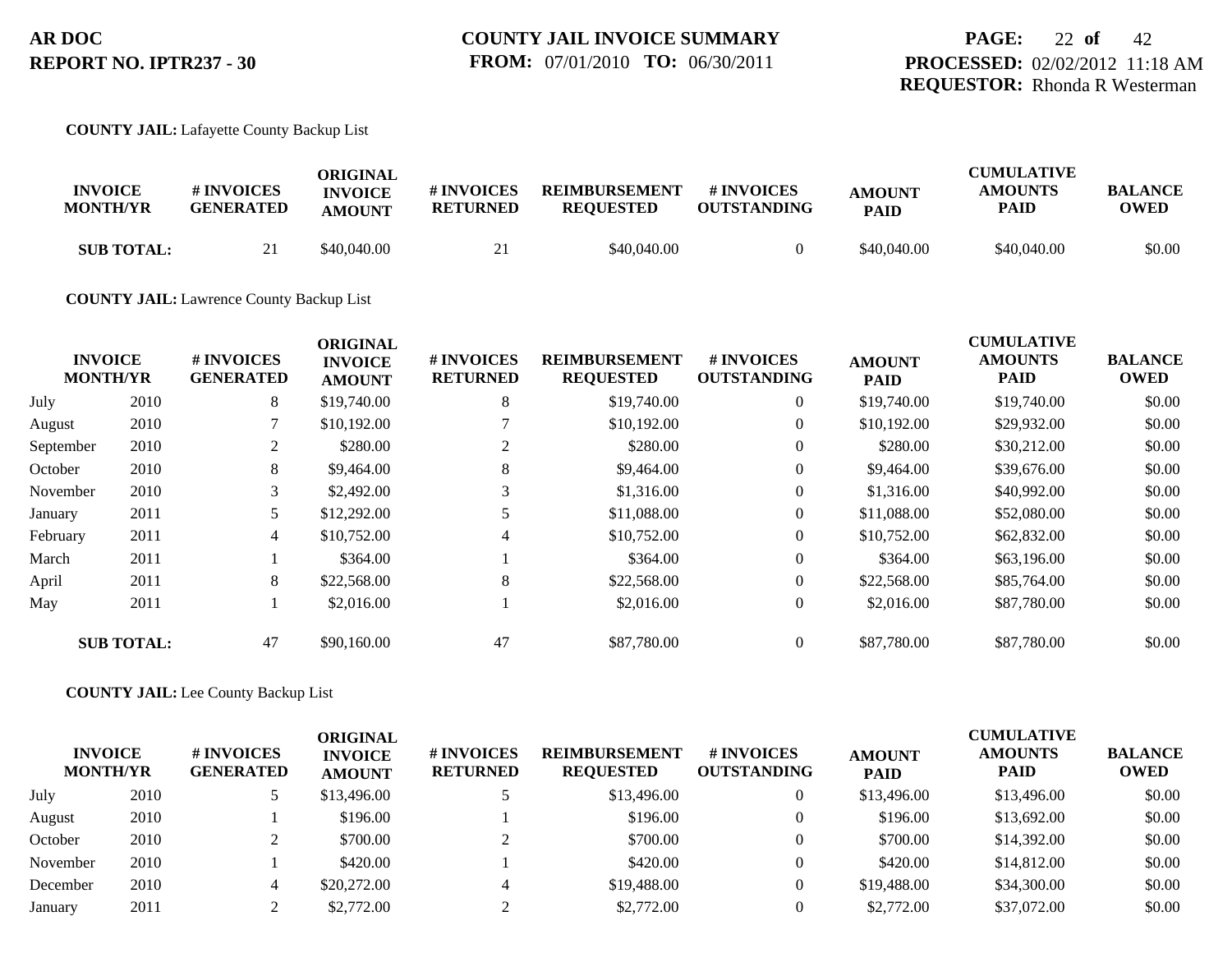## **PAGE:** 23 **of** 42 **PROCESSED:** 02/02/2012 11:18 AM **REQUESTOR:** Rhonda R Westerman

#### **COUNTY JAIL:** Lee County Backup List

|          | <b>INVOICE</b><br><b>MONTH/YR</b> | # INVOICES<br><b>GENERATED</b> | ORIGINAL<br><b>INVOICE</b><br><b>AMOUNT</b> | <b># INVOICES</b><br><b>RETURNED</b> | <b>REIMBURSEMENT</b><br><b>REQUESTED</b> | # INVOICES<br><b>OUTSTANDING</b> | <b>AMOUNT</b><br><b>PAID</b> | <b>CUMULATIVE</b><br><b>AMOUNTS</b><br><b>PAID</b> | <b>BALANCE</b><br><b>OWED</b> |
|----------|-----------------------------------|--------------------------------|---------------------------------------------|--------------------------------------|------------------------------------------|----------------------------------|------------------------------|----------------------------------------------------|-------------------------------|
| February | 2011                              |                                | \$224.00                                    |                                      | \$224.00                                 | $\overline{0}$                   | \$224.00                     | \$37,296.00                                        | \$0.00                        |
| March    | 2011                              |                                | \$4,704.00                                  |                                      | \$4,704.00                               | $\overline{0}$                   | \$4,704.00                   | \$42,000.00                                        | \$0.00                        |
| April    | 2011                              |                                | \$10,164.00                                 |                                      | \$4,200.00                               | $\overline{0}$                   | \$4,200.00                   | \$46,200.00                                        | \$0.00                        |
| May      | 2011                              |                                | \$1,288.00                                  |                                      | \$1,288.00                               | $\overline{0}$                   | \$1,288.00                   | \$47,488.00                                        | \$0.00                        |
|          | <b>SUB TOTAL:</b>                 | 22                             | \$54,236.00                                 | 22                                   | \$47,488.00                              | $\Omega$                         | \$47,488.00                  | \$47,488.00                                        | \$0.00                        |

**COUNTY JAIL:** Lincoln County Backup List

|          | <b>INVOICE</b><br><b>MONTH/YR</b> | # INVOICES<br><b>GENERATED</b> | ORIGINAL<br><b>INVOICE</b><br><b>AMOUNT</b> | <b>#INVOICES</b><br><b>RETURNED</b> | <b>REIMBURSEMENT</b><br><b>REQUESTED</b> | # INVOICES<br><b>OUTSTANDING</b> | <b>AMOUNT</b><br><b>PAID</b> | <b>CUMULATIVE</b><br><b>AMOUNTS</b><br><b>PAID</b> | <b>BALANCE</b><br><b>OWED</b> |
|----------|-----------------------------------|--------------------------------|---------------------------------------------|-------------------------------------|------------------------------------------|----------------------------------|------------------------------|----------------------------------------------------|-------------------------------|
| July     | 2010                              |                                | \$616.00                                    |                                     | \$616.00                                 | $\theta$                         | \$616.00                     | \$616.00                                           | \$0.00                        |
| August   | 2010                              |                                | \$2,660.00                                  |                                     | \$2,660.00                               | $\theta$                         | \$2,660.00                   | \$3,276.00                                         | \$0.00                        |
| February | 2011                              |                                | \$7,448.00                                  |                                     | \$7,448.00                               | $\theta$                         | \$7,448.00                   | \$10,724.00                                        | \$0.00                        |
| May      | 2011                              |                                | \$4,508.00                                  |                                     | \$4,508.00                               | $\theta$                         | \$4,508.00                   | \$15,232.00                                        | \$0.00                        |
|          | <b>SUB TOTAL:</b>                 | 6                              | \$15,232.00                                 | 6                                   | \$15,232.00                              | $\theta$                         | \$15,232.00                  | \$15,232.00                                        | \$0.00                        |

**COUNTY JAIL:** Little River County Backup List

| <b>INVOICE</b><br><b>MONTH/YR</b> |      | <b># INVOICES</b><br><b>GENERATED</b> | <b>ORIGINAL</b><br><b>INVOICE</b><br><b>AMOUNT</b> | # INVOICES<br><b>RETURNED</b> | <b>REIMBURSEMENT</b><br><b>REQUESTED</b> | # INVOICES<br><b>OUTSTANDING</b> | <b>AMOUNT</b><br><b>PAID</b> | <b>CUMULATIVE</b><br><b>AMOUNTS</b><br><b>PAID</b> | <b>BALANCE</b><br><b>OWED</b> |
|-----------------------------------|------|---------------------------------------|----------------------------------------------------|-------------------------------|------------------------------------------|----------------------------------|------------------------------|----------------------------------------------------|-------------------------------|
| July                              | 2010 | 13                                    | \$32,872.00                                        | 13                            | \$28,224.00                              | $\overline{0}$                   | \$28,224.00                  | \$28,224.00                                        | \$0.00                        |
| August                            | 2010 |                                       | \$280.00                                           |                               | \$280.00                                 | $\boldsymbol{0}$                 | \$280.00                     | \$28,504.00                                        | \$0.00                        |
| September                         | 2010 |                                       | \$224.00                                           |                               | \$224.00                                 | $\theta$                         | \$224.00                     | \$28,728.00                                        | \$0.00                        |
| November                          | 2010 | 10                                    | \$40,348.00                                        | 10                            | \$40,348.00                              | $\theta$                         | \$40,348.00                  | \$69,076.00                                        | \$0.00                        |
| December                          | 2010 | 4                                     | \$31,108.00                                        |                               | \$10,052.00                              | $\overline{0}$                   | \$10,052.00                  | \$79,128,00                                        | \$0.00                        |
| January                           | 2011 | 15                                    | \$54,796.00                                        | 15                            | \$41,300.00                              | $\overline{0}$                   | \$41,300.00                  | \$120,428.00                                       | \$0.00                        |
| February                          | 2011 |                                       | \$84.00                                            |                               | \$0.00                                   | $\overline{0}$                   | \$0.00                       | \$120,428.00                                       | \$0.00                        |
| April                             | 2011 |                                       | \$30,632.00                                        |                               | \$28,448.00                              |                                  | \$28,448.00                  | \$148,876.00                                       | \$0.00                        |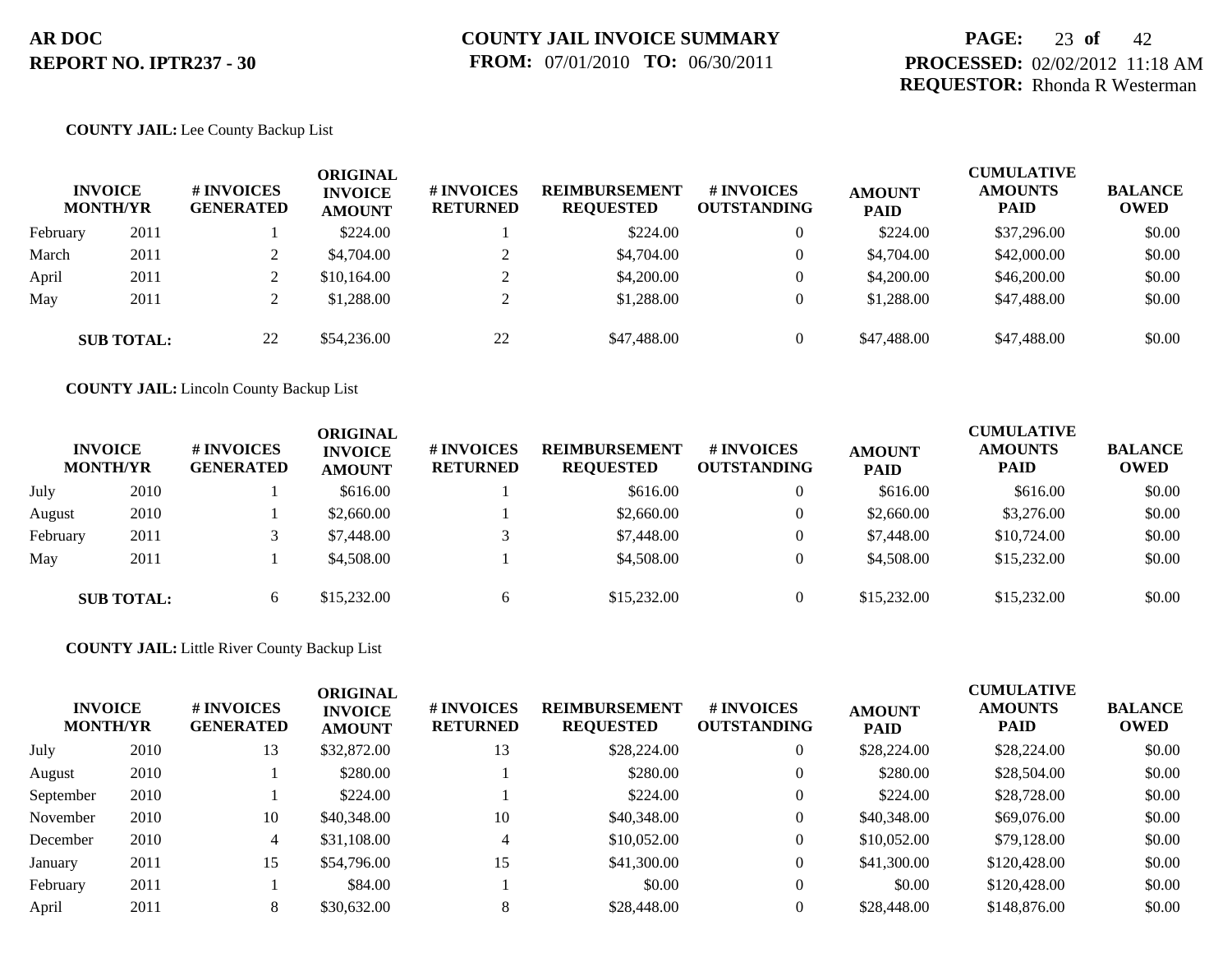#### **COUNTY JAIL:** Little River County Backup List

|     | <b>INVOICE</b><br><b>MONTH/YR</b> | <b># INVOICES</b><br><b>GENERATED</b> | ORIGINAL<br><b>INVOICE</b><br><b>AMOUNT</b> | # INVOICES<br><b>RETURNED</b> | <b>REIMBURSEMENT</b><br><b>REQUESTED</b> | # INVOICES<br><b>OUTSTANDING</b> | <b>AMOUNT</b><br><b>PAID</b> | <b>CUMULATIVE</b><br><b>AMOUNTS</b><br><b>PAID</b> | <b>BALANCE</b><br><b>OWED</b> |
|-----|-----------------------------------|---------------------------------------|---------------------------------------------|-------------------------------|------------------------------------------|----------------------------------|------------------------------|----------------------------------------------------|-------------------------------|
| May | 2011                              |                                       | \$280.00                                    |                               | \$280.00                                 |                                  | \$280.00                     | \$149,156.00                                       | \$0.00                        |
|     | <b>SUB TOTAL:</b>                 | 54                                    | \$190,624.00                                | 54                            | \$149,156.00                             |                                  | \$149,156.00                 | \$149,156.00                                       | \$0.00                        |

**COUNTY JAIL:** Logan County Backup List

| <b>INVOICE</b><br><b>MONTH/YR</b> |                   | <b>#INVOICES</b><br><b>GENERATED</b> | <b>ORIGINAL</b><br><b>INVOICE</b><br><b>AMOUNT</b> | # INVOICES<br><b>RETURNED</b> | <b>REIMBURSEMENT</b><br><b>REQUESTED</b> | <b>#INVOICES</b><br><b>OUTSTANDING</b> | <b>AMOUNT</b><br><b>PAID</b> | <b>CUMULATIVE</b><br><b>AMOUNTS</b><br><b>PAID</b> | <b>BALANCE</b><br><b>OWED</b> |
|-----------------------------------|-------------------|--------------------------------------|----------------------------------------------------|-------------------------------|------------------------------------------|----------------------------------------|------------------------------|----------------------------------------------------|-------------------------------|
| July                              | 2010              | 9                                    | \$15,652.00                                        | 8                             | \$14,896.00                              | $\overline{0}$                         | \$14,896.00                  | \$14,896.00                                        | \$0.00                        |
| September                         | 2010              | ◠                                    | \$644.00                                           | $\Omega$                      | \$0.00                                   | $\overline{0}$                         | \$0.00                       | \$14,896.00                                        | \$0.00                        |
| October                           | 2010              |                                      | \$12,572.00                                        | $\Omega$                      | \$0.00                                   | $\overline{0}$                         | \$0.00                       | \$14,896.00                                        | \$0.00                        |
| November                          | 2010              | 2                                    | \$2,884.00                                         |                               | \$2,884.00                               | $\overline{0}$                         | \$2,884.00                   | \$17,780.00                                        | \$0.00                        |
| December                          | 2010              | $\overline{4}$                       | \$5,572.00                                         |                               | \$2,296.00                               | $\overline{0}$                         | \$2,296.00                   | \$20,076.00                                        | \$0.00                        |
| February                          | 2011              |                                      | \$12,012.00                                        |                               | \$12,012.00                              | $\overline{0}$                         | \$12,012.00                  | \$32,088.00                                        | \$0.00                        |
| April                             | 2011              |                                      | \$3,976.00                                         |                               | \$1,568.00                               | $\overline{0}$                         | \$1,568.00                   | \$33,656.00                                        | \$0.00                        |
| May                               | 2011              | 9                                    | \$12,404.00                                        | 8                             | \$11,340.00                              | $\overline{0}$                         | \$11,340.00                  | \$44,996.00                                        | \$0.00                        |
|                                   | <b>SUB TOTAL:</b> | 43                                   | \$65,716.00                                        | 31                            | \$44,996.00                              | $\overline{0}$                         | \$44,996.00                  | \$44,996.00                                        | \$0.00                        |

**COUNTY JAIL:** Lonoke County Backup List

| <b>INVOICE</b><br><b>MONTH/YR</b> |      | <b># INVOICES</b><br><b>GENERATED</b> | <b>ORIGINAL</b><br><b>INVOICE</b><br><b>AMOUNT</b> | # INVOICES<br><b>RETURNED</b> | <b>REIMBURSEMENT</b><br><b>REQUESTED</b> | <b># INVOICES</b><br><b>OUTSTANDING</b> | <b>AMOUNT</b><br><b>PAID</b> | <b>CUMULATIVE</b><br><b>AMOUNTS</b><br><b>PAID</b> | <b>BALANCE</b><br><b>OWED</b> |
|-----------------------------------|------|---------------------------------------|----------------------------------------------------|-------------------------------|------------------------------------------|-----------------------------------------|------------------------------|----------------------------------------------------|-------------------------------|
| July                              | 2010 | 13                                    | \$12,264.00                                        | 13                            | \$12,068.00                              | $\overline{0}$                          | \$12,068.00                  | \$12,068.00                                        | \$0.00                        |
| August                            | 2010 | 21                                    | \$14,532.00                                        | 21                            | \$14,000.00                              | $\overline{0}$                          | \$14,000.00                  | \$26,068.00                                        | \$0.00                        |
| September                         | 2010 |                                       | \$112.00                                           |                               | \$112.00                                 | $\Omega$                                | \$112.00                     | \$26,180.00                                        | \$0.00                        |
| October                           | 2010 | 28                                    | \$38,024.00                                        | 28                            | \$38,024.00                              | $\Omega$                                | \$38,024.00                  | \$64,204.00                                        | \$0.00                        |
| November                          | 2010 | 27                                    | \$33,180.00                                        | 27                            | \$33,180.00                              | $\overline{0}$                          | \$33,180.00                  | \$97,384.00                                        | \$0.00                        |
| December                          | 2010 | 4                                     | \$4,004.00                                         | 4                             | \$4,004.00                               | $\overline{0}$                          | \$4,004.00                   | \$101,388.00                                       | \$0.00                        |
| January                           | 2011 | 8                                     | \$5,572.00                                         |                               | \$5,572.00                               | $\Omega$                                | \$5,572.00                   | \$106,960.00                                       | \$0.00                        |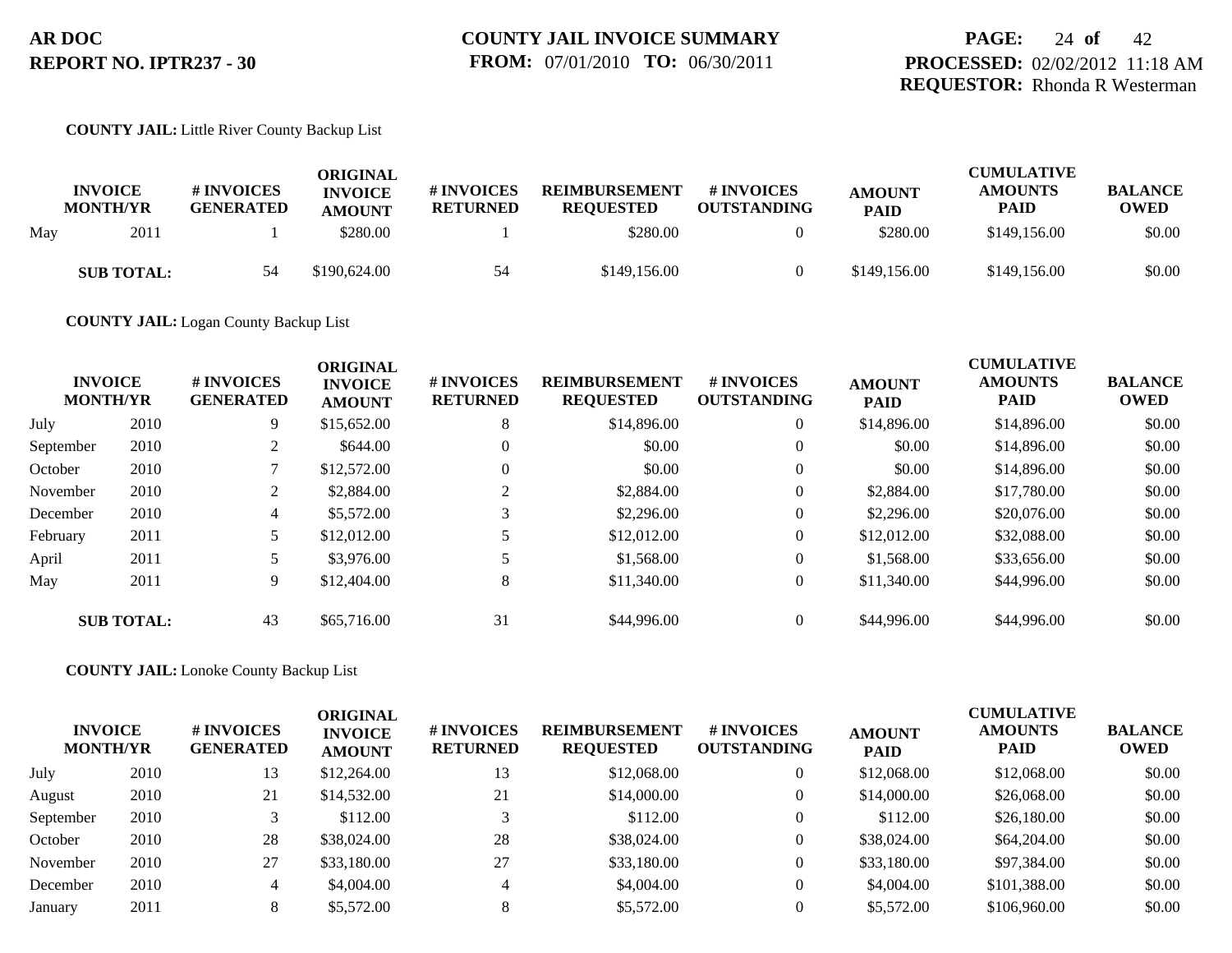## **PAGE:** 25 **of** 42 **PROCESSED:** 02/02/2012 11:18 AM **REQUESTOR:** Rhonda R Westerman

#### **COUNTY JAIL:** Lonoke County Backup List

|          | <b>INVOICE</b><br><b>MONTH/YR</b> | <b>#INVOICES</b><br><b>GENERATED</b> | ORIGINAL<br><b>INVOICE</b><br><b>AMOUNT</b> | # INVOICES<br><b>RETURNED</b> | <b>REIMBURSEMENT</b><br><b>REQUESTED</b> | # INVOICES<br><b>OUTSTANDING</b> | <b>AMOUNT</b><br><b>PAID</b> | <b>CUMULATIVE</b><br><b>AMOUNTS</b><br><b>PAID</b> | <b>BALANCE</b><br><b>OWED</b> |
|----------|-----------------------------------|--------------------------------------|---------------------------------------------|-------------------------------|------------------------------------------|----------------------------------|------------------------------|----------------------------------------------------|-------------------------------|
| February | 2011                              | 18                                   | \$23,408.00                                 | 18                            | \$20,888.00                              | $\overline{0}$                   | \$20,888.00                  | \$127,848.00                                       | \$0.00                        |
| March    | 2011                              | 15                                   | \$15,708.00                                 | 15                            | \$13,216.00                              | $\overline{0}$                   | \$13,216.00                  | \$141,064.00                                       | \$0.00                        |
| April    | 2011                              | 14                                   | \$18,172.00                                 | 14                            | \$17,724.00                              | $\overline{0}$                   | \$17,724.00                  | \$158,788.00                                       | \$0.00                        |
| May      | 2011                              | 17                                   | \$21,924.00                                 | 17                            | \$21,924.00                              | $\overline{0}$                   | \$21,924.00                  | \$180,712.00                                       | \$0.00                        |
| June     | 2011                              | 11                                   | \$11,900.00                                 | 11                            | \$11,900.00                              | $\overline{0}$                   | \$11,900.00                  | \$192,612.00                                       | \$0.00                        |
|          | <b>SUB TOTAL:</b>                 | 179                                  | \$198,800.00                                | 179                           | \$192,612.00                             | $\overline{0}$                   | \$192,612.00                 | \$192,612.00                                       | \$0.00                        |

**COUNTY JAIL:** Madison County Backup List

| <b>INVOICE</b><br><b>MONTH/YR</b> |                   | # INVOICES<br><b>GENERATED</b> | ORIGINAL<br><b>INVOICE</b><br><b>AMOUNT</b> | # INVOICES<br><b>RETURNED</b> | <b>REIMBURSEMENT</b><br><b>REQUESTED</b> | # INVOICES<br><b>OUTSTANDING</b> | <b>AMOUNT</b><br><b>PAID</b> | <b>CUMULATIVE</b><br><b>AMOUNTS</b><br><b>PAID</b> | <b>BALANCE</b><br><b>OWED</b> |
|-----------------------------------|-------------------|--------------------------------|---------------------------------------------|-------------------------------|------------------------------------------|----------------------------------|------------------------------|----------------------------------------------------|-------------------------------|
| September                         | 2010              |                                | \$5,852.00                                  |                               | \$28.00                                  |                                  | \$28.00                      | \$28.00                                            | \$0.00                        |
| November                          | 2010              | 4                              | \$6,412.00                                  | 4                             | \$1,316.00                               |                                  | \$1,316.00                   | \$1,344.00                                         | \$0.00                        |
| January                           | 2011              |                                | \$4,368,00                                  |                               | \$3,528.00                               |                                  | \$3,528.00                   | \$4,872.00                                         | \$0.00                        |
| May                               | 2011              |                                | \$17,220.00                                 |                               | \$7,336.00                               |                                  | \$7,336.00                   | \$12,208,00                                        | \$0.00                        |
|                                   | <b>SUB TOTAL:</b> | 15                             | \$33,852.00                                 | 15                            | \$12,208.00                              | 0                                | \$12,208.00                  | \$12,208,00                                        | \$0.00                        |

**COUNTY JAIL:** Marion County Backup List

| <b>INVOICE</b><br><b>MONTH/YR</b> |      | # INVOICES<br><b>GENERATED</b> | <b>ORIGINAL</b><br><b>INVOICE</b><br><b>AMOUNT</b> | # INVOICES<br><b>RETURNED</b> | <b>REIMBURSEMENT</b><br><b>REQUESTED</b> | <b># INVOICES</b><br><b>OUTSTANDING</b> | <b>AMOUNT</b><br><b>PAID</b> | <b>CUMULATIVE</b><br><b>AMOUNTS</b><br><b>PAID</b> | <b>BALANCE</b><br>OWED |
|-----------------------------------|------|--------------------------------|----------------------------------------------------|-------------------------------|------------------------------------------|-----------------------------------------|------------------------------|----------------------------------------------------|------------------------|
| July                              | 2010 | 4                              | \$10,360.00                                        | 4                             | \$10,360.00                              | 0                                       | \$10,360.00                  | \$10,360.00                                        | \$0.00                 |
| September                         | 2010 |                                | \$616.00                                           |                               | \$616.00                                 | $\overline{0}$                          | \$616.00                     | \$10,976.00                                        | \$0.00                 |
| November                          | 2010 |                                | \$8,848.00                                         |                               | \$4,564.00                               | $\overline{0}$                          | \$4,564.00                   | \$15,540.00                                        | \$0.00                 |
| December                          | 2010 |                                | \$4,424.00                                         |                               | \$4,424.00                               | 0                                       | \$4,424.00                   | \$19,964.00                                        | \$0.00                 |
| February                          | 2011 |                                | \$9,716.00                                         |                               | \$224.00                                 | $\Omega$                                | \$224.00                     | \$20,188.00                                        | \$0.00                 |
| March                             | 2011 |                                | \$224.00                                           |                               | \$224.00                                 | $\Omega$                                | \$224.00                     | \$20,412.00                                        | \$0.00                 |
| May                               | 2011 |                                | \$13,412.00                                        |                               | \$12,432.00                              |                                         | \$12,432.00                  | \$32,844.00                                        | \$0.00                 |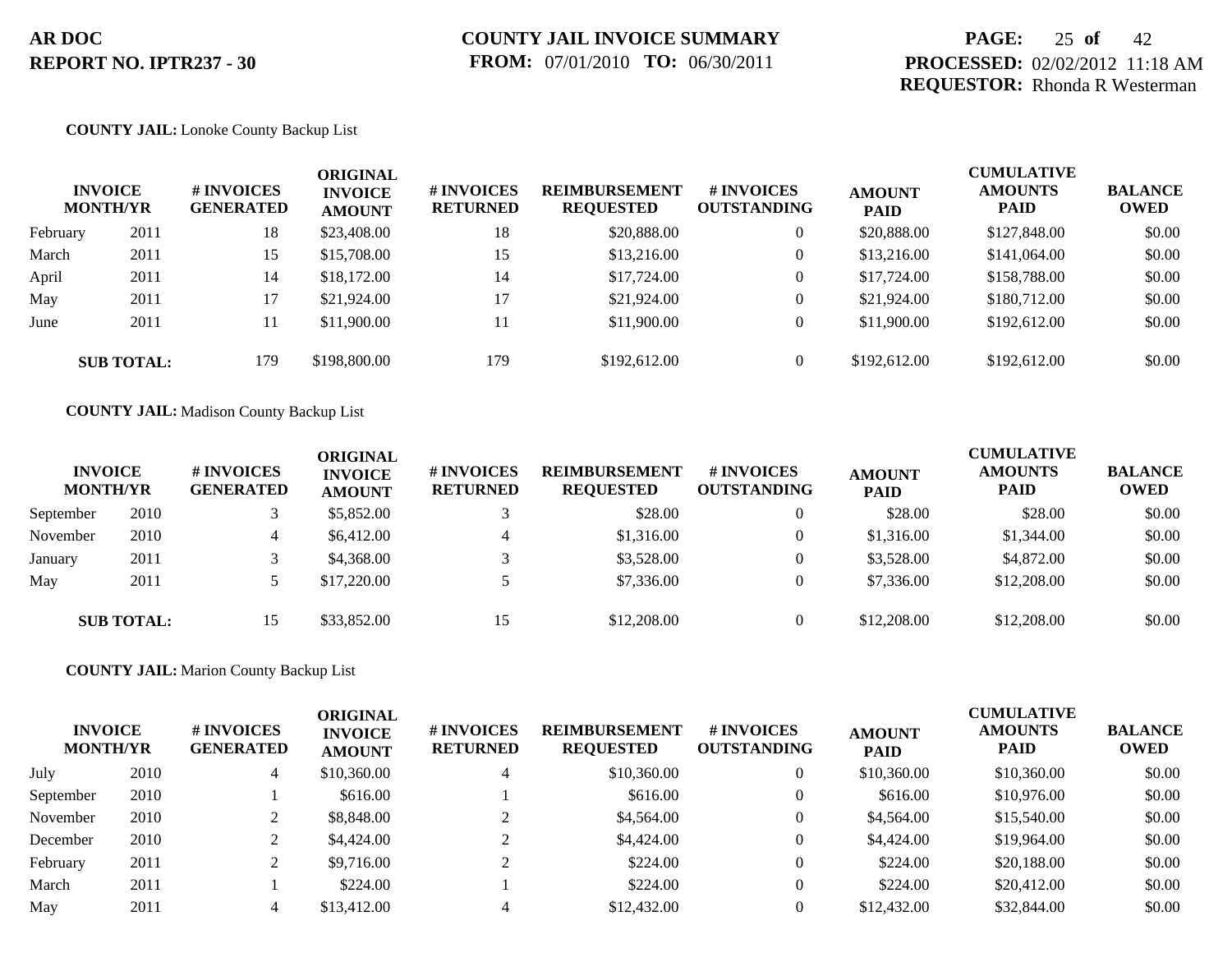#### **COUNTY JAIL:** Marion County Backup List

| <b>INVOICE</b><br><b>MONTH/YR</b> | <b># INVOICES</b><br><b>GENERATED</b> | ORIGINAL<br><b>INVOICE</b><br><b>AMOUNT</b> | # INVOICES<br><b>RETURNED</b> | <b>REIMBURSEMENT</b><br><b>REQUESTED</b> | # INVOICES<br><b>OUTSTANDING</b> | <b>AMOUNT</b><br><b>PAID</b> | <b>CUMULATIVE</b><br><b>AMOUNTS</b><br>PAID | <b>BALANCE</b><br><b>OWED</b> |
|-----------------------------------|---------------------------------------|---------------------------------------------|-------------------------------|------------------------------------------|----------------------------------|------------------------------|---------------------------------------------|-------------------------------|
| <b>SUB TOTAL:</b>                 | 16                                    | \$47,600.00                                 | 16                            | \$32,844.00                              |                                  | \$32,844.00                  | \$32,844.00                                 | \$0.00                        |

#### **COUNTY JAIL:** McGehee City Jail

| <b>INVOICE</b><br><b>MONTH/YR</b> |                   | <b># INVOICES</b><br><b>GENERATED</b> | <b>ORIGINAL</b><br><b>INVOICE</b><br><b>AMOUNT</b> | # INVOICES<br><b>RETURNED</b> | <b>REIMBURSEMENT</b><br><b>REQUESTED</b> | <b>#INVOICES</b><br><b>OUTSTANDING</b> | <b>AMOUNT</b><br><b>PAID</b> | <b>CUMULATIVE</b><br><b>AMOUNTS</b><br><b>PAID</b> | <b>BALANCE</b><br><b>OWED</b> |
|-----------------------------------|-------------------|---------------------------------------|----------------------------------------------------|-------------------------------|------------------------------------------|----------------------------------------|------------------------------|----------------------------------------------------|-------------------------------|
| December                          | 2010              |                                       | \$3,892.00                                         |                               | \$0.00                                   | $\theta$                               | \$0.00                       | \$0.00                                             | \$0.00                        |
| March                             | 2011              |                                       | \$5,992.00                                         |                               | \$0.00                                   | $\Omega$                               | \$0.00                       | \$0.00                                             | \$0.00                        |
|                                   | <b>SUB TOTAL:</b> |                                       | \$9,884.00                                         |                               | \$0.00                                   | $\theta$                               | \$0.00                       | \$0.00                                             | \$0.00                        |

**COUNTY JAIL:** McPherson Unit

| <b>INVOICE</b><br><b>MONTH/YR</b> |                   | # INVOICES<br><b>GENERATED</b> | <b>ORIGINAL</b><br><b>INVOICE</b><br><b>AMOUNT</b> | # INVOICES<br><b>RETURNED</b> | <b>REIMBURSEMENT</b><br><b>REQUESTED</b> | <b>#INVOICES</b><br><b>OUTSTANDING</b> | <b>AMOUNT</b><br><b>PAID</b> | <b>CUMULATIVE</b><br><b>AMOUNTS</b><br><b>PAID</b> | <b>BALANCE</b><br><b>OWED</b> |
|-----------------------------------|-------------------|--------------------------------|----------------------------------------------------|-------------------------------|------------------------------------------|----------------------------------------|------------------------------|----------------------------------------------------|-------------------------------|
| November                          | 2010              |                                | \$11,872.00                                        |                               | \$0.00                                   |                                        | \$0.00                       | \$0.00                                             | \$0.00                        |
| March                             | 2011              |                                | \$9,800.00                                         |                               | \$0.00                                   |                                        | \$0.00                       | \$0.00                                             | \$0.00                        |
|                                   | <b>SUB TOTAL:</b> |                                | \$21,672.00                                        |                               | \$0.00                                   |                                        | \$0.00                       | \$0.00                                             | \$0.00                        |

**COUNTY JAIL:** Miller County Backup List

| <b>INVOICE</b><br><b>MONTH/YR</b> |      | # INVOICES<br><b>GENERATED</b> | ORIGINAL<br><b>INVOICE</b><br><b>AMOUNT</b> | # INVOICES<br><b>RETURNED</b> | <b>REIMBURSEMENT</b><br><b>REQUESTED</b> | # INVOICES<br><b>OUTSTANDING</b> | <b>AMOUNT</b><br><b>PAID</b> | <b>CUMULATIVE</b><br><b>AMOUNTS</b><br><b>PAID</b> | <b>BALANCE</b><br><b>OWED</b> |
|-----------------------------------|------|--------------------------------|---------------------------------------------|-------------------------------|------------------------------------------|----------------------------------|------------------------------|----------------------------------------------------|-------------------------------|
| July                              | 2010 | 23                             | \$74,284.00                                 | 23                            | \$66,444.00                              |                                  | \$66,444.00                  | \$66,444.00                                        | \$0.00                        |
| August                            | 2010 | 22                             | \$55,888.00                                 | 22                            | \$53,088.00                              | 0                                | \$53,088.00                  | \$119,532.00                                       | \$0.00                        |
| September                         | 2010 |                                | \$33,628.00                                 | 12                            | \$32,760.00                              | $\theta$                         | \$32,760.00                  | \$152,292.00                                       | \$0.00                        |
| October                           | 2010 |                                | \$11,732.00                                 |                               | \$6,664.00                               | $\theta$                         | \$6,664.00                   | \$158,956.00                                       | \$0.00                        |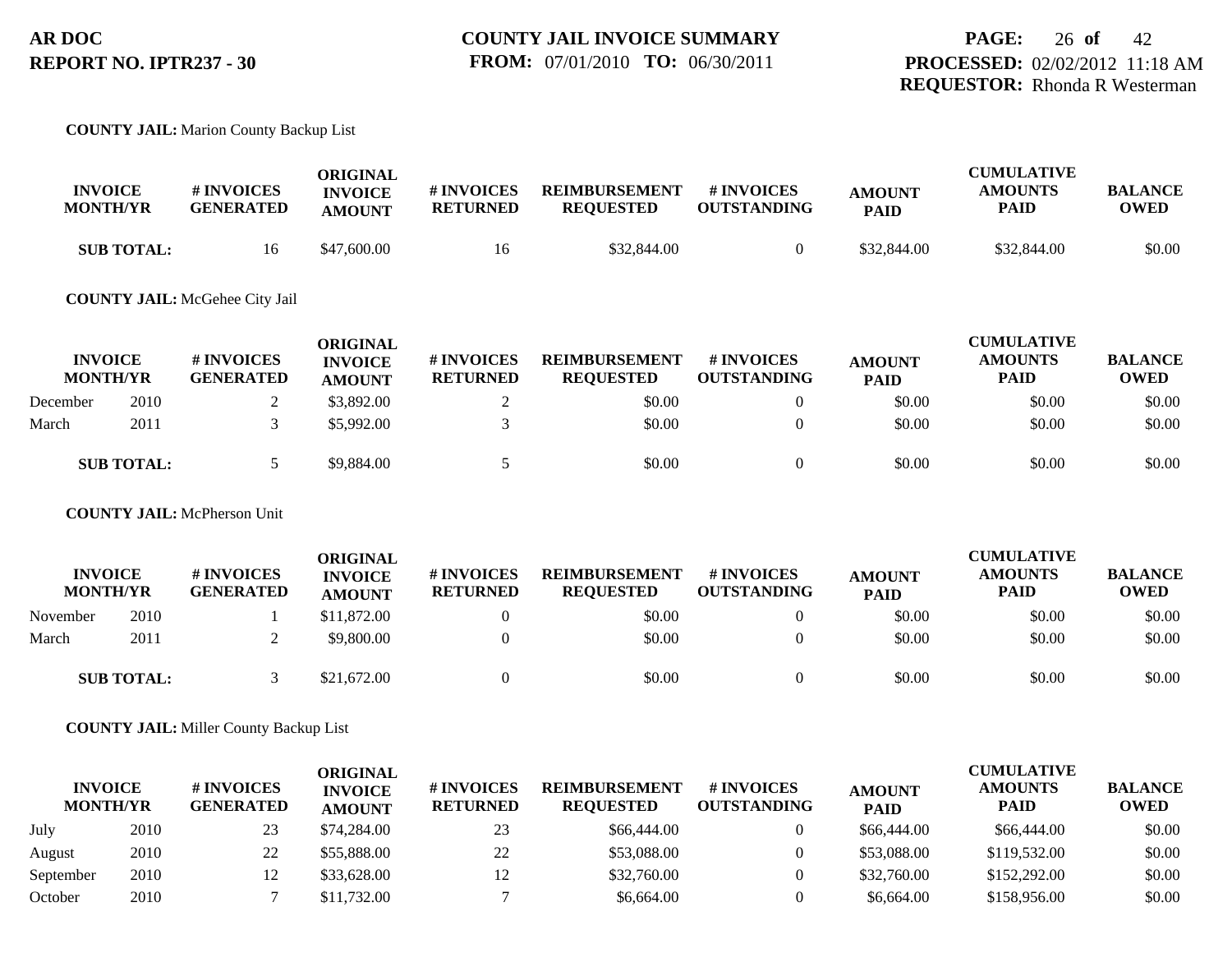## **PAGE:** 27 **of** 42 **PROCESSED:** 02/02/2012 11:18 AM **REQUESTOR:** Rhonda R Westerman

#### **COUNTY JAIL:** Miller County Backup List

| <b>MONTH/YR</b> | <b>INVOICE</b>    | # INVOICES<br><b>GENERATED</b> | <b>ORIGINAL</b><br><b>INVOICE</b><br><b>AMOUNT</b> | # INVOICES<br><b>RETURNED</b> | <b>REIMBURSEMENT</b><br><b>REQUESTED</b> | <b>#INVOICES</b><br><b>OUTSTANDING</b> | <b>AMOUNT</b><br><b>PAID</b> | <b>CUMULATIVE</b><br><b>AMOUNTS</b><br><b>PAID</b> | <b>BALANCE</b><br><b>OWED</b> |
|-----------------|-------------------|--------------------------------|----------------------------------------------------|-------------------------------|------------------------------------------|----------------------------------------|------------------------------|----------------------------------------------------|-------------------------------|
| November        | 2010              | 10                             | \$37,884.00                                        | 10                            | \$37,884.00                              | $\overline{0}$                         | \$37,884.00                  | \$196,840.00                                       | \$0.00                        |
| December        | 2010              | 11                             | \$41,748.00                                        | 11                            | \$39,760.00                              | $\overline{0}$                         | \$39,760.00                  | \$236,600.00                                       | \$0.00                        |
| January         | 2011              | 37                             | \$153,104.00                                       | 37                            | \$152,460.00                             | $\overline{0}$                         | \$152,460.00                 | \$389,060.00                                       | \$0.00                        |
| February        | 2011              | 11                             | \$35,840.00                                        | 11                            | \$35,840.00                              | $\overline{0}$                         | \$35,840.00                  | \$424,900.00                                       | \$0.00                        |
| March           | 2011              | 5                              | \$16,184.00                                        |                               | \$8,372.00                               | $\overline{0}$                         | \$8,372.00                   | \$433,272.00                                       | \$0.00                        |
| April           | 2011              | 34                             | \$116,592.00                                       | 34                            | \$116,592.00                             | $\overline{0}$                         | \$116,592.00                 | \$549,864.00                                       | \$0.00                        |
| May             | 2011              | 24                             | \$89,684.00                                        | 24                            | \$89,684.00                              | $\overline{0}$                         | \$89,684.00                  | \$639,548.00                                       | \$0.00                        |
|                 | <b>SUB TOTAL:</b> | 196                            | \$666,568.00                                       | 196                           | \$639,548.00                             | $\overline{0}$                         | \$639,548.00                 | \$639,548.00                                       | \$0.00                        |

**COUNTY JAIL:** Mississippi County Backup List

|           | <b>INVOICE</b><br><b>MONTH/YR</b> | # INVOICES<br><b>GENERATED</b> | <b>ORIGINAL</b><br><b>INVOICE</b><br><b>AMOUNT</b> | # INVOICES<br><b>RETURNED</b> | <b>REIMBURSEMENT</b><br><b>REQUESTED</b> | # INVOICES<br><b>OUTSTANDING</b> | <b>AMOUNT</b><br><b>PAID</b> | <b>CUMULATIVE</b><br><b>AMOUNTS</b><br><b>PAID</b> | <b>BALANCE</b><br><b>OWED</b> |
|-----------|-----------------------------------|--------------------------------|----------------------------------------------------|-------------------------------|------------------------------------------|----------------------------------|------------------------------|----------------------------------------------------|-------------------------------|
| July      | 2010                              | 20                             | \$40,236.00                                        | 20                            | \$40,768.00                              | $\overline{0}$                   | \$40,768.00                  | \$40,768.00                                        | \$0.00                        |
| August    | 2010                              | 4                              | \$10,332.00                                        | 4                             | \$9,856.00                               | $\overline{0}$                   | \$9,856.00                   | \$50,624.00                                        | \$0.00                        |
| September | 2010                              |                                | \$168.00                                           |                               | \$168.00                                 | $\overline{0}$                   | \$168.00                     | \$50,792.00                                        | \$0.00                        |
| October   | 2010                              | 27                             | \$69,160.00                                        | 27                            | \$69,748.00                              | $\mathbf{0}$                     | \$69,748.00                  | \$120,540.00                                       | \$0.00                        |
| November  | 2010                              | 4                              | \$4,984.00                                         | 4                             | \$4,900.00                               | $\overline{0}$                   | \$4,900.00                   | \$125,440.00                                       | \$0.00                        |
| December  | 2010                              | 7                              | \$17,164.00                                        |                               | \$17,584.00                              | $\overline{0}$                   | \$17,584.00                  | \$143,024.00                                       | \$0.00                        |
| January   | 2011                              | 9                              | \$32,676.00                                        | 9                             | \$32,592.00                              | $\mathbf{0}$                     | \$32,592.00                  | \$175,616.00                                       | \$0.00                        |
| February  | 2011                              | 29                             | \$78,904.00                                        | 29                            | \$79,996.00                              | $\overline{0}$                   | \$79,996.00                  | \$255,612.00                                       | \$0.00                        |
| March     | 2011                              | 19                             | \$57,372.00                                        | 19                            | \$46,928.00                              | $\overline{0}$                   | \$46,928.00                  | \$302,540.00                                       | \$0.00                        |
| April     | 2011                              | 2                              | \$364.00                                           | 2                             | \$364.00                                 | $\overline{0}$                   | \$364.00                     | \$302,904.00                                       | \$0.00                        |
| May       | 2011                              | 14                             | \$27,916.00                                        | 14                            | \$28,168.00                              | $\overline{0}$                   | \$28,168.00                  | \$331,072.00                                       | \$0.00                        |
| June      | 2011                              | 27                             | \$59,668.00                                        | 27                            | \$59,108,00                              | $\overline{0}$                   | \$59,108.00                  | \$390,180.00                                       | \$0.00                        |
|           | <b>SUB TOTAL:</b>                 | 163                            | \$398,944.00                                       | 163                           | \$390,180.00                             | $\overline{0}$                   | \$390,180.00                 | \$390,180.00                                       | \$0.00                        |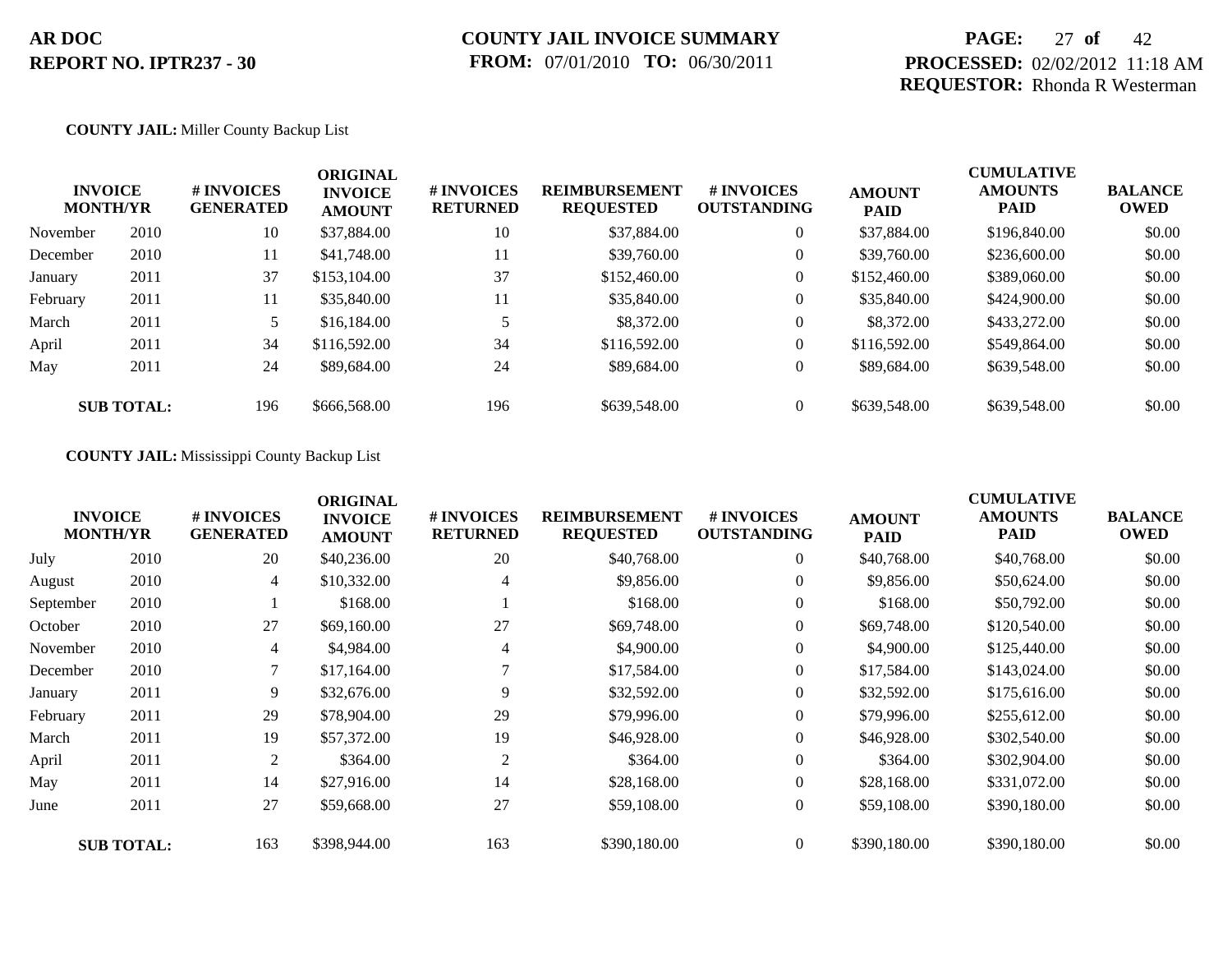### **COUNTY JAIL INVOICE SUMMARY FROM:** 07/01/2010 **TO:** 06/30/2011

## **PAGE:** 28 **of** 42 **PROCESSED:** 02/02/2012 11:18 AM **REQUESTOR:** Rhonda R Westerman

#### **COUNTY JAIL:** Monroe County Backup List

| <b>INVOICE</b><br><b>MONTH/YR</b> |                   | # INVOICES<br><b>GENERATED</b> | <b>ORIGINAL</b><br><b>INVOICE</b><br><b>AMOUNT</b> | # INVOICES<br><b>RETURNED</b> | <b>REIMBURSEMENT</b><br><b>REQUESTED</b> | # INVOICES<br><b>OUTSTANDING</b> | <b>AMOUNT</b><br><b>PAID</b> | <b>CUMULATIVE</b><br><b>AMOUNTS</b><br><b>PAID</b> | <b>BALANCE</b><br><b>OWED</b> |
|-----------------------------------|-------------------|--------------------------------|----------------------------------------------------|-------------------------------|------------------------------------------|----------------------------------|------------------------------|----------------------------------------------------|-------------------------------|
| July                              | 2010              | 10                             | \$26,096.00                                        | 10                            | \$5,180.00                               | $\overline{0}$                   | \$5,180.00                   | \$5,180.00                                         | \$0.00                        |
| August                            | 2010              |                                | \$588.00                                           |                               | \$28.00                                  | $\overline{0}$                   | \$28.00                      | \$5,208.00                                         | \$0.00                        |
| October                           | 2010              | 3                              | \$14,140.00                                        |                               | \$4,788.00                               | $\overline{0}$                   | \$4,788.00                   | \$9,996.00                                         | \$0.00                        |
| November                          | 2010              | 2                              | \$4,480.00                                         | 2                             | \$392.00                                 | $\overline{0}$                   | \$392.00                     | \$10,388.00                                        | \$0.00                        |
| December                          | 2010              | 6                              | \$14,336.00                                        | 6                             | \$6,692.00                               | $\overline{0}$                   | \$6,692.00                   | \$17,080.00                                        | \$0.00                        |
| January                           | 2011              | 2                              | \$9,352.00                                         |                               | \$56.00                                  | $\overline{0}$                   | \$56.00                      | \$17,136.00                                        | \$0.00                        |
| February                          | 2011              | $\overline{4}$                 | \$20,580.00                                        | 4                             | \$56.00                                  | $\overline{0}$                   | \$56.00                      | \$17,192.00                                        | \$0.00                        |
| March                             | 2011              | 2                              | \$980.00                                           | 2                             | \$196.00                                 | $\overline{0}$                   | \$196.00                     | \$17,388.00                                        | \$0.00                        |
| April                             | 2011              | 3                              | \$10,892.00                                        | 3                             | \$4,480.00                               | $\overline{0}$                   | \$4,480.00                   | \$21,868.00                                        | \$0.00                        |
| May                               | 2011              | $\overline{4}$                 | \$2,884.00                                         | 4                             | \$1,372.00                               | $\overline{0}$                   | \$1,372.00                   | \$23,240.00                                        | \$0.00                        |
|                                   | <b>SUB TOTAL:</b> | 37                             | \$104,328.00                                       | 37                            | \$23,240.00                              | $\overline{0}$                   | \$23,240.00                  | \$23,240.00                                        | \$0.00                        |

**COUNTY JAIL:** Montgomery County Backup List

|          | <b>INVOICE</b><br><b>MONTH/YR</b> | # INVOICES<br><b>GENERATED</b> | ORIGINAL<br><b>INVOICE</b><br><b>AMOUNT</b> | <b># INVOICES</b><br><b>RETURNED</b> | <b>REIMBURSEMENT</b><br><b>REQUESTED</b> | <b>#INVOICES</b><br><b>OUTSTANDING</b> | <b>AMOUNT</b><br><b>PAID</b> | <b>CUMULATIVE</b><br><b>AMOUNTS</b><br>PAID | <b>BALANCE</b><br><b>OWED</b> |
|----------|-----------------------------------|--------------------------------|---------------------------------------------|--------------------------------------|------------------------------------------|----------------------------------------|------------------------------|---------------------------------------------|-------------------------------|
| February | 2011                              |                                | \$4,284.00                                  |                                      | \$2,100.00                               | $\theta$                               | \$2,100.00                   | \$2,100.00                                  | \$0.00                        |
| May      | 2011                              |                                | \$896.00                                    |                                      | \$896.00                                 | $\theta$                               | \$896.00                     | \$2,996.00                                  | \$0.00                        |
|          | <b>SUB TOTAL:</b>                 |                                | \$5,180.00                                  | 4                                    | \$2,996.00                               | $\Omega$                               | \$2,996.00                   | \$2,996.00                                  | \$0.00                        |

**COUNTY JAIL:** Nevada County Backup List

| <b>INVOICE</b><br><b>MONTH/YR</b> |      | <b># INVOICES</b><br><b>GENERATED</b> | ORIGINAL<br><b>INVOICE</b><br><b>AMOUNT</b> | <b># INVOICES</b><br><b>RETURNED</b> | <b>REIMBURSEMENT</b><br><b>REOUESTED</b> | # INVOICES<br><b>OUTSTANDING</b> | <b>AMOUNT</b><br><b>PAID</b> | <b>CUMULATIVE</b><br><b>AMOUNTS</b><br><b>PAID</b> | <b>BALANCE</b><br><b>OWED</b> |
|-----------------------------------|------|---------------------------------------|---------------------------------------------|--------------------------------------|------------------------------------------|----------------------------------|------------------------------|----------------------------------------------------|-------------------------------|
| July                              | 2010 |                                       | \$896.00                                    |                                      | \$896.00                                 |                                  | \$896.00                     | \$896.00                                           | \$0.00                        |
| August                            | 2010 |                                       | \$1,680.00                                  |                                      | \$1,484.00                               |                                  | \$1,484.00                   | \$2,380.00                                         | \$0.00                        |
| October                           | 2010 |                                       | \$2,212.00                                  |                                      | \$280.00                                 |                                  | \$280.00                     | \$2,660.00                                         | \$0.00                        |
| November                          | 2010 |                                       | \$672.00                                    |                                      | \$252.00                                 |                                  | \$252.00                     | \$2,912.00                                         | \$0.00                        |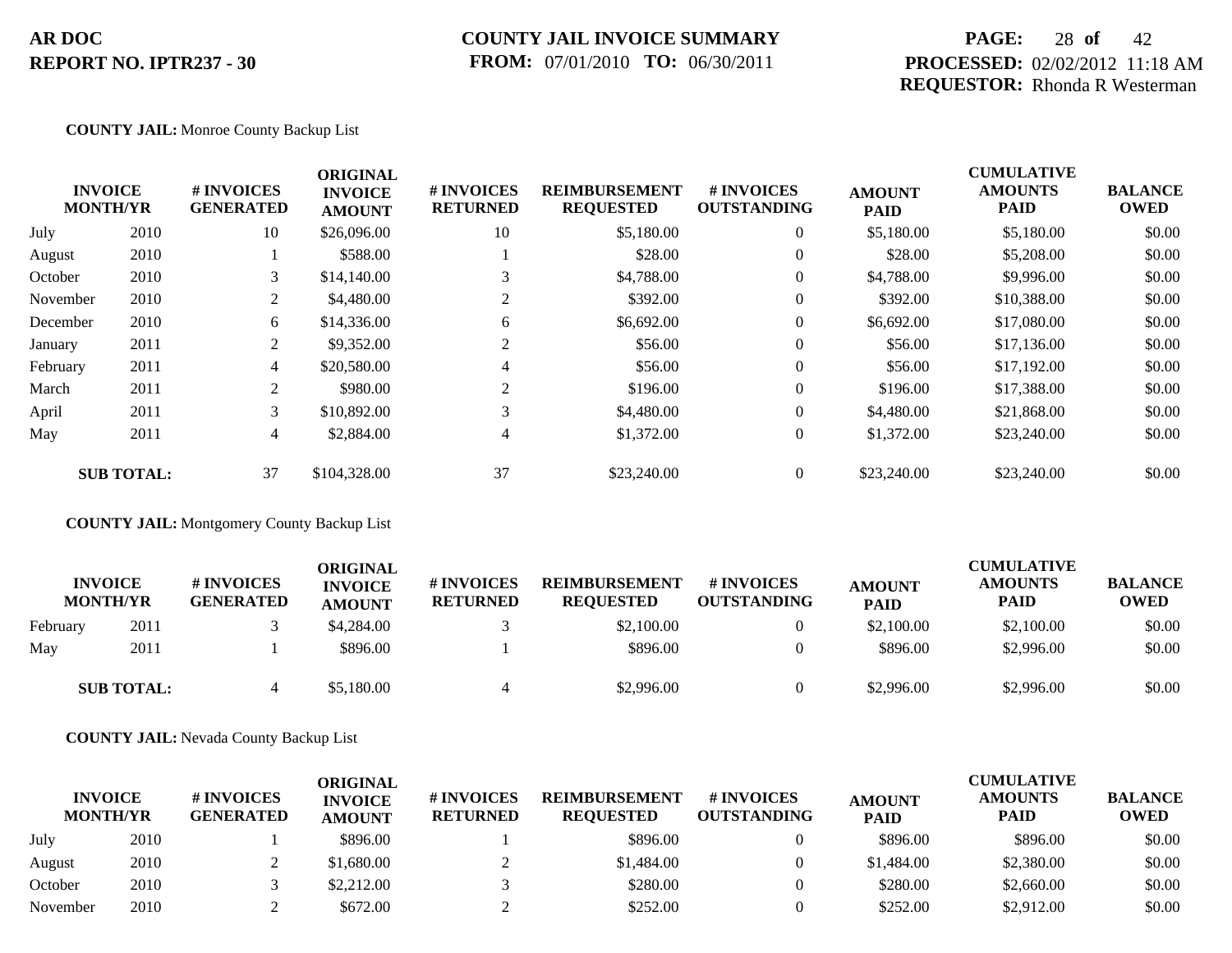## **PAGE:** 29 **of** 42 **PROCESSED:** 02/02/2012 11:18 AM **REQUESTOR:** Rhonda R Westerman

#### **COUNTY JAIL:** Nevada County Backup List

| <b>INVOICE</b><br><b>MONTH/YR</b> |                   | # INVOICES<br><b>GENERATED</b> | ORIGINAL<br><b>INVOICE</b><br><b>AMOUNT</b> | # INVOICES<br><b>RETURNED</b> | <b>REIMBURSEMENT</b><br><b>REQUESTED</b> | <b># INVOICES</b><br><b>OUTSTANDING</b> | <b>AMOUNT</b><br><b>PAID</b> | <b>CUMULATIVE</b><br><b>AMOUNTS</b><br><b>PAID</b> | <b>BALANCE</b><br><b>OWED</b> |
|-----------------------------------|-------------------|--------------------------------|---------------------------------------------|-------------------------------|------------------------------------------|-----------------------------------------|------------------------------|----------------------------------------------------|-------------------------------|
| December                          | 2010              |                                | \$1,484.00                                  |                               | \$0.00                                   | $\theta$                                | \$0.00                       | \$2,912.00                                         | \$0.00                        |
| January                           | 2011              |                                | \$3,444.00                                  | 6                             | \$1,176.00                               | $\overline{0}$                          | \$1,176.00                   | \$4,088.00                                         | \$0.00                        |
| February                          | 2011              |                                | \$784.00                                    | ◠                             | \$0.00                                   | $\overline{0}$                          | \$0.00                       | \$4,088.00                                         | \$0.00                        |
| April                             | 2011              |                                | \$504.00                                    | $\bigcap$                     | \$308.00                                 | $\overline{0}$                          | \$308.00                     | \$4,396.00                                         | \$0.00                        |
| May                               | 2011              |                                | \$168.00                                    |                               | \$168.00                                 | $\theta$                                | \$168.00                     | \$4,564.00                                         | \$0.00                        |
|                                   | <b>SUB TOTAL:</b> | 23                             | \$11,844.00                                 | 22                            | \$4,564.00                               | $\overline{0}$                          | \$4,564.00                   | \$4,564.00                                         | \$0.00                        |

#### **COUNTY JAIL:** Newport

|       | <b>INVOICE</b><br><b>MONTH/YR</b> | # INVOICES<br><b>GENERATED</b> | ORIGINAL<br><b>INVOICE</b><br><b>AMOUNT</b> | # INVOICES<br><b>RETURNED</b> | <b>REIMBURSEMENT</b><br><b>REOUESTED</b> | <b>#INVOICES</b><br><b>OUTSTANDING</b> | <b>AMOUNT</b><br><b>PAID</b> | <b>CUMULATIVE</b><br><b>AMOUNTS</b><br><b>PAID</b> | <b>BALANCE</b><br><b>OWED</b> |
|-------|-----------------------------------|--------------------------------|---------------------------------------------|-------------------------------|------------------------------------------|----------------------------------------|------------------------------|----------------------------------------------------|-------------------------------|
| March | 2011                              |                                | \$1,596.00                                  |                               | \$0.00                                   |                                        | \$0.00                       | \$0.00                                             | \$0.00                        |
|       | <b>SUB TOTAL:</b>                 |                                | \$1,596.00                                  |                               | \$0.00                                   |                                        | \$0.00                       | \$0.00                                             | \$0.00                        |

**COUNTY JAIL:** Newton County Backup List

| <b>INVOICE</b><br><b>MONTH/YR</b> |      | <b># INVOICES</b><br><b>GENERATED</b> | <b>ORIGINAL</b><br><b>INVOICE</b><br><b>AMOUNT</b> | # INVOICES<br><b>RETURNED</b> | <b>REIMBURSEMENT</b><br><b>REQUESTED</b> | <b>#INVOICES</b><br><b>OUTSTANDING</b> | <b>AMOUNT</b><br><b>PAID</b> | <b>CUMULATIVE</b><br><b>AMOUNTS</b><br>PAID | <b>BALANCE</b><br><b>OWED</b> |
|-----------------------------------|------|---------------------------------------|----------------------------------------------------|-------------------------------|------------------------------------------|----------------------------------------|------------------------------|---------------------------------------------|-------------------------------|
| February                          | 2011 |                                       | \$980.00                                           |                               | \$28.00                                  |                                        | \$28.00                      | \$28.00                                     | \$0.00                        |
| <b>SUB TOTAL:</b>                 |      |                                       | \$980.00                                           |                               | \$28.00                                  |                                        | \$28.00                      | \$28.00                                     | \$0.00                        |

#### **COUNTY JAIL:** Omega Technical Violator Center

|       |                                   |                                       | ORIGINAL                 |                               |                                          |                                  |                              | <b>CUMULATIVE</b>      |                               |
|-------|-----------------------------------|---------------------------------------|--------------------------|-------------------------------|------------------------------------------|----------------------------------|------------------------------|------------------------|-------------------------------|
|       | <b>INVOICE</b><br><b>MONTH/YR</b> | <b># INVOICES</b><br><b>GENERATED</b> | <b>INVOICE</b><br>AMOUNT | # INVOICES<br><b>RETURNED</b> | <b>REIMBURSEMENT</b><br><b>REQUESTED</b> | # INVOICES<br><b>OUTSTANDING</b> | <b>AMOUNT</b><br><b>PAID</b> | <b>AMOUNTS</b><br>PAID | <b>BALANCE</b><br><b>OWED</b> |
| April | 2011                              |                                       | \$2,380.00               |                               | \$0.00                                   |                                  | \$0.00                       | \$0.00                 | \$0.00                        |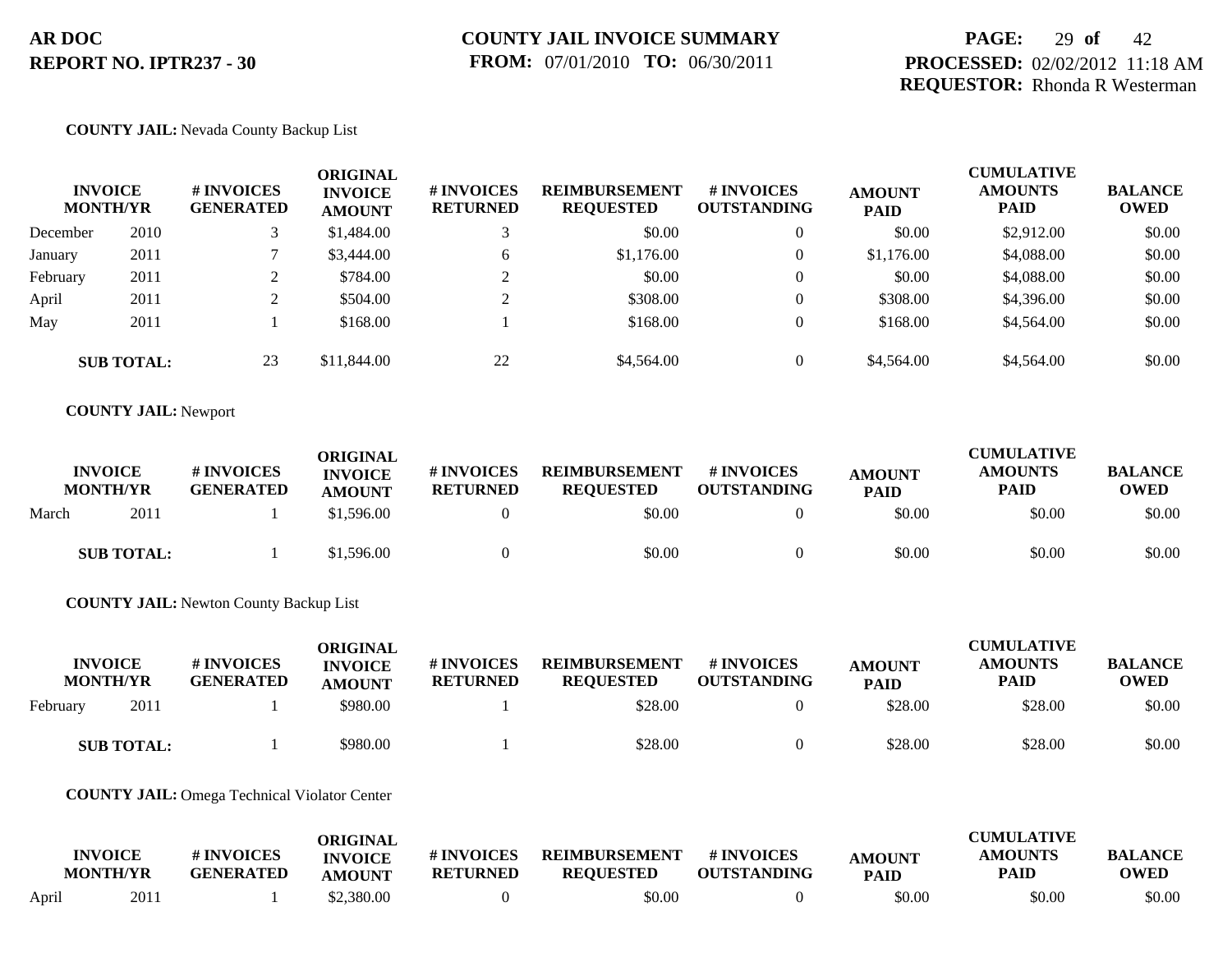## **PAGE:** 30 **of** 42 **PROCESSED:** 02/02/2012 11:18 AM **REQUESTOR:** Rhonda R Westerman

#### **COUNTY JAIL:** Omega Technical Violator Center

| <b>INVOICE</b><br><b>MONTH/YR</b> | # INVOICES<br><b>GENERATED</b> | ORIGINAL<br><b>INVOICE</b><br><b>AMOUNT</b> | # INVOICES<br><b>RETURNED</b> | <b>REIMBURSEMENT</b><br><b>REQUESTED</b> | # INVOICES<br><b>OUTSTANDING</b> | <b>AMOUNT</b><br><b>PAID</b> | <b>CUMULATIVE</b><br><b>AMOUNTS</b><br>PAID | <b>BALANCE</b><br><b>OWED</b> |
|-----------------------------------|--------------------------------|---------------------------------------------|-------------------------------|------------------------------------------|----------------------------------|------------------------------|---------------------------------------------|-------------------------------|
| <b>SUB TOTAL:</b>                 |                                | \$2,380.00                                  |                               | \$0.00                                   |                                  | \$0.00                       | \$0.00                                      | \$0.00                        |

#### **COUNTY JAIL:** Ouachita County Backup List

|          |                                   |                                | <b>ORIGINAL</b>                 |                               |                                          |                                  |                              | <b>CUMULATIVE</b>             |                               |
|----------|-----------------------------------|--------------------------------|---------------------------------|-------------------------------|------------------------------------------|----------------------------------|------------------------------|-------------------------------|-------------------------------|
|          | <b>INVOICE</b><br><b>MONTH/YR</b> | # INVOICES<br><b>GENERATED</b> | <b>INVOICE</b><br><b>AMOUNT</b> | # INVOICES<br><b>RETURNED</b> | <b>REIMBURSEMENT</b><br><b>REQUESTED</b> | # INVOICES<br><b>OUTSTANDING</b> | <b>AMOUNT</b><br><b>PAID</b> | <b>AMOUNTS</b><br><b>PAID</b> | <b>BALANCE</b><br><b>OWED</b> |
| July     | 2010                              | 6                              | \$14,672.00                     | $\theta$                      | \$0.00                                   | $\overline{0}$                   | \$0.00                       | \$0.00                        | \$0.00                        |
| August   | 2010                              | 3                              | \$4,536.00                      | 3                             | \$4,536.00                               | $\overline{0}$                   | \$4,536.00                   | \$4,536.00                    | \$0.00                        |
| October  | 2010                              | 23                             | \$60,928.00                     | 23                            | \$43,876.00                              | $\overline{0}$                   | \$43,876.00                  | \$48,412.00                   | \$0.00                        |
| November | 2010                              | 2                              | \$1,288.00                      | 2                             | \$1,288.00                               | $\overline{0}$                   | \$1,288.00                   | \$49,700.00                   | \$0.00                        |
| December | 2010                              | 6                              | \$16,296.00                     | 6                             | \$6,552.00                               | $\overline{0}$                   | \$6,552.00                   | \$56,252.00                   | \$0.00                        |
| January  | 2011                              | 17                             | \$55,384.00                     | 17                            | \$49,196.00                              | $\overline{0}$                   | \$49,196.00                  | \$105,448.00                  | \$0.00                        |
| February | 2011                              | 11                             | \$30,352.00                     | 11                            | \$31,304.00                              | $\overline{0}$                   | \$31,304.00                  | \$136,752.00                  | \$0.00                        |
| March    | 2011                              | 3                              | \$3,360.00                      | 3                             | \$3,360.00                               | $\overline{0}$                   | \$3,360.00                   | \$140,112.00                  | \$0.00                        |
| April    | 2011                              | 22                             | \$120,260.00                    | 22                            | \$91,476.00                              | $\overline{0}$                   | \$91,476.00                  | \$231,588.00                  | \$0.00                        |
| May      | 2011                              | 20                             | \$55,244.00                     | 20                            | \$55,244.00                              | $\overline{0}$                   | \$55,244.00                  | \$286,832.00                  | \$0.00                        |
| June     | 2011                              | 18                             | \$49,000.00                     | 18                            | \$49,000.00                              | $\overline{0}$                   | \$49,000.00                  | \$335,832.00                  | \$0.00                        |
|          | <b>SUB TOTAL:</b>                 | 131                            | \$411,320.00                    | 125                           | \$335,832.00                             | $\Omega$                         | \$335,832.00                 | \$335,832.00                  | \$0.00                        |

#### **COUNTY JAIL:** Perry County Backup List

| <b>INVOICE</b><br><b>MONTH/YR</b> |      | # INVOICES<br><b>GENERATED</b> | <b>ORIGINAL</b><br><b>INVOICE</b><br><b>AMOUNT</b> | <b>#INVOICES</b><br><b>RETURNED</b> | <b>REIMBURSEMENT</b><br><b>REOUESTED</b> | # INVOICES<br><b>OUTSTANDING</b> | <b>AMOUNT</b><br><b>PAID</b> | <b>CUMULATIVE</b><br><b>AMOUNTS</b><br><b>PAID</b> | <b>BALANCE</b><br><b>OWED</b> |
|-----------------------------------|------|--------------------------------|----------------------------------------------------|-------------------------------------|------------------------------------------|----------------------------------|------------------------------|----------------------------------------------------|-------------------------------|
| August                            | 2010 |                                | \$7,280.00                                         |                                     | \$7,280.00                               | $\Omega$                         | \$7,280.00                   | \$7,280.00                                         | \$0.00                        |
| October                           | 2010 |                                | \$2,744.00                                         |                                     | \$2,744.00                               |                                  | \$2,744.00                   | \$10,024.00                                        | \$0.00                        |
| November                          | 2010 |                                | \$1,176.00                                         |                                     | \$1,176.00                               | $\theta$                         | \$1,176.00                   | \$11,200.00                                        | \$0.00                        |
| December                          | 2010 |                                | \$392.00                                           |                                     | \$392.00                                 |                                  | \$392.00                     | \$11,592.00                                        | \$0.00                        |
| January                           | 2011 |                                | \$11,928.00                                        |                                     | \$11,928.00                              |                                  | \$11,928.00                  | \$23,520.00                                        | \$0.00                        |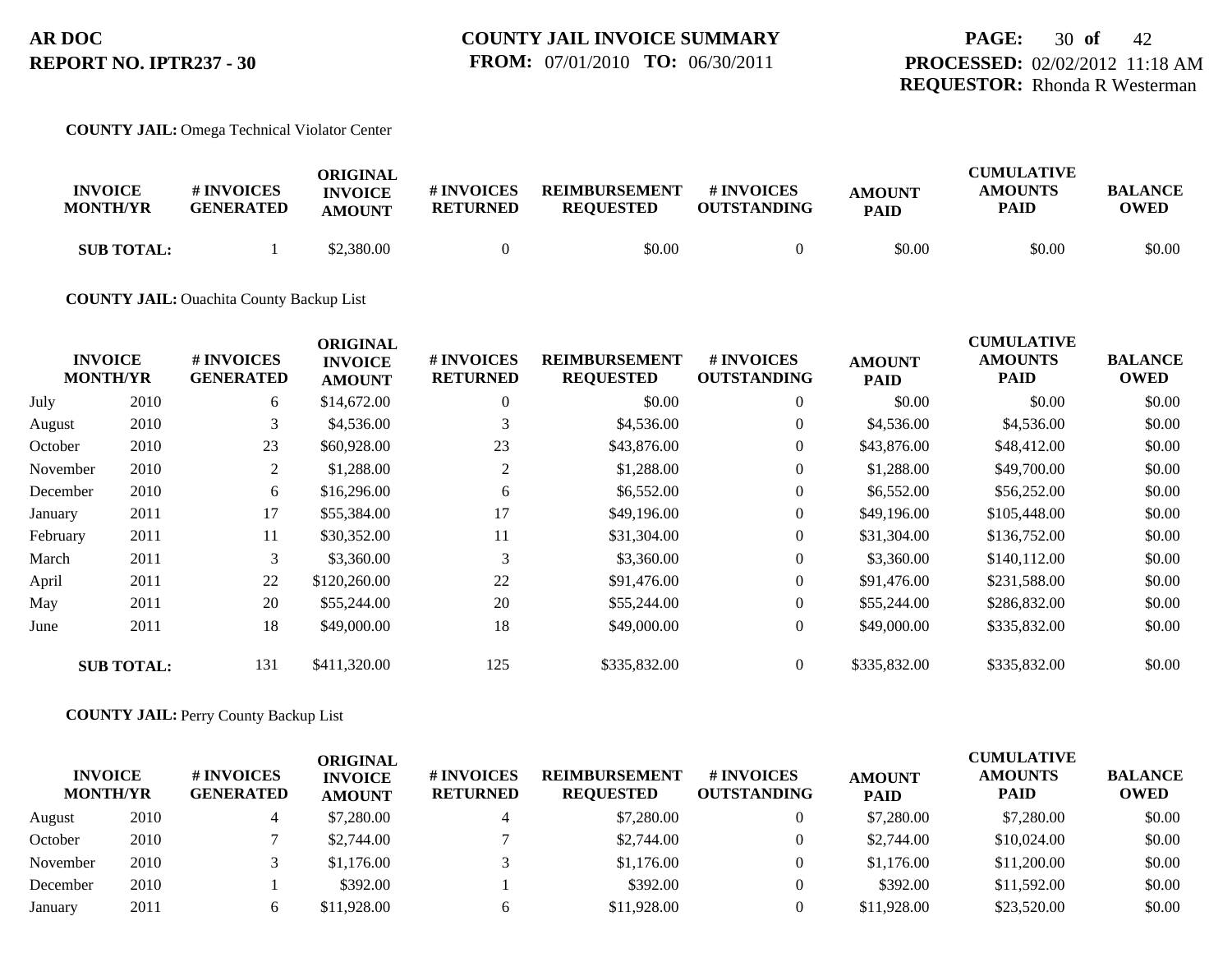## **PAGE:** 31 **of** 42 **PROCESSED:** 02/02/2012 11:18 AM **REQUESTOR:** Rhonda R Westerman

### **COUNTY JAIL:** Perry County Backup List

|       | <b>INVOICE</b><br><b>MONTH/YR</b> | # INVOICES<br><b>GENERATED</b> | <b>ORIGINAL</b><br><b>INVOICE</b><br><b>AMOUNT</b> | # INVOICES<br><b>RETURNED</b> | <b>REIMBURSEMENT</b><br><b>REQUESTED</b> | # INVOICES<br><b>OUTSTANDING</b> | <b>AMOUNT</b><br><b>PAID</b> | <b>CUMULATIVE</b><br><b>AMOUNTS</b><br>PAID | <b>BALANCE</b><br><b>OWED</b> |
|-------|-----------------------------------|--------------------------------|----------------------------------------------------|-------------------------------|------------------------------------------|----------------------------------|------------------------------|---------------------------------------------|-------------------------------|
| April | 2011                              |                                | \$28,448.00                                        |                               | \$28,448.00                              |                                  | \$28,448.00                  | \$51,968.00                                 | \$0.00                        |
| June  | 2011                              |                                | \$5,460.00                                         |                               | \$5,460.00                               | $\theta$                         | \$5,460.00                   | \$57,428.00                                 | \$0.00                        |
|       | <b>SUB TOTAL:</b>                 | 33                             | \$57,428.00                                        | 33                            | \$57,428.00                              | $\theta$                         | \$57,428.00                  | \$57,428.00                                 | \$0.00                        |

**COUNTY JAIL:** Phillips County Backup List

|           | <b>INVOICE</b><br><b>MONTH/YR</b> | # INVOICES<br><b>GENERATED</b> | <b>ORIGINAL</b><br><b>INVOICE</b><br><b>AMOUNT</b> | # INVOICES<br><b>RETURNED</b> | <b>REIMBURSEMENT</b><br><b>REQUESTED</b> | # INVOICES<br><b>OUTSTANDING</b> | <b>AMOUNT</b><br><b>PAID</b> | <b>CUMULATIVE</b><br><b>AMOUNTS</b><br><b>PAID</b> | <b>BALANCE</b><br><b>OWED</b> |
|-----------|-----------------------------------|--------------------------------|----------------------------------------------------|-------------------------------|------------------------------------------|----------------------------------|------------------------------|----------------------------------------------------|-------------------------------|
| July      | 2010                              | 5                              | \$12,628.00                                        |                               | \$12,348.00                              | $\overline{0}$                   | \$12,348.00                  | \$12,348.00                                        | \$0.00                        |
| August    | 2010                              | 2                              | \$756.00                                           |                               | \$756.00                                 | $\overline{0}$                   | \$756.00                     | \$13,104.00                                        | \$0.00                        |
| September | 2010                              | 2                              | \$700.00                                           |                               | \$700.00                                 | $\theta$                         | \$700.00                     | \$13,804.00                                        | \$0.00                        |
| October   | 2010                              |                                | \$924.00                                           |                               | \$924.00                                 | $\overline{0}$                   | \$924.00                     | \$14,728.00                                        | \$0.00                        |
| November  | 2010                              | 3                              | \$4,676.00                                         |                               | \$4,676.00                               | $\overline{0}$                   | \$4,676.00                   | \$19,404.00                                        | \$0.00                        |
| December  | 2010                              | 3                              | \$3,472.00                                         |                               | \$3,472.00                               | $\overline{0}$                   | \$3,472.00                   | \$22,876.00                                        | \$0.00                        |
| January   | 2011                              | 9                              | \$21,280.00                                        | 9                             | \$19,376.00                              | $\overline{0}$                   | \$19,376.00                  | \$42,252.00                                        | \$0.00                        |
| February  | 2011                              | 3                              | \$3,164.00                                         | 3                             | \$3,164.00                               | $\overline{0}$                   | \$3,164.00                   | \$45,416.00                                        | \$0.00                        |
| April     | 2011                              | 5                              | \$13,888.00                                        |                               | \$13,888.00                              | $\overline{0}$                   | \$13,888.00                  | \$59,304.00                                        | \$0.00                        |
| May       | 2011                              | 5                              | \$6,020.00                                         |                               | \$6,020.00                               | $\overline{0}$                   | \$6,020.00                   | \$65,324.00                                        | \$0.00                        |
| June      | 2011                              |                                | \$168.00                                           |                               | \$168.00                                 | $\overline{0}$                   | \$168.00                     | \$65,492.00                                        | \$0.00                        |
|           | <b>SUB TOTAL:</b>                 | 39                             | \$67,676.00                                        | 39                            | \$65,492.00                              | $\theta$                         | \$65,492.00                  | \$65,492.00                                        | \$0.00                        |

### **COUNTY JAIL:** Pike County Backup List

| <b>INVOICE</b><br><b>MONTH/YR</b> |      | # INVOICES<br><b>GENERATED</b> | <b>ORIGINAL</b><br><b>INVOICE</b><br><b>AMOUNT</b> | # INVOICES<br><b>RETURNED</b> | <b>REIMBURSEMENT</b><br><b>REQUESTED</b> | # INVOICES<br><b>OUTSTANDING</b> | <b>AMOUNT</b><br><b>PAID</b> | <b>CUMULATIVE</b><br><b>AMOUNTS</b><br>PAID | <b>BALANCE</b><br><b>OWED</b> |
|-----------------------------------|------|--------------------------------|----------------------------------------------------|-------------------------------|------------------------------------------|----------------------------------|------------------------------|---------------------------------------------|-------------------------------|
| July                              | 2010 | 21                             | \$48,356.00                                        | 21                            | \$48,356.00                              |                                  | \$48,356.00                  | \$48,356.00                                 | \$0.00                        |
| August                            | 2010 |                                | \$14.112.00                                        | 13                            | \$14,112.00                              |                                  | \$14,112.00                  | \$62,468.00                                 | \$0.00                        |
| September                         | 2010 |                                | \$11.312.00                                        |                               | \$11,312.00                              |                                  | \$11,312.00                  | \$73,780.00                                 | \$0.00                        |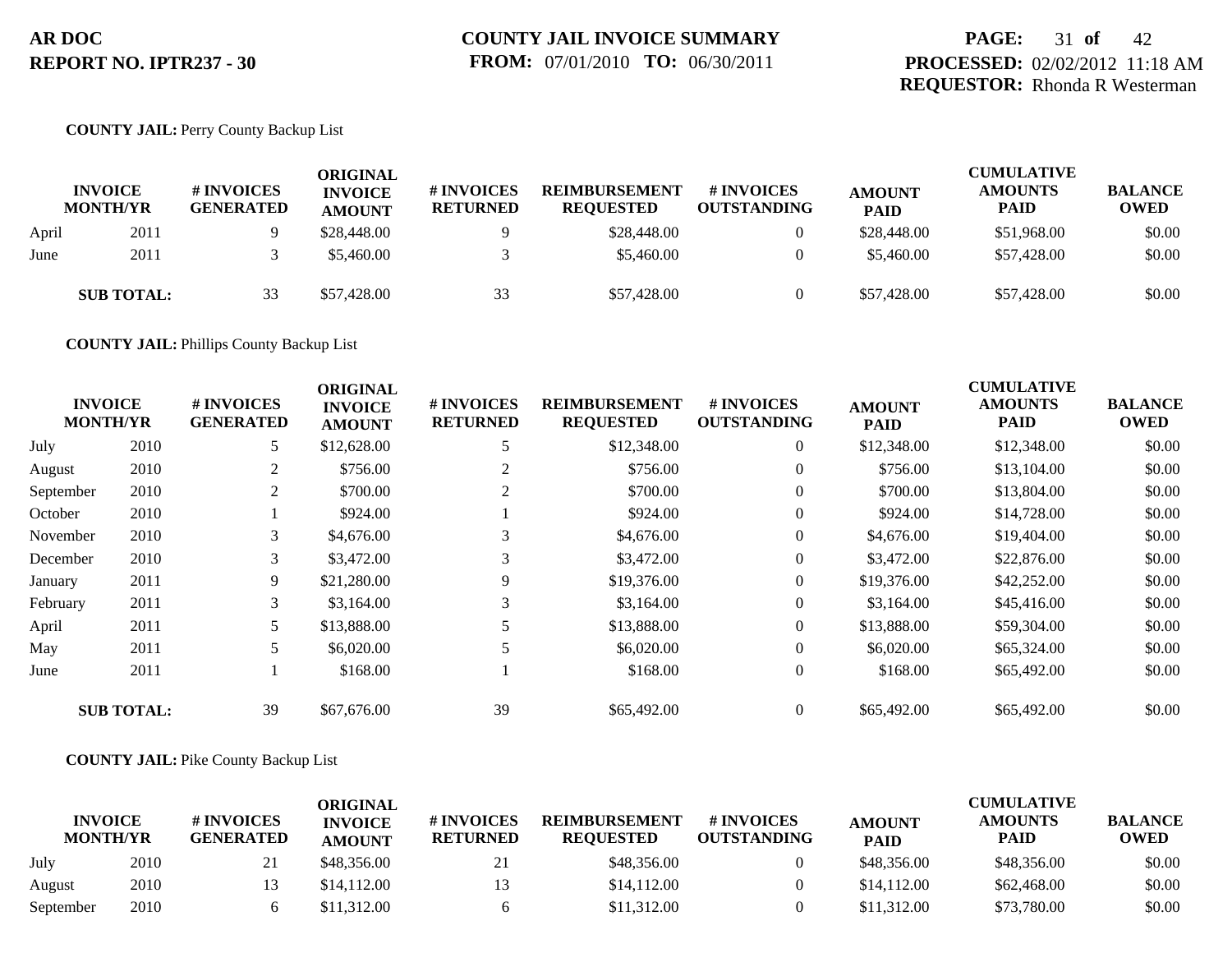### **COUNTY JAIL INVOICE SUMMARY FROM:** 07/01/2010 **TO:** 06/30/2011

## **PAGE:** 32 **of** 42 **PROCESSED:** 02/02/2012 11:18 AM **REQUESTOR:** Rhonda R Westerman

### **COUNTY JAIL:** Pike County Backup List

|      | # INVOICES<br><b>GENERATED</b>                         | <b>ORIGINAL</b><br><b>INVOICE</b><br><b>AMOUNT</b> | # INVOICES<br><b>RETURNED</b> | <b>REIMBURSEMENT</b><br><b>REQUESTED</b> | <b>#INVOICES</b><br><b>OUTSTANDING</b> | <b>AMOUNT</b><br><b>PAID</b> | <b>CUMULATIVE</b><br><b>AMOUNTS</b><br><b>PAID</b> | <b>BALANCE</b><br><b>OWED</b> |
|------|--------------------------------------------------------|----------------------------------------------------|-------------------------------|------------------------------------------|----------------------------------------|------------------------------|----------------------------------------------------|-------------------------------|
| 2010 | 6                                                      | \$14,476.00                                        | 6                             | \$14,476.00                              | $\overline{0}$                         | \$14,476.00                  | \$88,256.00                                        | \$0.00                        |
| 2010 |                                                        | \$22,288.00                                        |                               | \$22,288.00                              | $\overline{0}$                         | \$22,288.00                  | \$110,544.00                                       | \$0.00                        |
| 2010 |                                                        | \$16,016.00                                        |                               | \$16,016.00                              | $\overline{0}$                         | \$16,016.00                  | \$126,560.00                                       | \$0.00                        |
| 2011 | 30                                                     | \$106,652.00                                       | 30                            | \$106,652.00                             | $\overline{0}$                         | \$106,652.00                 | \$233,212.00                                       | \$0.00                        |
| 2011 | 11                                                     | \$24,304.00                                        | 11                            | \$24,304.00                              | $\overline{0}$                         | \$24,304.00                  | \$257,516.00                                       | \$0.00                        |
| 2011 | 2                                                      | \$980.00                                           | 2                             | \$980.00                                 | $\overline{0}$                         | \$980.00                     | \$258,496.00                                       | \$0.00                        |
| 2011 | 12                                                     | \$35,336.00                                        | 12                            | \$35,336.00                              | $\overline{0}$                         | \$35,336.00                  | \$293,832.00                                       | \$0.00                        |
| 2011 | 14                                                     | \$45,080.00                                        | 14                            | \$38,612.00                              | $\overline{0}$                         | \$38,612.00                  | \$332,444.00                                       | \$0.00                        |
| 2011 | 3                                                      | \$7,280.00                                         | 3                             | \$7,280.00                               | $\overline{0}$                         | \$7,280.00                   | \$339,724.00                                       | \$0.00                        |
|      | 130                                                    | \$346,192.00                                       | 130                           | \$339,724.00                             | $\overline{0}$                         | \$339,724.00                 | \$339,724.00                                       | \$0.00                        |
|      | <b>INVOICE</b><br><b>MONTH/YR</b><br><b>SUB TOTAL:</b> |                                                    |                               |                                          |                                        |                              |                                                    |                               |

**COUNTY JAIL:** Poinsett County Backup List

|           | <b>INVOICE</b><br><b>MONTH/YR</b> | # INVOICES<br><b>GENERATED</b> | <b>ORIGINAL</b><br><b>INVOICE</b><br><b>AMOUNT</b> | # INVOICES<br><b>RETURNED</b> | <b>REIMBURSEMENT</b><br><b>REQUESTED</b> | # INVOICES<br><b>OUTSTANDING</b> | <b>AMOUNT</b><br><b>PAID</b> | <b>CUMULATIVE</b><br><b>AMOUNTS</b><br>PAID | <b>BALANCE</b><br><b>OWED</b> |
|-----------|-----------------------------------|--------------------------------|----------------------------------------------------|-------------------------------|------------------------------------------|----------------------------------|------------------------------|---------------------------------------------|-------------------------------|
| July      | 2010                              |                                | \$20,216.00                                        |                               | \$20,216.00                              | $\overline{0}$                   | \$20,216.00                  | \$20,216.00                                 | \$0.00                        |
| August    | 2010                              | $\overline{4}$                 | \$10,276.00                                        | 4                             | \$10,276.00                              | $\overline{0}$                   | \$10,276.00                  | \$30,492.00                                 | \$0.00                        |
| September | 2010                              | 3 <sup>1</sup>                 | \$1,624.00                                         | 3                             | \$1,624.00                               | $\overline{0}$                   | \$1,624.00                   | \$32,116.00                                 | \$0.00                        |
| October   | 2010                              | 3                              | \$4,060.00                                         | 3                             | \$4,060.00                               | $\overline{0}$                   | \$4,060.00                   | \$36,176.00                                 | \$0.00                        |
| November  | 2010                              | 5                              | \$11,396.00                                        |                               | \$11,396.00                              | $\overline{0}$                   | \$11,396.00                  | \$47,572.00                                 | \$0.00                        |
| December  | 2010                              | 2                              | \$2,324.00                                         | 2                             | \$2,324.00                               | $\overline{0}$                   | \$2,324.00                   | \$49,896.00                                 | \$0.00                        |
| January   | 2011                              | 12                             | \$40,124.00                                        | 12                            | \$40,124.00                              | $\overline{0}$                   | \$40,124.00                  | \$90,020.00                                 | \$0.00                        |
| February  | 2011                              |                                | \$5,068.00                                         |                               | \$5,068.00                               | $\overline{0}$                   | \$5,068.00                   | \$95,088.00                                 | \$0.00                        |
| March     | 2011                              | 4                              | \$9,632.00                                         | 4                             | \$9,632.00                               | $\overline{0}$                   | \$9,632.00                   | \$104,720.00                                | \$0.00                        |
| April     | 2011                              |                                | \$28.00                                            |                               | \$28.00                                  | $\overline{0}$                   | \$28.00                      | \$104,748.00                                | \$0.00                        |
|           | <b>SUB TOTAL:</b>                 | 42                             | \$104,748.00                                       | 42                            | \$104,748.00                             | $\Omega$                         | \$104,748.00                 | \$104,748.00                                | \$0.00                        |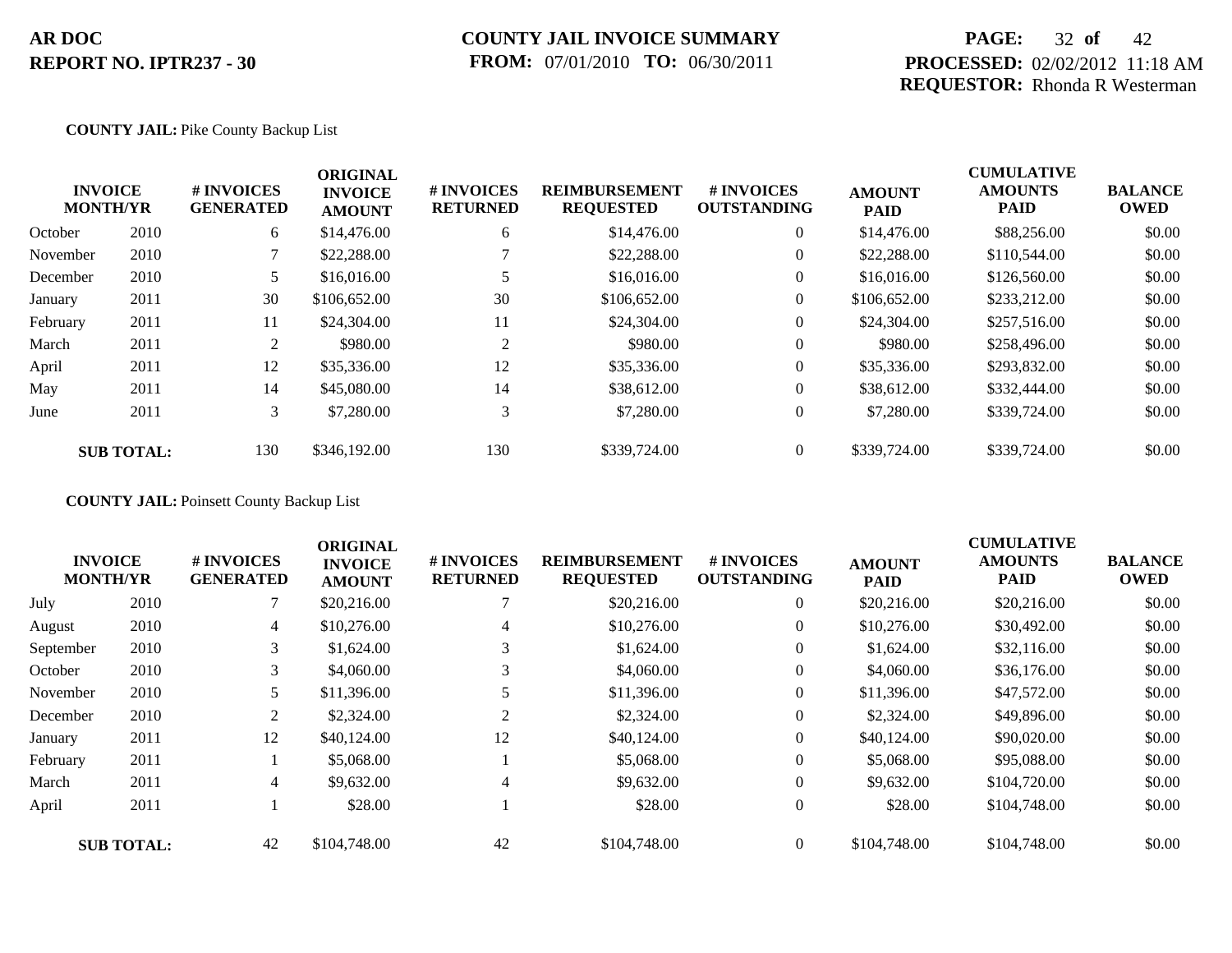## **PAGE:** 33 **of** 42 **PROCESSED:** 02/02/2012 11:18 AM **REQUESTOR:** Rhonda R Westerman

#### **COUNTY JAIL:** Polk County Backup List

| <b>INVOICE</b><br><b>MONTH/YR</b> |                   | <b>#INVOICES</b><br><b>GENERATED</b> | ORIGINAL<br><b>INVOICE</b><br><b>AMOUNT</b> | <b># INVOICES</b><br><b>RETURNED</b> | <b>REIMBURSEMENT</b><br><b>REQUESTED</b> | # INVOICES<br><b>OUTSTANDING</b> | <b>AMOUNT</b><br><b>PAID</b> | <b>CUMULATIVE</b><br><b>AMOUNTS</b><br><b>PAID</b> | <b>BALANCE</b><br><b>OWED</b> |
|-----------------------------------|-------------------|--------------------------------------|---------------------------------------------|--------------------------------------|------------------------------------------|----------------------------------|------------------------------|----------------------------------------------------|-------------------------------|
| October                           | 2010              |                                      | \$10,080.00                                 |                                      | \$10,080.00                              | 0                                | \$10,080.00                  | \$10,080.00                                        | \$0.00                        |
| November                          | 2010              |                                      | \$8,204.00                                  |                                      | \$8,204.00                               | $\mathbf{0}$                     | \$8,204.00                   | \$18,284.00                                        | \$0.00                        |
| February                          | 2011              | $\overline{L}$                       | \$7,308.00                                  | $\bigcap$                            | \$7,308.00                               |                                  | \$7,308.00                   | \$25,592.00                                        | \$0.00                        |
| April                             | 2011              |                                      | \$420.00                                    |                                      | \$0.00                                   | $\Omega$                         | \$0.00                       | \$25,592.00                                        | \$0.00                        |
|                                   | <b>SUB TOTAL:</b> |                                      | \$26,012.00                                 | ∩                                    | \$25,592.00                              |                                  | \$25,592.00                  | \$25,592.00                                        | \$0.00                        |

**COUNTY JAIL:** Pope County Backup List

|           | <b>INVOICE</b><br><b>MONTH/YR</b> | # INVOICES<br><b>GENERATED</b> | <b>ORIGINAL</b><br><b>INVOICE</b><br><b>AMOUNT</b> | # INVOICES<br><b>RETURNED</b> | <b>REIMBURSEMENT</b><br><b>REQUESTED</b> | # INVOICES<br><b>OUTSTANDING</b> | <b>AMOUNT</b><br><b>PAID</b> | <b>CUMULATIVE</b><br><b>AMOUNTS</b><br><b>PAID</b> | <b>BALANCE</b><br><b>OWED</b> |
|-----------|-----------------------------------|--------------------------------|----------------------------------------------------|-------------------------------|------------------------------------------|----------------------------------|------------------------------|----------------------------------------------------|-------------------------------|
| July      | 2010                              | 19                             | \$48,888.00                                        | 19                            | \$48,692.00                              | $\overline{0}$                   | \$48,692.00                  | \$48,692.00                                        | \$0.00                        |
| August    | 2010                              | 12                             | \$25,060.00                                        | 12                            | \$24,332.00                              | $\theta$                         | \$24,332.00                  | \$73,024.00                                        | \$0.00                        |
| September | 2010                              |                                | \$8,288.00                                         | $\overline{7}$                | \$8,288.00                               | $\overline{0}$                   | \$8,288.00                   | \$81,312.00                                        | \$0.00                        |
| October   | 2010                              | 16                             | \$37,548.00                                        | 16                            | \$35,140.00                              | $\overline{0}$                   | \$35,140.00                  | \$116,452.00                                       | \$0.00                        |
| November  | 2010                              | 16                             | \$50,288.00                                        | 16                            | \$49,140.00                              | $\overline{0}$                   | \$49,140.00                  | \$165,592.00                                       | \$0.00                        |
| December  | 2010                              |                                | \$840.00                                           |                               | \$840.00                                 | $\overline{0}$                   | \$840.00                     | \$166,432.00                                       | \$0.00                        |
| January   | 2011                              | 12                             | \$32,648.00                                        | 12                            | \$32,648.00                              | $\overline{0}$                   | \$32,648.00                  | \$199,080.00                                       | \$0.00                        |
| February  | 2011                              | 14                             | \$48,132.00                                        | 14                            | \$44,884.00                              | $\overline{0}$                   | \$44,884.00                  | \$243,964.00                                       | \$0.00                        |
| March     | 2011                              | 2                              | \$2,128.00                                         | 2                             | \$2,128.00                               | $\overline{0}$                   | \$2,128.00                   | \$246,092.00                                       | \$0.00                        |
| April     | 2011                              | 34                             | \$118,552.00                                       | 34                            | \$114,296.00                             | $\overline{0}$                   | \$114,296.00                 | \$360,388.00                                       | \$0.00                        |
| May       | 2011                              | 29                             | \$100,492.00                                       | 29                            | \$100,100.00                             | $\overline{0}$                   | \$100,100.00                 | \$460,488.00                                       | \$0.00                        |
| June      | 2011                              | 8                              | \$3,892.00                                         | 8                             | \$3,892.00                               | $\overline{0}$                   | \$3,892.00                   | \$464,380.00                                       | \$0.00                        |
|           | <b>SUB TOTAL:</b>                 | 170                            | \$476,756.00                                       | 170                           | \$464,380.00                             | $\overline{0}$                   | \$464,380.00                 | \$464,380.00                                       | \$0.00                        |

**COUNTY JAIL:** Prairie County Backup List

|                 |                  | <b>ORIGINAL</b> |                 |                  |                    |             | <b>CUMULATIVE</b> |                |
|-----------------|------------------|-----------------|-----------------|------------------|--------------------|-------------|-------------------|----------------|
| <b>INVOICE</b>  | # INVOICES       | <b>INVOICE</b>  | # INVOICES      | REIMBURSEMENT    | # INVOICES         | AMOUNT      | AMOUNTS           | <b>BALANCE</b> |
| <b>MONTH/YR</b> | <b>GENERATED</b> | AMOUNT          | <b>RETURNED</b> | <b>REOUESTED</b> | <b>OUTSTANDING</b> | <b>PAID</b> | <b>PAID</b>       | <b>OWED</b>    |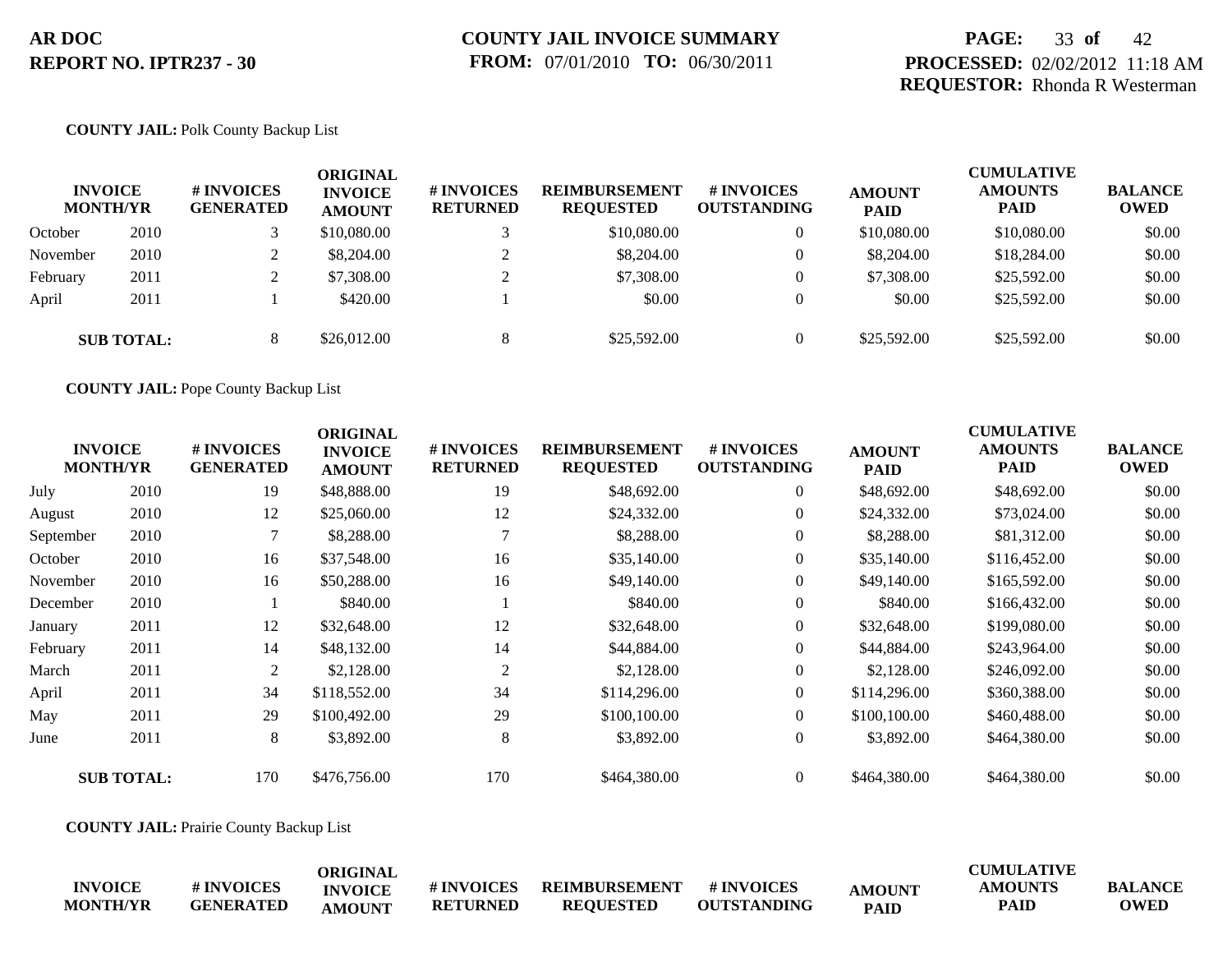## **PAGE:** 34 **of** 42 **PROCESSED:** 02/02/2012 11:18 AM **REQUESTOR:** Rhonda R Westerman

#### **COUNTY JAIL:** Prairie County Backup List

|          | <b>INVOICE</b><br><b>MONTH/YR</b> | # INVOICES<br><b>GENERATED</b> | <b>ORIGINAL</b><br><b>INVOICE</b><br><b>AMOUNT</b> | # INVOICES<br><b>RETURNED</b> | <b>REIMBURSEMENT</b><br><b>REQUESTED</b> | <b>#INVOICES</b><br><b>OUTSTANDING</b> | <b>AMOUNT</b><br><b>PAID</b> | <b>CUMULATIVE</b><br><b>AMOUNTS</b><br><b>PAID</b> | <b>BALANCE</b><br><b>OWED</b> |
|----------|-----------------------------------|--------------------------------|----------------------------------------------------|-------------------------------|------------------------------------------|----------------------------------------|------------------------------|----------------------------------------------------|-------------------------------|
| July     | 2010                              | ∠                              | \$644.00                                           | ◠                             | \$448.00                                 | $\overline{0}$                         | \$448.00                     | \$448.00                                           | \$0.00                        |
| October  | 2010                              |                                | \$28.00                                            |                               | \$28.00                                  | $\overline{0}$                         | \$28.00                      | \$476.00                                           | \$0.00                        |
| November | 2010                              |                                | \$252.00                                           |                               | \$0.00                                   | $\overline{0}$                         | \$0.00                       | \$476.00                                           | \$0.00                        |
| December | 2010                              |                                | \$3,500.00                                         |                               | \$3,500.00                               | $\overline{0}$                         | \$3,500.00                   | \$3,976.00                                         | \$0.00                        |
| January  | 2011                              |                                | \$3,444.00                                         |                               | \$2,240.00                               | $\overline{0}$                         | \$2,240.00                   | \$6,216.00                                         | \$0.00                        |
| February | 2011                              |                                | \$784.00                                           |                               | \$28.00                                  | $\overline{0}$                         | \$28.00                      | \$6,244.00                                         | \$0.00                        |
| March    | 2011                              |                                | \$1,428.00                                         |                               | \$1,428.00                               | $\overline{0}$                         | \$1,428.00                   | \$7,672.00                                         | \$0.00                        |
| April    | 2011                              | 3                              | \$7,924.00                                         | 3                             | \$5,124.00                               | $\overline{0}$                         | \$5,124.00                   | \$12,796.00                                        | \$0.00                        |
|          | <b>SUB TOTAL:</b>                 | 16                             | \$18,004.00                                        | 16                            | \$12,796.00                              | $\Omega$                               | \$12,796.00                  | \$12,796.00                                        | \$0.00                        |

### **COUNTY JAIL:** Pulaski County Backup List

|           | <b>INVOICE</b><br><b>MONTH/YR</b> | # INVOICES<br><b>GENERATED</b> | <b>ORIGINAL</b><br><b>INVOICE</b><br><b>AMOUNT</b> | # INVOICES<br><b>RETURNED</b> | <b>REIMBURSEMENT</b><br><b>REQUESTED</b> | <b># INVOICES</b><br><b>OUTSTANDING</b> | <b>AMOUNT</b><br><b>PAID</b> | <b>CUMULATIVE</b><br><b>AMOUNTS</b><br>PAID | <b>BALANCE</b><br><b>OWED</b> |
|-----------|-----------------------------------|--------------------------------|----------------------------------------------------|-------------------------------|------------------------------------------|-----------------------------------------|------------------------------|---------------------------------------------|-------------------------------|
| July      | 2010                              | 209                            | \$432,292.00                                       | 209                           | \$428,372.00                             | $\overline{0}$                          | \$428,372.00                 | \$428,372.00                                | \$0.00                        |
| August    | 2010                              | 82                             | \$136,052.00                                       | 82                            | \$113,736.00                             | $\overline{0}$                          | \$113,736.00                 | \$542,108.00                                | \$0.00                        |
| September | 2010                              | 65                             | \$107,688.00                                       | 65                            | \$96,404.00                              | $\overline{0}$                          | \$96,404.00                  | \$638,512.00                                | \$0.00                        |
| October   | 2010                              | 89                             | \$168,112.00                                       | 89                            | \$164,696.00                             | $\overline{0}$                          | \$164,696.00                 | \$803,208.00                                | \$0.00                        |
| November  | 2010                              | 82                             | \$147,364.00                                       | 82                            | \$148,960.00                             | $\overline{0}$                          | \$148,960.00                 | \$952,168.00                                | \$0.00                        |
| December  | 2010                              | 54                             | \$83,748.00                                        | 54                            | \$81,396.00                              | $\overline{0}$                          | \$81,396.00                  | \$1,033,564.00                              | \$0.00                        |
| January   | 2011                              | 119                            | \$250,348.00                                       | 119                           | \$226,016.00                             | $\overline{0}$                          | \$226,016.00                 | \$1,259,580.00                              | \$0.00                        |
| February  | 2011                              | 78                             | \$176,708.00                                       | 78                            | \$157,360.00                             | $\overline{0}$                          | \$157,360.00                 | \$1,416,940.00                              | \$0.00                        |
| March     | 2011                              | 120                            | \$212,436.00                                       | 120                           | \$195,440.00                             | $\Omega$                                | \$195,440.00                 | \$1,612,380.00                              | \$0.00                        |
| April     | 2011                              | 137                            | \$241,836.00                                       | 137                           | \$228,900.00                             | $\overline{0}$                          | \$228,900.00                 | \$1,841,280.00                              | \$0.00                        |
| May       | 2011                              | 46                             | \$55,216.00                                        | 46                            | \$57,568.00                              | $\overline{0}$                          | \$57,568.00                  | \$1,898,848.00                              | \$0.00                        |
| June      | 2011                              | 102                            | \$175,616.00                                       | 102                           | \$170,156.00                             | $\overline{0}$                          | \$170,156.00                 | \$2,069,004.00                              | \$0.00                        |
|           | <b>SUB TOTAL:</b>                 | 1183                           | \$2,187,416.00                                     | 1183                          | \$2,069,004.00                           | $\overline{0}$                          | \$2,069,004.00               | \$2,069,004.00                              | \$0.00                        |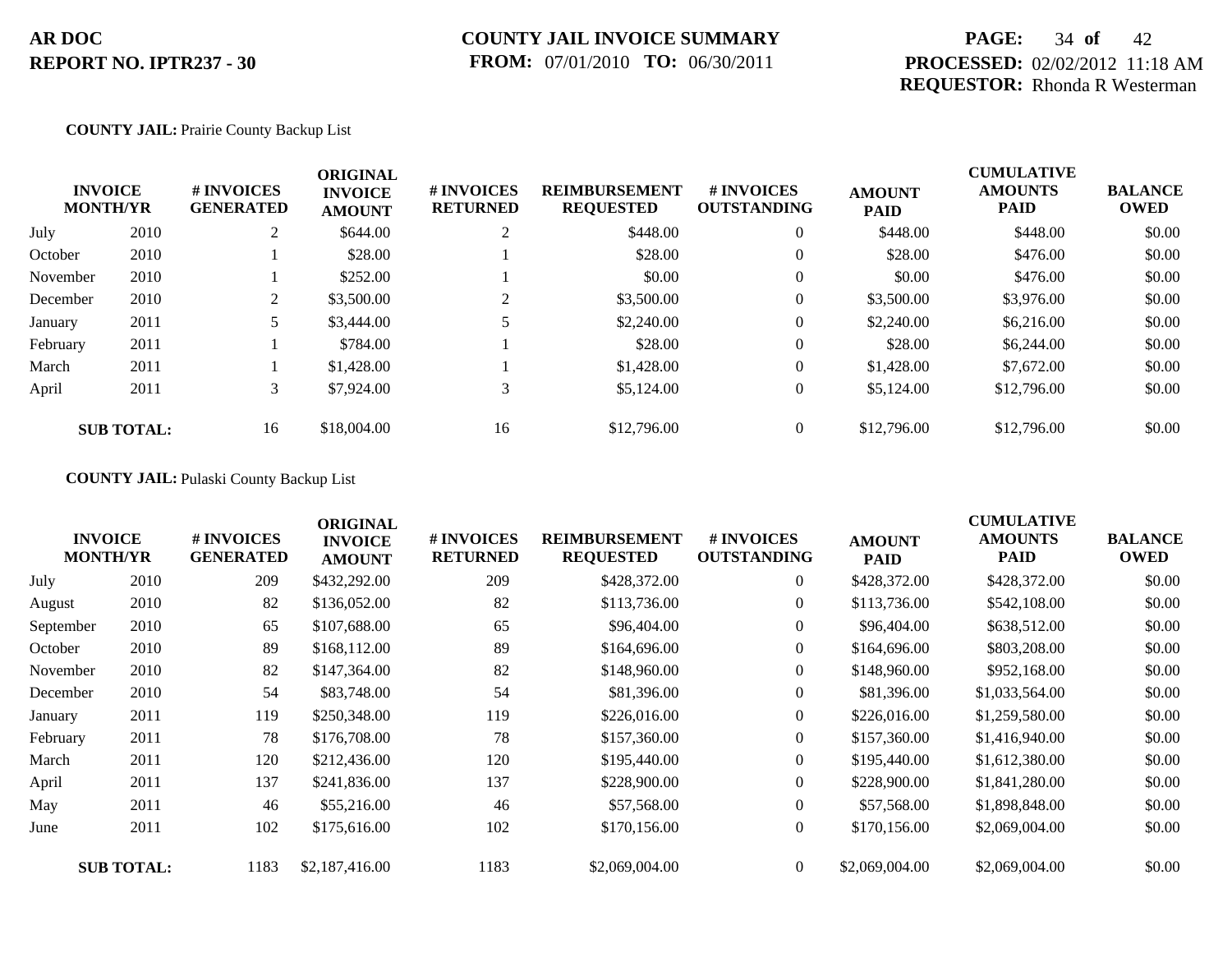## **COUNTY JAIL INVOICE SUMMARY FROM:** 07/01/2010 **TO:** 06/30/2011

## **PAGE:** 35 **of** 42 **PROCESSED:** 02/02/2012 11:18 AM **REQUESTOR:** Rhonda R Westerman

#### **COUNTY JAIL:** Randolph County Backup List

|           | <b>INVOICE</b><br><b>MONTH/YR</b> | <b>#INVOICES</b><br><b>GENERATED</b> | <b>ORIGINAL</b><br><b>INVOICE</b><br><b>AMOUNT</b> | # INVOICES<br><b>RETURNED</b> | <b>REIMBURSEMENT</b><br><b>REQUESTED</b> | <b>#INVOICES</b><br><b>OUTSTANDING</b> | <b>AMOUNT</b><br><b>PAID</b> | <b>CUMULATIVE</b><br><b>AMOUNTS</b><br><b>PAID</b> | <b>BALANCE</b><br><b>OWED</b> |
|-----------|-----------------------------------|--------------------------------------|----------------------------------------------------|-------------------------------|------------------------------------------|----------------------------------------|------------------------------|----------------------------------------------------|-------------------------------|
| August    | 2010                              | 3                                    | \$7,420.00                                         |                               | \$7,420.00                               | $\overline{0}$                         | \$7,420.00                   | \$7,420.00                                         | \$0.00                        |
| September | 2010                              |                                      | \$112.00                                           |                               | \$112.00                                 | $\overline{0}$                         | \$112.00                     | \$7,532.00                                         | \$0.00                        |
| October   | 2010                              | 4                                    | \$11,704.00                                        | 4                             | \$11,704.00                              | $\overline{0}$                         | \$11,704.00                  | \$19,236.00                                        | \$0.00                        |
| November  | 2010                              | 4                                    | \$11,060.00                                        | 4                             | \$11,060.00                              | $\overline{0}$                         | \$11,060.00                  | \$30,296.00                                        | \$0.00                        |
| December  | 2010                              | 5                                    | \$14,084.00                                        |                               | \$14,084.00                              | $\overline{0}$                         | \$14,084.00                  | \$44,380.00                                        | \$0.00                        |
| January   | 2011                              | 6                                    | \$13,048.00                                        | 6                             | \$13,048.00                              | $\overline{0}$                         | \$13,048.00                  | \$57,428.00                                        | \$0.00                        |
| April     | 2011                              | 5                                    | \$14,952.00                                        |                               | \$14,952.00                              | $\overline{0}$                         | \$14,952.00                  | \$72,380.00                                        | \$0.00                        |
| May       | 2011                              | 7                                    | \$15,876.00                                        |                               | \$15,876.00                              | $\overline{0}$                         | \$15,876.00                  | \$88,256.00                                        | \$0.00                        |
| June      | 2011                              |                                      | \$812.00                                           |                               | \$812.00                                 | $\overline{0}$                         | \$812.00                     | \$89,068,00                                        | \$0.00                        |
|           | <b>SUB TOTAL:</b>                 | 36                                   | \$89,068.00                                        | 36                            | \$89,068.00                              | $\overline{0}$                         | \$89,068.00                  | \$89,068.00                                        | \$0.00                        |

**COUNTY JAIL:** Saline County Backup List

|           | <b>INVOICE</b><br><b>MONTH/YR</b> | # INVOICES<br><b>GENERATED</b> | <b>ORIGINAL</b><br><b>INVOICE</b><br><b>AMOUNT</b> | # INVOICES<br><b>RETURNED</b> | <b>REIMBURSEMENT</b><br><b>REQUESTED</b> | # INVOICES<br><b>OUTSTANDING</b> | <b>AMOUNT</b><br><b>PAID</b> | <b>CUMULATIVE</b><br><b>AMOUNTS</b><br><b>PAID</b> | <b>BALANCE</b><br><b>OWED</b> |
|-----------|-----------------------------------|--------------------------------|----------------------------------------------------|-------------------------------|------------------------------------------|----------------------------------|------------------------------|----------------------------------------------------|-------------------------------|
| July      | 2010                              | 16                             | \$35,196.00                                        | 16                            | \$33,768.00                              | $\overline{0}$                   | \$33,768.00                  | \$33,768.00                                        | \$0.00                        |
| August    | 2010                              | 21                             | \$35,532.00                                        | 21                            | \$35,532.00                              | $\overline{0}$                   | \$35,532.00                  | \$69,300.00                                        | \$0.00                        |
| September | 2010                              | 6                              | \$4,060.00                                         | 6                             | \$3,920.00                               | $\overline{0}$                   | \$3,920.00                   | \$73,220.00                                        | \$0.00                        |
| October   | 2010                              |                                | \$280.00                                           |                               | \$280.00                                 | $\overline{0}$                   | \$280.00                     | \$73,500.00                                        | \$0.00                        |
| November  | 2010                              | 22                             | \$84,056.00                                        | 22                            | \$84,056.00                              | $\overline{0}$                   | \$84,056.00                  | \$157,556.00                                       | \$0.00                        |
| December  | 2010                              | 6                              | \$15,232.00                                        | 6                             | \$15,232.00                              | $\overline{0}$                   | \$15,232.00                  | \$172,788.00                                       | \$0.00                        |
| January   | 2011                              | 26                             | \$105,448.00                                       | 26                            | \$99,568.00                              | $\boldsymbol{0}$                 | \$99,568.00                  | \$272,356.00                                       | \$0.00                        |
| February  | 2011                              | 19                             | \$61,992.00                                        | 19                            | \$62,552.00                              | $\overline{0}$                   | \$62,552.00                  | \$334,908.00                                       | \$0.00                        |
| March     | 2011                              | 4                              | \$4,732.00                                         |                               | \$4,732.00                               | $\overline{0}$                   | \$4,732.00                   | \$339,640.00                                       | \$0.00                        |
| April     | 2011                              | 27                             | \$104,860.00                                       | 27                            | \$102,228.00                             | $\overline{0}$                   | \$102,228.00                 | \$441,868.00                                       | \$0.00                        |
| May       | 2011                              | 12                             | \$40,376.00                                        | 12                            | \$40,376.00                              | $\overline{0}$                   | \$40,376.00                  | \$482,244.00                                       | \$0.00                        |
| June      | 2011                              |                                | \$308.00                                           |                               | \$308.00                                 | $\overline{0}$                   | \$308.00                     | \$482,552.00                                       | \$0.00                        |
|           | <b>SUB TOTAL:</b>                 | 161                            | \$492,072.00                                       | 161                           | \$482,552.00                             | $\overline{0}$                   | \$482,552.00                 | \$482,552.00                                       | \$0.00                        |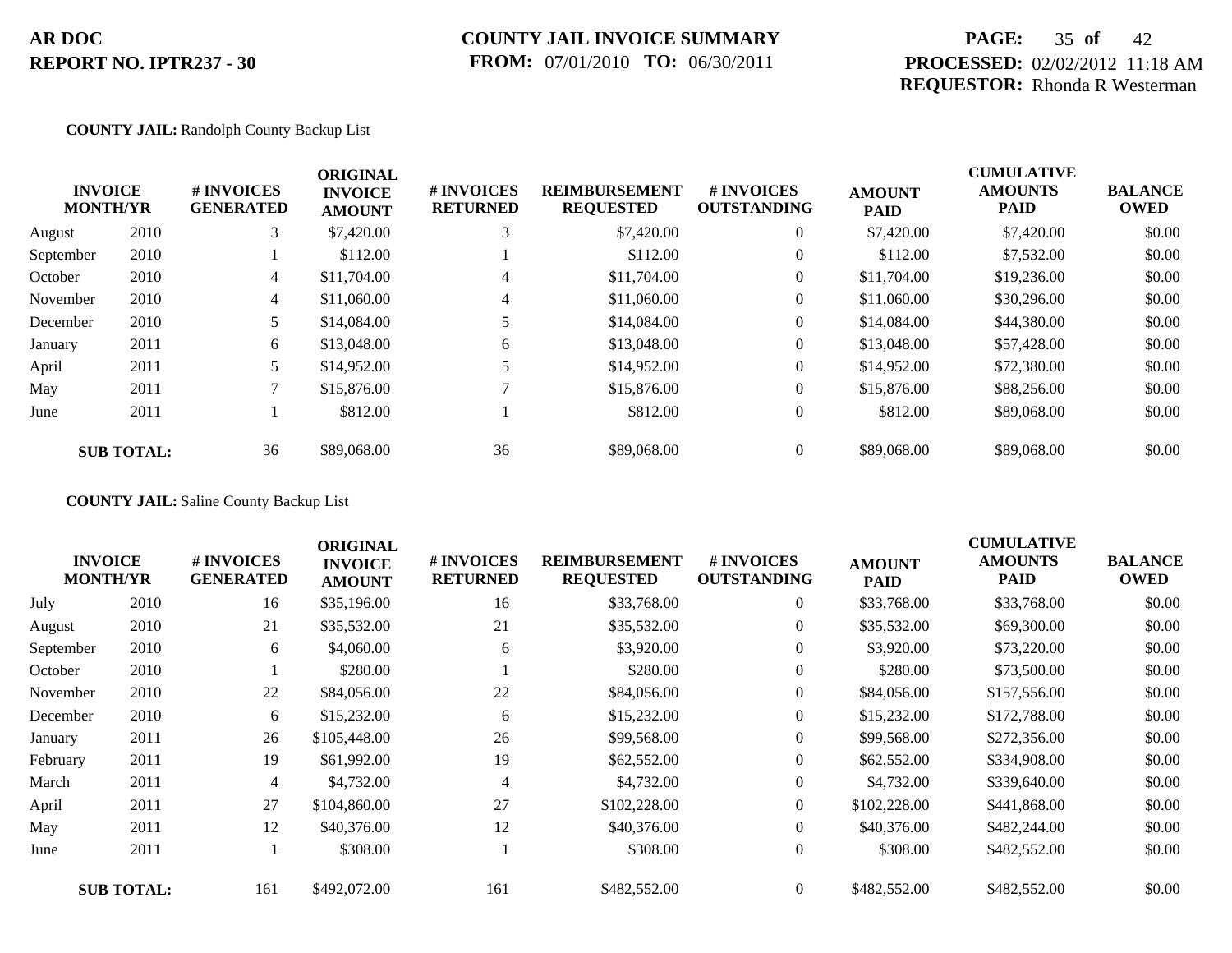## **PAGE:** 36 **of** 42 **PROCESSED:** 02/02/2012 11:18 AM **REQUESTOR:** Rhonda R Westerman

#### **COUNTY JAIL:** Scott County Backup List

|          | <b>INVOICE</b><br><b>MONTH/YR</b> | # INVOICES<br><b>GENERATED</b> | <b>ORIGINAL</b><br><b>INVOICE</b><br><b>AMOUNT</b> | <b># INVOICES</b><br><b>RETURNED</b> | <b>REIMBURSEMENT</b><br><b>REQUESTED</b> | <b>#INVOICES</b><br><b>OUTSTANDING</b> | <b>AMOUNT</b><br><b>PAID</b> | <b>CUMULATIVE</b><br><b>AMOUNTS</b><br><b>PAID</b> | <b>BALANCE</b><br><b>OWED</b> |
|----------|-----------------------------------|--------------------------------|----------------------------------------------------|--------------------------------------|------------------------------------------|----------------------------------------|------------------------------|----------------------------------------------------|-------------------------------|
| July     | 2010                              | 2                              | \$4,844.00                                         | ◠                                    | \$4,844.00                               | $\overline{0}$                         | \$4,844.00                   | \$4,844.00                                         | \$0.00                        |
| August   | 2010                              |                                | \$8,120.00                                         |                                      | \$8,120.00                               | $\overline{0}$                         | \$8,120.00                   | \$12,964.00                                        | \$0.00                        |
| October  | 2010                              |                                | \$9,660.00                                         |                                      | \$9,660.00                               | $\overline{0}$                         | \$9,660.00                   | \$22,624.00                                        | \$0.00                        |
| November | 2010                              | 5                              | \$7,644.00                                         |                                      | \$7,644.00                               | $\overline{0}$                         | \$7,644.00                   | \$30,268.00                                        | \$0.00                        |
| December | 2010                              | 3 <sup>1</sup>                 | \$4,116.00                                         | 3                                    | \$4,116.00                               | $\overline{0}$                         | \$4,116.00                   | \$34,384.00                                        | \$0.00                        |
| January  | 2011                              |                                | \$11,648.00                                        |                                      | \$11,648.00                              | $\overline{0}$                         | \$11,648.00                  | \$46,032.00                                        | \$0.00                        |
| February | 2011                              |                                | \$1,400.00                                         |                                      | \$1,400.00                               | $\overline{0}$                         | \$1,400.00                   | \$47,432.00                                        | \$0.00                        |
| April    | 2011                              | 3                              | \$8,988.00                                         | 3                                    | \$8,988.00                               | $\overline{0}$                         | \$8,988.00                   | \$56,420.00                                        | \$0.00                        |
| May      | 2011                              | 6                              | \$12,208.00                                        | 6                                    | \$7,672.00                               | $\overline{0}$                         | \$7,672.00                   | \$64,092.00                                        | \$0.00                        |
|          | <b>SUB TOTAL:</b>                 | 39                             | \$68,628.00                                        | 39                                   | \$64,092.00                              | $\overline{0}$                         | \$64,092.00                  | \$64,092.00                                        | \$0.00                        |

**COUNTY JAIL:** Searcy County Backup List

|         | <b>INVOICE</b><br><b>MONTH/YR</b> | # INVOICES<br><b>GENERATED</b> | <b>ORIGINAL</b><br><b>INVOICE</b><br><b>AMOUNT</b> | # INVOICES<br><b>RETURNED</b> | <b>REIMBURSEMENT</b><br><b>REQUESTED</b> | <b># INVOICES</b><br><b>OUTSTANDING</b> | <b>AMOUNT</b><br><b>PAID</b> | <b>CUMULATIVE</b><br><b>AMOUNTS</b><br><b>PAID</b> | <b>BALANCE</b><br><b>OWED</b> |
|---------|-----------------------------------|--------------------------------|----------------------------------------------------|-------------------------------|------------------------------------------|-----------------------------------------|------------------------------|----------------------------------------------------|-------------------------------|
| July    | 2010                              |                                | \$2,100.00                                         |                               | \$2,100.00                               | $\overline{0}$                          | \$2,100.00                   | \$2,100.00                                         | \$0.00                        |
| August  | 2010                              |                                | \$196.00                                           |                               | \$0.00                                   | $\overline{0}$                          | \$0.00                       | \$2,100.00                                         | \$0.00                        |
| October | 2010                              |                                | \$308.00                                           |                               | \$308.00                                 | $\theta$                                | \$308.00                     | \$2,408.00                                         | \$0.00                        |
| January | 2011                              | 4                              | \$12,124.00                                        | 4                             | \$12,124.00                              | $\overline{0}$                          | \$12,124.00                  | \$14,532.00                                        | \$0.00                        |
| June    | 2011                              |                                | \$112.00                                           |                               | \$0.00                                   | $\Omega$                                | \$0.00                       | \$14,532.00                                        | \$0.00                        |
|         | <b>SUB TOTAL:</b>                 | 10                             | \$14,840.00                                        | 10                            | \$14,532.00                              | $\Omega$                                | \$14,532.00                  | \$14,532.00                                        | \$0.00                        |

**COUNTY JAIL:** Sebastian County Backup List

| <b>INVOICE</b><br><b>MONTH/YR</b> |      | # INVOICES<br><b>GENERATED</b> | ORIGINAL<br><b>INVOICE</b><br><b>AMOUNT</b> | # INVOICES<br><b>RETURNED</b> | <b>REIMBURSEMENT</b><br><b>REQUESTED</b> | # INVOICES<br><b>OUTSTANDING</b> | <b>AMOUNT</b><br><b>PAID</b> | <b>CUMULATIVE</b><br><b>AMOUNTS</b><br>PAID | <b>BALANCE</b><br><b>OWED</b> |
|-----------------------------------|------|--------------------------------|---------------------------------------------|-------------------------------|------------------------------------------|----------------------------------|------------------------------|---------------------------------------------|-------------------------------|
| July                              | 2010 | 64                             | \$101.836.00                                | 64                            | \$72,240.00                              |                                  | \$72,240.00                  | \$72,240.00                                 | \$0.00                        |
| August                            | 2010 | 59                             | \$76,692.00                                 | 59                            | \$77,924.00                              |                                  | \$77,924.00                  | \$150,164.00                                | \$0.00                        |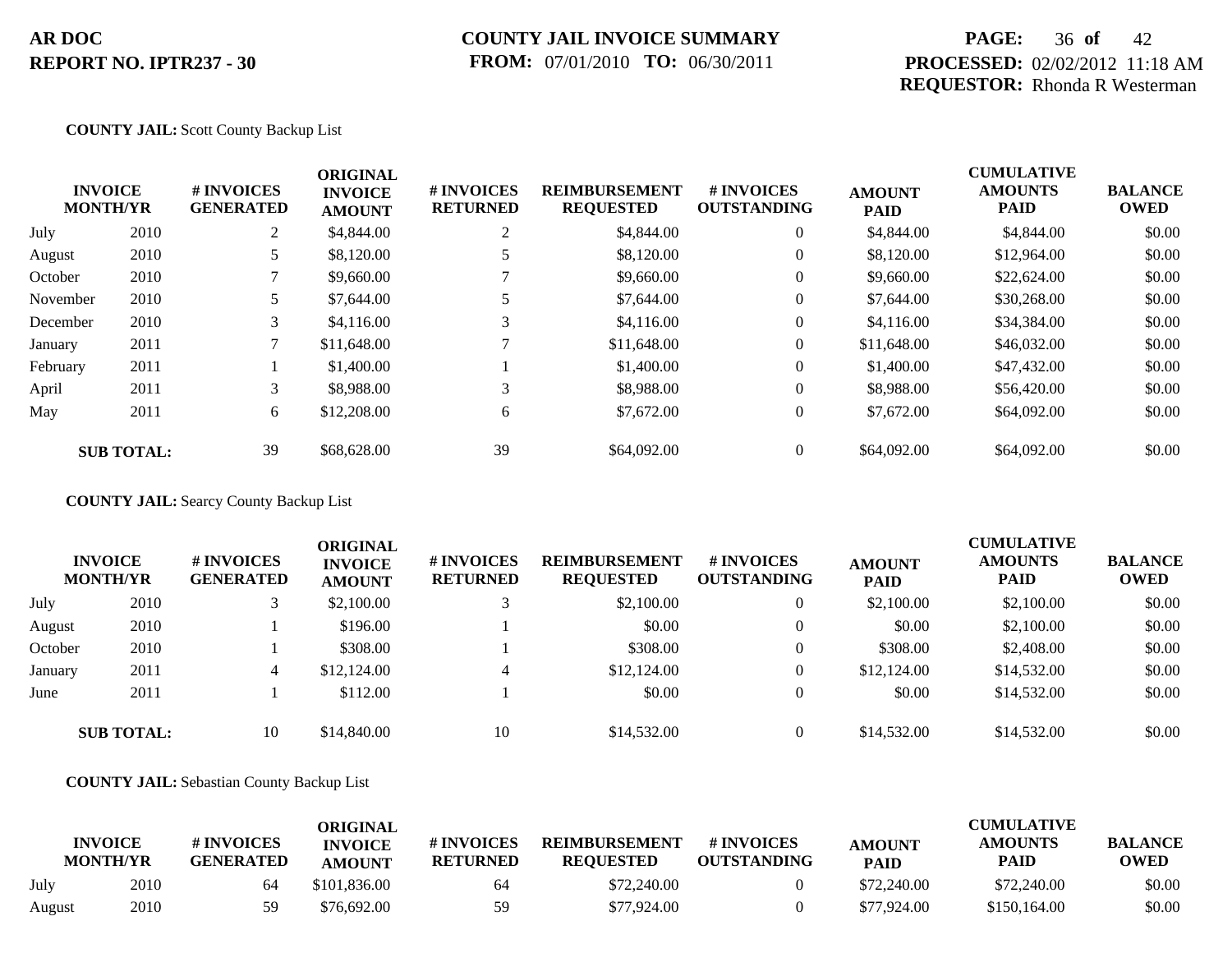## **COUNTY JAIL INVOICE SUMMARY FROM:** 07/01/2010 **TO:** 06/30/2011

## **PAGE:** 37 **of** 42 **PROCESSED:** 02/02/2012 11:18 AM **REQUESTOR:** Rhonda R Westerman

#### **COUNTY JAIL:** Sebastian County Backup List

|           | <b>INVOICE</b><br><b>MONTH/YR</b> | # INVOICES<br><b>GENERATED</b> | <b>ORIGINAL</b><br><b>INVOICE</b><br><b>AMOUNT</b> | # INVOICES<br><b>RETURNED</b> | <b>REIMBURSEMENT</b><br><b>REQUESTED</b> | <b># INVOICES</b><br><b>OUTSTANDING</b> | <b>AMOUNT</b><br><b>PAID</b> | <b>CUMULATIVE</b><br><b>AMOUNTS</b><br><b>PAID</b> | <b>BALANCE</b><br><b>OWED</b> |
|-----------|-----------------------------------|--------------------------------|----------------------------------------------------|-------------------------------|------------------------------------------|-----------------------------------------|------------------------------|----------------------------------------------------|-------------------------------|
| September | 2010                              | 69                             | \$102,088.00                                       | 69                            | \$86,492.00                              | $\overline{0}$                          | \$86,492.00                  | \$236,656.00                                       | \$0.00                        |
| October   | 2010                              | 35                             | \$43,484.00                                        | 35                            | \$41,076.00                              | $\overline{0}$                          | \$41,076.00                  | \$277,732.00                                       | \$0.00                        |
| November  | 2010                              | 46                             | \$68,404.00                                        | 46                            | \$60,452.00                              | $\overline{0}$                          | \$60,452.00                  | \$338,184.00                                       | \$0.00                        |
| December  | 2010                              | 58                             | \$92,568.00                                        | 58                            | \$92,316.00                              | $\overline{0}$                          | \$92,316.00                  | \$430,500.00                                       | \$0.00                        |
| January   | 2011                              | 43                             | \$56,756.00                                        | 43                            | \$57,148.00                              | $\overline{0}$                          | \$57,148.00                  | \$487,648.00                                       | \$0.00                        |
| February  | 2011                              | 43                             | \$66,444.00                                        | 43                            | \$67,732.00                              | $\overline{0}$                          | \$67,732.00                  | \$555,380.00                                       | \$0.00                        |
| March     | 2011                              | 56                             | \$117,768.00                                       | 56                            | \$90,524.00                              | $\overline{0}$                          | \$90,524.00                  | \$645,904.00                                       | \$0.00                        |
| April     | 2011                              | 107                            | \$175,532.00                                       | 107                           | \$170,548.00                             | $\overline{0}$                          | \$170,548.00                 | \$816,452.00                                       | \$0.00                        |
| May       | 2011                              | 26                             | \$17,164.00                                        | 26                            | \$16,380.00                              | $\overline{0}$                          | \$16,380.00                  | \$832,832.00                                       | \$0.00                        |
| June      | 2011                              | 25                             | \$34,328.00                                        | 25                            | \$21,000.00                              | $\overline{0}$                          | \$21,000.00                  | \$853,832.00                                       | \$0.00                        |
|           | <b>SUB TOTAL:</b>                 | 631                            | \$953,064.00                                       | 631                           | \$853,832.00                             | $\theta$                                | \$853,832.00                 | \$853,832.00                                       | \$0.00                        |

**COUNTY JAIL:** Sevier County Backup List

|          | <b>INVOICE</b><br><b>MONTH/YR</b> | # INVOICES<br><b>GENERATED</b> | <b>ORIGINAL</b><br><b>INVOICE</b><br><b>AMOUNT</b> | # INVOICES<br><b>RETURNED</b> | <b>REIMBURSEMENT</b><br><b>REQUESTED</b> | <b>#INVOICES</b><br><b>OUTSTANDING</b> | <b>AMOUNT</b><br><b>PAID</b> | <b>CUMULATIVE</b><br><b>AMOUNTS</b><br><b>PAID</b> | <b>BALANCE</b><br><b>OWED</b> |
|----------|-----------------------------------|--------------------------------|----------------------------------------------------|-------------------------------|------------------------------------------|----------------------------------------|------------------------------|----------------------------------------------------|-------------------------------|
| July     | 2010                              | 14                             | \$27,720.00                                        | 14                            | \$27,720.00                              | $\overline{0}$                         | \$27,720.00                  | \$27,720.00                                        | \$0.00                        |
| October  | 2010                              | 18                             | \$47,992.00                                        | 18                            | \$47,740.00                              | $\overline{0}$                         | \$47,740.00                  | \$75,460.00                                        | \$0.00                        |
| November | 2010                              |                                | \$700.00                                           |                               | \$700.00                                 | $\overline{0}$                         | \$700.00                     | \$76,160.00                                        | \$0.00                        |
| December | 2010                              | 12                             | \$14,672.00                                        | 12                            | \$14,672.00                              | $\overline{0}$                         | \$14,672.00                  | \$90,832.00                                        | \$0.00                        |
| January  | 2011                              | 8                              | \$21,000.00                                        | 8                             | \$21,000.00                              | $\overline{0}$                         | \$21,000.00                  | \$111,832.00                                       | \$0.00                        |
| March    | 2011                              | $\overline{4}$                 | \$8,512.00                                         | 4                             | \$8,512.00                               | $\overline{0}$                         | \$8,512.00                   | \$120,344.00                                       | \$0.00                        |
| April    | 2011                              | 10                             | \$27,412.00                                        | 10                            | \$27,412.00                              | $\overline{0}$                         | \$27,412.00                  | \$147,756.00                                       | \$0.00                        |
| May      | 2011                              | 6                              | \$16,548.00                                        | 6                             | \$16,548.00                              | $\overline{0}$                         | \$16,548.00                  | \$164,304.00                                       | \$0.00                        |
| June     | 2011                              |                                | \$532.00                                           |                               | \$532.00                                 | $\overline{0}$                         | \$532.00                     | \$164,836.00                                       | \$0.00                        |
|          | <b>SUB TOTAL:</b>                 | 74                             | \$165,088.00                                       | 74                            | \$164,836.00                             | $\Omega$                               | \$164,836.00                 | \$164,836.00                                       | \$0.00                        |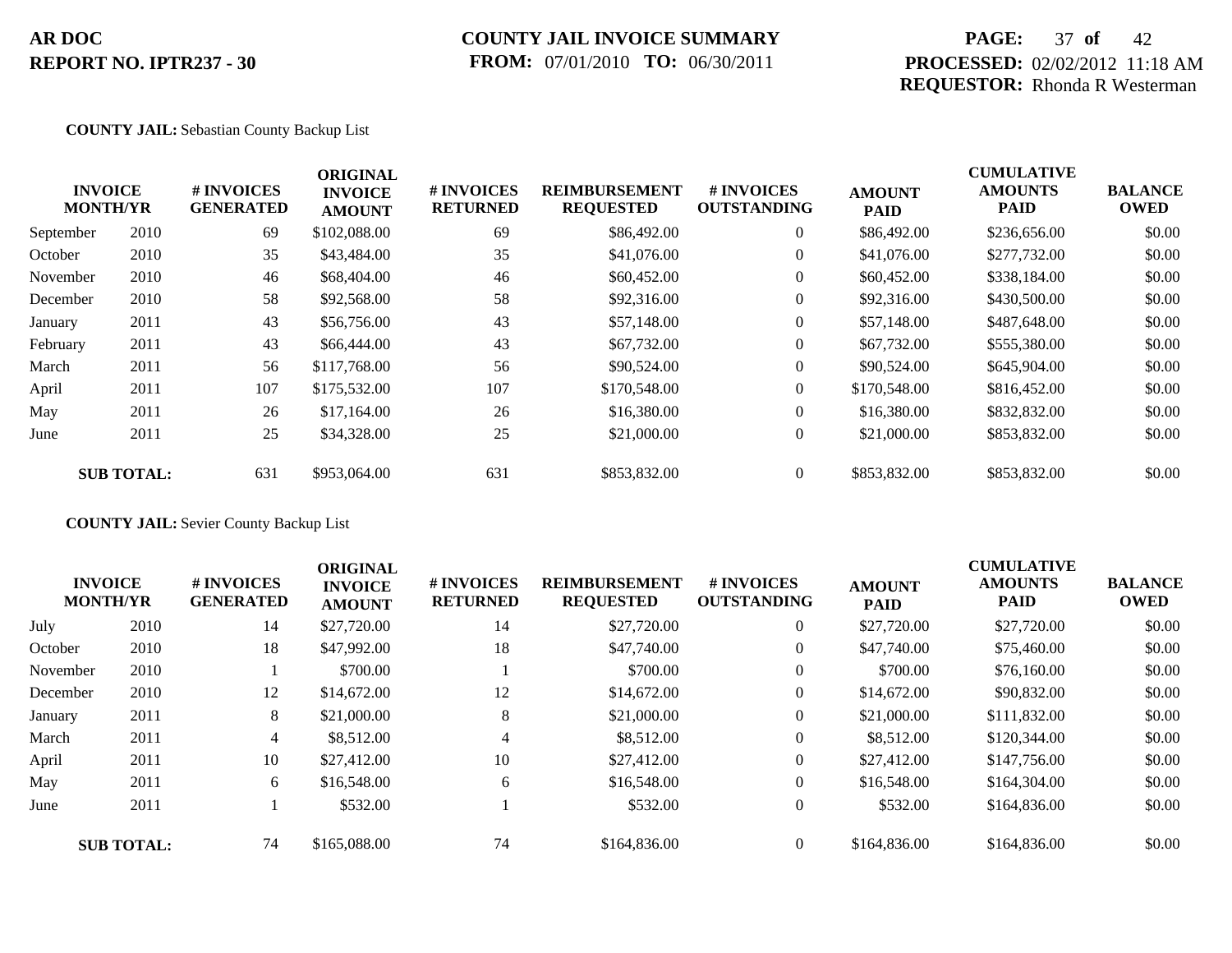## **PAGE:** 38 **of** 42 **PROCESSED:** 02/02/2012 11:18 AM **REQUESTOR:** Rhonda R Westerman

#### **COUNTY JAIL:** Sharp County Backup List

| <b>INVOICE</b><br><b>MONTH/YR</b> |                   | # INVOICES<br><b>GENERATED</b> | <b>ORIGINAL</b><br><b>INVOICE</b><br><b>AMOUNT</b> | # INVOICES<br><b>RETURNED</b> | <b>REIMBURSEMENT</b><br><b>REQUESTED</b> | <b>#INVOICES</b><br><b>OUTSTANDING</b> | <b>AMOUNT</b><br><b>PAID</b> | <b>CUMULATIVE</b><br><b>AMOUNTS</b><br><b>PAID</b> | <b>BALANCE</b><br><b>OWED</b> |
|-----------------------------------|-------------------|--------------------------------|----------------------------------------------------|-------------------------------|------------------------------------------|----------------------------------------|------------------------------|----------------------------------------------------|-------------------------------|
| September                         | 2010              |                                | \$5,292.00                                         |                               | \$5,292.00                               | $\overline{0}$                         | \$5,292.00                   | \$5,292.00                                         | \$0.00                        |
| November                          | 2010              |                                | \$1,876.00                                         |                               | \$1,876.00                               | $\overline{0}$                         | \$1,876.00                   | \$7,168,00                                         | \$0.00                        |
| January                           | 2011              | 6                              | \$22,540.00                                        | 6                             | \$22,540.00                              | $\overline{0}$                         | \$22,540.00                  | \$29,708.00                                        | \$0.00                        |
| March                             | 2011              |                                | \$7,000.00                                         | ◠                             | \$7,000.00                               | $\overline{0}$                         | \$7,000.00                   | \$36,708.00                                        | \$0.00                        |
| April                             | 2011              |                                | \$10,360.00                                        |                               | \$0.00                                   | $\overline{0}$                         | \$0.00                       | \$36,708.00                                        | \$0.00                        |
|                                   | <b>SUB TOTAL:</b> | 18                             | \$47,068.00                                        | 13                            | \$36,708.00                              | $\theta$                               | \$36,708.00                  | \$36,708.00                                        | \$0.00                        |

**COUNTY JAIL:** St Francis County Backup List

|           | <b>INVOICE</b><br><b>MONTH/YR</b> | # INVOICES<br><b>GENERATED</b> | <b>ORIGINAL</b><br><b>INVOICE</b><br><b>AMOUNT</b> | # INVOICES<br><b>RETURNED</b> | <b>REIMBURSEMENT</b><br><b>REQUESTED</b> | # INVOICES<br><b>OUTSTANDING</b> | <b>AMOUNT</b><br><b>PAID</b> | <b>CUMULATIVE</b><br><b>AMOUNTS</b><br><b>PAID</b> | <b>BALANCE</b><br><b>OWED</b> |
|-----------|-----------------------------------|--------------------------------|----------------------------------------------------|-------------------------------|------------------------------------------|----------------------------------|------------------------------|----------------------------------------------------|-------------------------------|
| July      | 2010                              | 6                              | \$3,220.00                                         | 6                             | \$3,220.00                               | $\overline{0}$                   | \$3,220.00                   | \$3,220.00                                         | \$0.00                        |
| August    | 2010                              | 10                             | \$34,076.00                                        | 10                            | \$34,076.00                              | $\overline{0}$                   | \$34,076.00                  | \$37,296.00                                        | \$0.00                        |
| September | 2010                              | 6                              | \$4,396.00                                         | 6                             | \$4,396.00                               | $\overline{0}$                   | \$4,396.00                   | \$41,692.00                                        | \$0.00                        |
| October   | 2010                              | 8                              | \$12,824.00                                        | 8                             | \$12,824.00                              | $\overline{0}$                   | \$12,824.00                  | \$54,516.00                                        | \$0.00                        |
| November  | 2010                              |                                | \$2,856.00                                         |                               | \$2,856.00                               | $\overline{0}$                   | \$2,856.00                   | \$57,372.00                                        | \$0.00                        |
| December  | 2010                              | 3                              | \$3,080.00                                         | 3                             | \$3,080.00                               | $\overline{0}$                   | \$3,080.00                   | \$60,452.00                                        | \$0.00                        |
| January   | 2011                              | 9                              | \$20,720.00                                        | 9                             | \$20,720.00                              | $\overline{0}$                   | \$20,720.00                  | \$81,172.00                                        | \$0.00                        |
| April     | 2011                              | 11                             | \$38,920.00                                        | 11                            | \$34,132.00                              | $\overline{0}$                   | \$34,132.00                  | \$115,304.00                                       | \$0.00                        |
| May       | 2011                              |                                | \$6,776.00                                         | 5                             | \$6,776.00                               | $\overline{0}$                   | \$6,776.00                   | \$122,080.00                                       | \$0.00                        |
| June      | 2011                              | 3 <sup>1</sup>                 | \$4,032.00                                         | 3                             | \$4,032.00                               | $\overline{0}$                   | \$4,032.00                   | \$126,112.00                                       | \$0.00                        |
|           | <b>SUB TOTAL:</b>                 | 66                             | \$130,900.00                                       | 66                            | \$126,112.00                             | $\Omega$                         | \$126,112.00                 | \$126,112.00                                       | \$0.00                        |

#### **COUNTY JAIL:** Stone County Backup List

|      | <b>INVOICE</b><br><b>MONTH/YR</b> | # INVOICES<br><b>GENERATED</b> | ORIGINAL<br><b>INVOICE</b><br>AMOUNT | # INVOICES<br><b>RETURNED</b> | <b>REIMBURSEMENT</b><br><b>REQUESTED</b> | # INVOICES<br><b>OUTSTANDING</b> | <b>AMOUNT</b><br><b>PAID</b> | CUMULATIVE<br><b>AMOUNTS</b><br>PAID | <b>BALANCE</b><br><b>OWED</b> |
|------|-----------------------------------|--------------------------------|--------------------------------------|-------------------------------|------------------------------------------|----------------------------------|------------------------------|--------------------------------------|-------------------------------|
| July | 2010                              |                                | \$2.436.00                           |                               | \$2,436.00                               |                                  | \$2,436.00                   | \$2,436.00                           | \$0.00                        |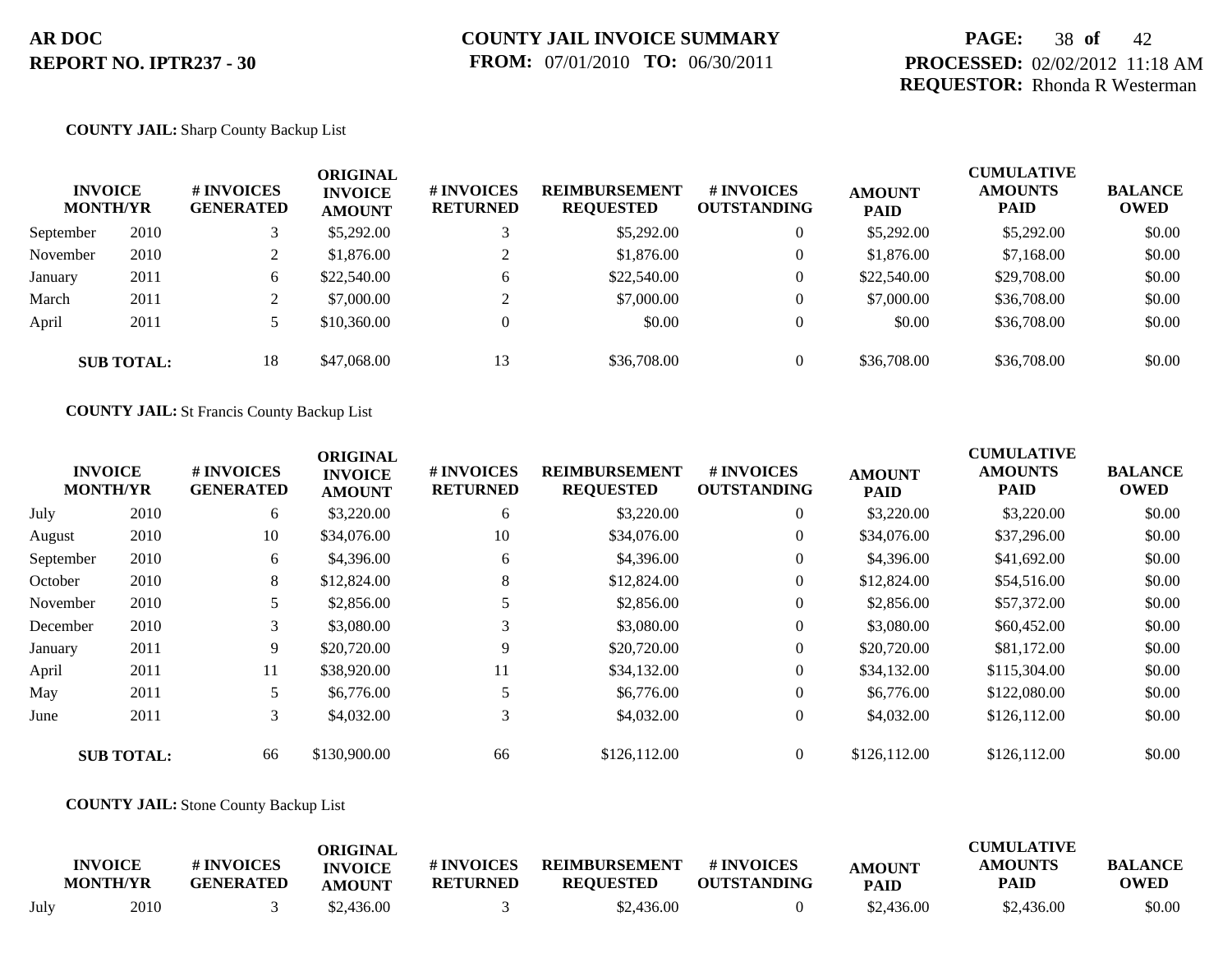## **PAGE:** 39 **of** 42 **PROCESSED:** 02/02/2012 11:18 AM **REQUESTOR:** Rhonda R Westerman

#### **COUNTY JAIL:** Stone County Backup List

| <b>INVOICE</b><br><b>MONTH/YR</b> |                   | # INVOICES<br><b>GENERATED</b> | <b>ORIGINAL</b><br><b>INVOICE</b><br><b>AMOUNT</b> | # INVOICES<br><b>RETURNED</b> | <b>REIMBURSEMENT</b><br><b>REQUESTED</b> | # INVOICES<br><b>OUTSTANDING</b> | <b>AMOUNT</b><br><b>PAID</b> | <b>CUMULATIVE</b><br><b>AMOUNTS</b><br>PAID | <b>BALANCE</b><br>OWED |
|-----------------------------------|-------------------|--------------------------------|----------------------------------------------------|-------------------------------|------------------------------------------|----------------------------------|------------------------------|---------------------------------------------|------------------------|
| August                            | 2010              | 4                              | \$3,780.00                                         | $\overline{4}$                | \$3,780.00                               | $\theta$                         | \$3,780.00                   | \$6,216.00                                  | \$0.00                 |
| October                           | 2010              |                                | \$4,060.00                                         |                               | \$4,060.00                               | $\overline{0}$                   | \$4,060.00                   | \$10,276.00                                 | \$0.00                 |
| December                          | 2010              | $\mathcal{L}$<br>∠             | \$1,736.00                                         | $\gamma$                      | \$1,736.00                               | $\overline{0}$                   | \$1,736.00                   | \$12,012.00                                 | \$0.00                 |
| January                           | 2011              | 6                              | \$6,272.00                                         | 6                             | \$6,272.00                               | $\theta$                         | \$6,272.00                   | \$18,284.00                                 | \$0.00                 |
| February                          | 2011              |                                | \$3,472.00                                         |                               | \$3,248.00                               | $\overline{0}$                   | \$3,248.00                   | \$21,532.00                                 | \$0.00                 |
| April                             | 2011              | 4                              | \$5,208.00                                         | 4                             | \$5,208.00                               | $\overline{0}$                   | \$5,208,00                   | \$26,740.00                                 | \$0.00                 |
| May                               | 2011              | 2                              | \$1,232.00                                         | 2                             | \$1,232.00                               | $\overline{0}$                   | \$1,232.00                   | \$27,972.00                                 | \$0.00                 |
|                                   | <b>SUB TOTAL:</b> | 29                             | \$28,196.00                                        | 29                            | \$27,972.00                              | $\overline{0}$                   | \$27,972.00                  | \$27,972.00                                 | \$0.00                 |

#### **COUNTY JAIL:** Union County Backup List

|           | <b>INVOICE</b>    | # INVOICES       | <b>ORIGINAL</b><br><b>INVOICE</b> | # INVOICES      | <b>REIMBURSEMENT</b> | <b># INVOICES</b>  | <b>AMOUNT</b> | <b>CUMULATIVE</b><br><b>AMOUNTS</b> | <b>BALANCE</b> |
|-----------|-------------------|------------------|-----------------------------------|-----------------|----------------------|--------------------|---------------|-------------------------------------|----------------|
|           | <b>MONTH/YR</b>   | <b>GENERATED</b> | <b>AMOUNT</b>                     | <b>RETURNED</b> | <b>REQUESTED</b>     | <b>OUTSTANDING</b> | <b>PAID</b>   | PAID                                | <b>OWED</b>    |
| July      | 2010              | 17               | \$30,296.00                       | 17              | \$26,824.00          | $\overline{0}$     | \$26,824.00   | \$26,824.00                         | \$0.00         |
| August    | 2010              | 16               | \$30,212.00                       | 16              | \$30,212.00          | 0                  | \$30,212.00   | \$57,036.00                         | \$0.00         |
| September | 2010              | 6                | \$8,008.00                        | 6               | \$8,008.00           | $\overline{0}$     | \$8,008.00    | \$65,044.00                         | \$0.00         |
| October   | 2010              | 24               | \$54,236.00                       | 24              | \$47,348.00          | $\overline{0}$     | \$47,348.00   | \$112,392.00                        | \$0.00         |
| November  | 2010              | 11               | \$23,464.00                       | 11              | \$18,676.00          | $\overline{0}$     | \$18,676.00   | \$131,068.00                        | \$0.00         |
| December  | 2010              | 3                | \$2,100.00                        | 3               | \$2,100.00           | $\overline{0}$     | \$2,100.00    | \$133,168.00                        | \$0.00         |
| January   | 2011              | 16               | \$43,988.00                       | 16              | \$40,712.00          | $\overline{0}$     | \$40,712.00   | \$173,880.00                        | \$0.00         |
| February  | 2011              | 4                | \$6,636.00                        | 4               | \$6,636.00           | $\overline{0}$     | \$6,636.00    | \$180,516.00                        | \$0.00         |
| March     | 2011              | $\overline{2}$   | \$1,428.00                        | 2               | \$1,428.00           | $\overline{0}$     | \$1,428.00    | \$181,944.00                        | \$0.00         |
| April     | 2011              | 8                | \$33,292.00                       | 8               | \$33,292.00          | $\Omega$           | \$33,292.00   | \$215,236.00                        | \$0.00         |
| June      | 2011              | 6                | \$25,676.00                       | 6               | \$25,676.00          | $\overline{0}$     | \$25,676.00   | \$240,912.00                        | \$0.00         |
|           | <b>SUB TOTAL:</b> | 113              | \$259,336.00                      | 113             | \$240,912.00         | $\theta$           | \$240,912.00  | \$240,912.00                        | \$0.00         |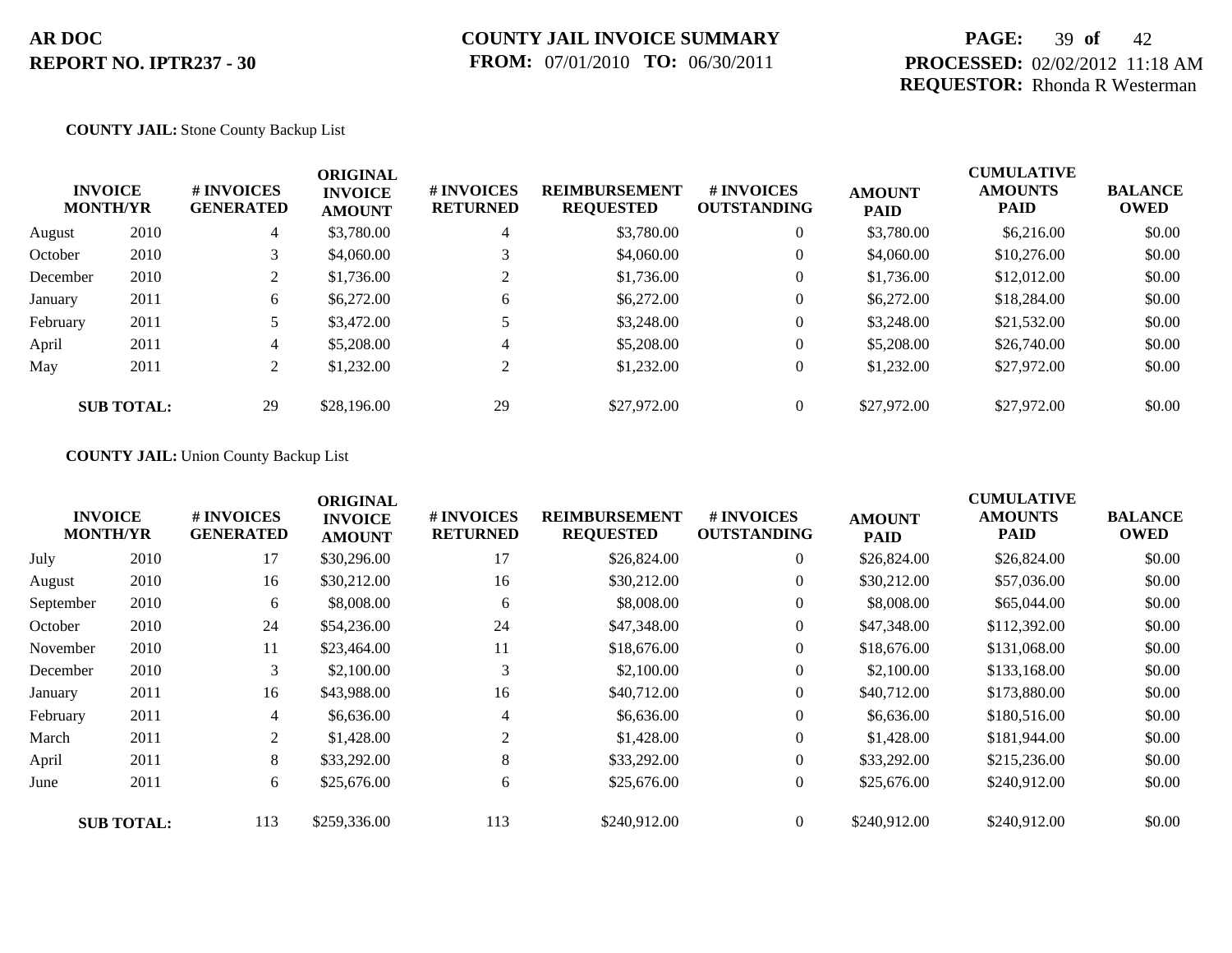## **COUNTY JAIL INVOICE SUMMARY FROM:** 07/01/2010 **TO:** 06/30/2011

## **PAGE:** 40 **of** 42 **PROCESSED:** 02/02/2012 11:18 AM **REQUESTOR:** Rhonda R Westerman

#### **COUNTY JAIL:** Van Buren County Backup List

|           | <b>INVOICE</b><br><b>MONTH/YR</b> | # INVOICES<br><b>GENERATED</b> | <b>ORIGINAL</b><br><b>INVOICE</b><br><b>AMOUNT</b> | <b># INVOICES</b><br><b>RETURNED</b> | <b>REIMBURSEMENT</b><br><b>REQUESTED</b> | <b>#INVOICES</b><br><b>OUTSTANDING</b> | <b>AMOUNT</b><br><b>PAID</b> | <b>CUMULATIVE</b><br><b>AMOUNTS</b><br><b>PAID</b> | <b>BALANCE</b><br><b>OWED</b> |
|-----------|-----------------------------------|--------------------------------|----------------------------------------------------|--------------------------------------|------------------------------------------|----------------------------------------|------------------------------|----------------------------------------------------|-------------------------------|
| July      | 2010                              | 6                              | \$13,832.00                                        | 6                                    | \$11,312.00                              | $\overline{0}$                         | \$11,312.00                  | \$11,312.00                                        | \$0.00                        |
| August    | 2010                              | 4                              | \$9,716.00                                         | 4                                    | \$8,848.00                               | $\overline{0}$                         | \$8,848.00                   | \$20,160.00                                        | \$0.00                        |
| September | 2010                              |                                | \$2,380.00                                         |                                      | \$2,380.00                               | $\overline{0}$                         | \$2,380.00                   | \$22,540.00                                        | \$0.00                        |
| October   | 2010                              | 3                              | \$1,120.00                                         | 3                                    | \$280.00                                 | $\overline{0}$                         | \$280.00                     | \$22,820.00                                        | \$0.00                        |
| November  | 2010                              | 6                              | \$5,348.00                                         | 6                                    | \$5,348.00                               | $\overline{0}$                         | \$5,348.00                   | \$28,168,00                                        | \$0.00                        |
| December  | 2010                              | 2                              | \$1,400.00                                         | 2                                    | \$1,400.00                               | $\overline{0}$                         | \$1,400.00                   | \$29,568.00                                        | \$0.00                        |
| February  | 2011                              | $\overline{4}$                 | \$12,264.00                                        | 4                                    | \$12,264.00                              | $\overline{0}$                         | \$12,264.00                  | \$41,832.00                                        | \$0.00                        |
| April     | 2011                              | 3                              | \$1,176.00                                         | 3                                    | \$952.00                                 | $\overline{0}$                         | \$952.00                     | \$42,784.00                                        | \$0.00                        |
| May       | 2011                              | 2                              | \$7,868.00                                         | 2                                    | \$7,868.00                               | $\overline{0}$                         | \$7,868.00                   | \$50,652.00                                        | \$0.00                        |
|           | <b>SUB TOTAL:</b>                 | 31                             | \$55,104.00                                        | 31                                   | \$50,652.00                              | $\overline{0}$                         | \$50,652.00                  | \$50,652.00                                        | \$0.00                        |

**COUNTY JAIL:** Washington County Backup List

|           | <b>INVOICE</b><br><b>MONTH/YR</b> | # INVOICES<br><b>GENERATED</b> | <b>ORIGINAL</b><br><b>INVOICE</b><br><b>AMOUNT</b> | # INVOICES<br><b>RETURNED</b> | <b>REIMBURSEMENT</b><br><b>REQUESTED</b> | # INVOICES<br><b>OUTSTANDING</b> | <b>AMOUNT</b><br><b>PAID</b> | <b>CUMULATIVE</b><br><b>AMOUNTS</b><br><b>PAID</b> | <b>BALANCE</b><br><b>OWED</b> |
|-----------|-----------------------------------|--------------------------------|----------------------------------------------------|-------------------------------|------------------------------------------|----------------------------------|------------------------------|----------------------------------------------------|-------------------------------|
| July      | 2010                              | 93                             | \$326,872.00                                       | 93                            | \$295,008.00                             | $\overline{0}$                   | \$295,008.00                 | \$295,008.00                                       | \$0.00                        |
| August    | 2010                              | 22                             | \$60,844.00                                        | 22                            | \$51,604.00                              | $\overline{0}$                   | \$51,604.00                  | \$346,612.00                                       | \$0.00                        |
| September | 2010                              | 101                            | \$349,664.00                                       | 101                           | \$298,704.00                             | $\overline{0}$                   | \$298,704.00                 | \$645,316.00                                       | \$0.00                        |
| October   | 2010                              | 52                             | \$174,188.00                                       | 52                            | \$116,032.00                             | $\overline{0}$                   | \$116,032.00                 | \$761,348.00                                       | \$0.00                        |
| November  | 2010                              | 50                             | \$147,420.00                                       | 50                            | \$125,272.00                             | $\overline{0}$                   | \$125,272.00                 | \$886,620.00                                       | \$0.00                        |
| December  | 2010                              | 44                             | \$144,900.00                                       | 44                            | \$113,708.00                             | $\overline{0}$                   | \$113,708.00                 | \$1,000,328.00                                     | \$0.00                        |
| January   | 2011                              | 79                             | \$260,288.00                                       | 79                            | \$238,560.00                             | $\boldsymbol{0}$                 | \$238,560.00                 | \$1,238,888.00                                     | \$0.00                        |
| February  | 2011                              | 20                             | \$49,784.00                                        | 20                            | \$43,008.00                              | $\overline{0}$                   | \$43,008.00                  | \$1,281,896.00                                     | \$0.00                        |
| March     | 2011                              | 20                             | \$96,432.00                                        | 20                            | \$55,020.00                              | $\overline{0}$                   | \$55,020.00                  | \$1,336,916.00                                     | \$0.00                        |
| April     | 2011                              | 75                             | \$276,780.00                                       | 75                            | \$233,968.00                             | $\boldsymbol{0}$                 | \$233,968.00                 | \$1,570,884.00                                     | \$0.00                        |
| May       | 2011                              | 41                             | \$134,316.00                                       | 41                            | \$111,636.00                             | $\overline{0}$                   | \$111,636.00                 | \$1,682,520.00                                     | \$0.00                        |
| June      | 2011                              | 45                             | \$143,220.00                                       | 45                            | \$123,984.00                             | $\overline{0}$                   | \$123,984.00                 | \$1,806,504.00                                     | \$0.00                        |
|           | <b>SUB TOTAL:</b>                 | 642                            | \$2,164,708.00                                     | 642                           | \$1,806,504.00                           | $\overline{0}$                   | \$1,806,504.00               | \$1,806,504.00                                     | \$0.00                        |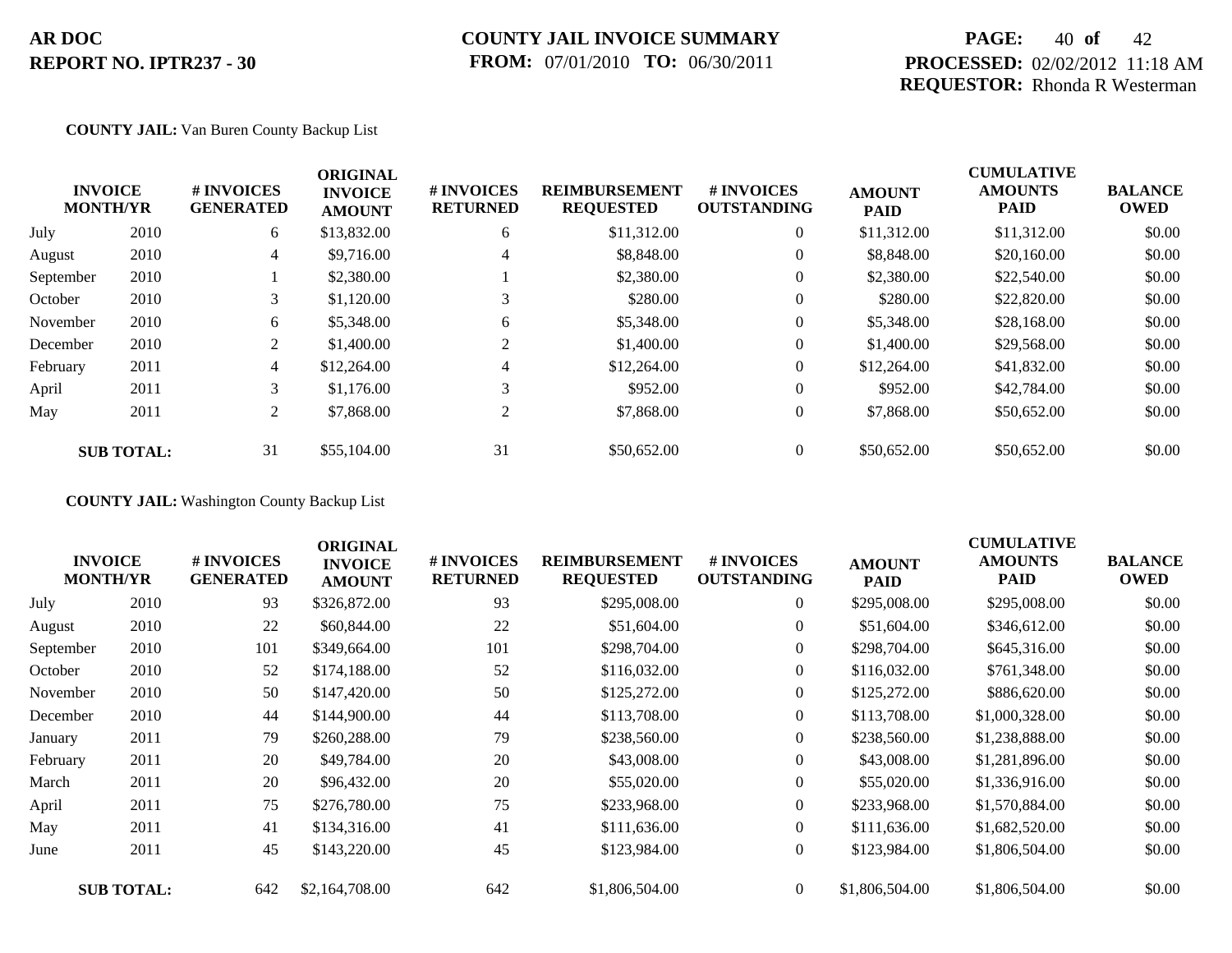### **COUNTY JAIL INVOICE SUMMARY FROM:** 07/01/2010 **TO:** 06/30/2011

## **PAGE:** 41 **of** 42 **PROCESSED:** 02/02/2012 11:18 AM **REQUESTOR:** Rhonda R Westerman

#### **COUNTY JAIL:** White County Backup List

|           | <b>INVOICE</b><br><b>MONTH/YR</b> | # INVOICES<br><b>GENERATED</b> | <b>ORIGINAL</b><br><b>INVOICE</b><br><b>AMOUNT</b> | # INVOICES<br><b>RETURNED</b> | <b>REIMBURSEMENT</b><br><b>REQUESTED</b> | # INVOICES<br><b>OUTSTANDING</b> | <b>AMOUNT</b><br><b>PAID</b> | <b>CUMULATIVE</b><br><b>AMOUNTS</b><br>PAID | <b>BALANCE</b><br><b>OWED</b> |
|-----------|-----------------------------------|--------------------------------|----------------------------------------------------|-------------------------------|------------------------------------------|----------------------------------|------------------------------|---------------------------------------------|-------------------------------|
| July      | 2010                              | 22                             | \$36,792.00                                        | 22                            | \$36,792.00                              | $\overline{0}$                   | \$36,792.00                  | \$36,792.00                                 | \$0.00                        |
| August    | 2010                              | 6                              | \$2,856.00                                         | 6                             | \$2,856.00                               | $\overline{0}$                   | \$2,856.00                   | \$39,648.00                                 | \$0.00                        |
| September | 2010                              | 23                             | \$45,584.00                                        | 23                            | \$45,584.00                              | $\overline{0}$                   | \$45,584.00                  | \$85,232.00                                 | \$0.00                        |
| October   | 2010                              | 17                             | \$39,368.00                                        | 17                            | \$39,368.00                              | $\overline{0}$                   | \$39,368.00                  | \$124,600.00                                | \$0.00                        |
| November  | 2010                              | 10                             | \$19,236.00                                        | 10                            | \$19,236.00                              | $\overline{0}$                   | \$19,236.00                  | \$143,836.00                                | \$0.00                        |
| December  | 2010                              | 31                             | \$98,028.00                                        | 31                            | \$84,868.00                              | $\overline{0}$                   | \$84,868.00                  | \$228,704.00                                | \$0.00                        |
| January   | 2011                              | 31                             | \$62,328.00                                        | 31                            | \$62,328.00                              | $\overline{0}$                   | \$62,328.00                  | \$291,032.00                                | \$0.00                        |
| February  | 2011                              | 17                             | \$34,692.00                                        | 17                            | \$34,692.00                              | $\overline{0}$                   | \$34,692.00                  | \$325,724.00                                | \$0.00                        |
| March     | 2011                              |                                | \$252.00                                           |                               | \$252.00                                 | $\overline{0}$                   | \$252.00                     | \$325,976.00                                | \$0.00                        |
| April     | 2011                              | 30                             | \$72,212.00                                        | 30                            | \$72,212.00                              | $\overline{0}$                   | \$72,212.00                  | \$398,188.00                                | \$0.00                        |
| May       | 2011                              | 15                             | \$37,380.00                                        | 15                            | \$37,380.00                              | $\overline{0}$                   | \$37,380.00                  | \$435,568.00                                | \$0.00                        |
| June      | 2011                              | 5                              | \$3,556.00                                         | 5                             | \$3,556.00                               | $\overline{0}$                   | \$3,556.00                   | \$439,124.00                                | \$0.00                        |
|           | <b>SUB TOTAL:</b>                 | 208                            | \$452,284.00                                       | 208                           | \$439,124.00                             | $\overline{0}$                   | \$439,124.00                 | \$439,124.00                                | \$0.00                        |

#### **COUNTY JAIL:** Woodruff County Backup List

| <b>INVOICE</b><br><b>MONTH/YR</b> |      | # INVOICES<br><b>GENERATED</b> | ORIGINAL<br><b>INVOICE</b><br><b>AMOUNT</b> | # INVOICES<br><b>RETURNED</b> | <b>REIMBURSEMENT</b><br><b>REQUESTED</b> | # INVOICES<br><b>OUTSTANDING</b> | <b>AMOUNT</b><br><b>PAID</b> | <b>CUMULATIVE</b><br><b>AMOUNTS</b><br><b>PAID</b> | <b>BALANCE</b><br><b>OWED</b> |
|-----------------------------------|------|--------------------------------|---------------------------------------------|-------------------------------|------------------------------------------|----------------------------------|------------------------------|----------------------------------------------------|-------------------------------|
| July                              | 2010 |                                | \$980.00                                    |                               | \$980.00                                 | 0                                | \$980.00                     | \$980.00                                           | \$0.00                        |
| November                          | 2010 |                                | \$112.00                                    |                               | \$112.00                                 | 0                                | \$112.00                     | \$1,092.00                                         | \$0.00                        |
| January                           | 2011 | ∠                              | \$1,316.00                                  |                               | \$1,316.00                               | $\overline{0}$                   | \$1,316.00                   | \$2,408.00                                         | \$0.00                        |
| May                               | 2011 |                                | \$3,164.00                                  |                               | \$3,164.00                               | $\overline{0}$                   | \$3,164.00                   | \$5,572.00                                         | \$0.00                        |
| <b>SUB TOTAL:</b>                 |      |                                | \$5,572.00                                  |                               | \$5,572.00                               | $\Omega$                         | \$5,572.00                   | \$5,572.00                                         | \$0.00                        |

**COUNTY JAIL:** Wrightsville Hawkins Center

|                 |                  | ORIGINAL       |                 |                  |                    |               | <b>CUMULATIVE</b> |                |
|-----------------|------------------|----------------|-----------------|------------------|--------------------|---------------|-------------------|----------------|
| <b>INVOICE</b>  | # INVOICES       | <b>INVOICE</b> | # INVOICES      | REIMBURSEMENT    | # INVOICES         | <b>AMOUNT</b> | <b>AMOUNTS</b>    | <b>BALANCE</b> |
| <b>MONTH/YR</b> | <b>GENERATED</b> | AMOUNT         | <b>RETURNED</b> | <b>REOUESTED</b> | <b>OUTSTANDING</b> | <b>PAID</b>   | <b>PAID</b>       | OWED           |